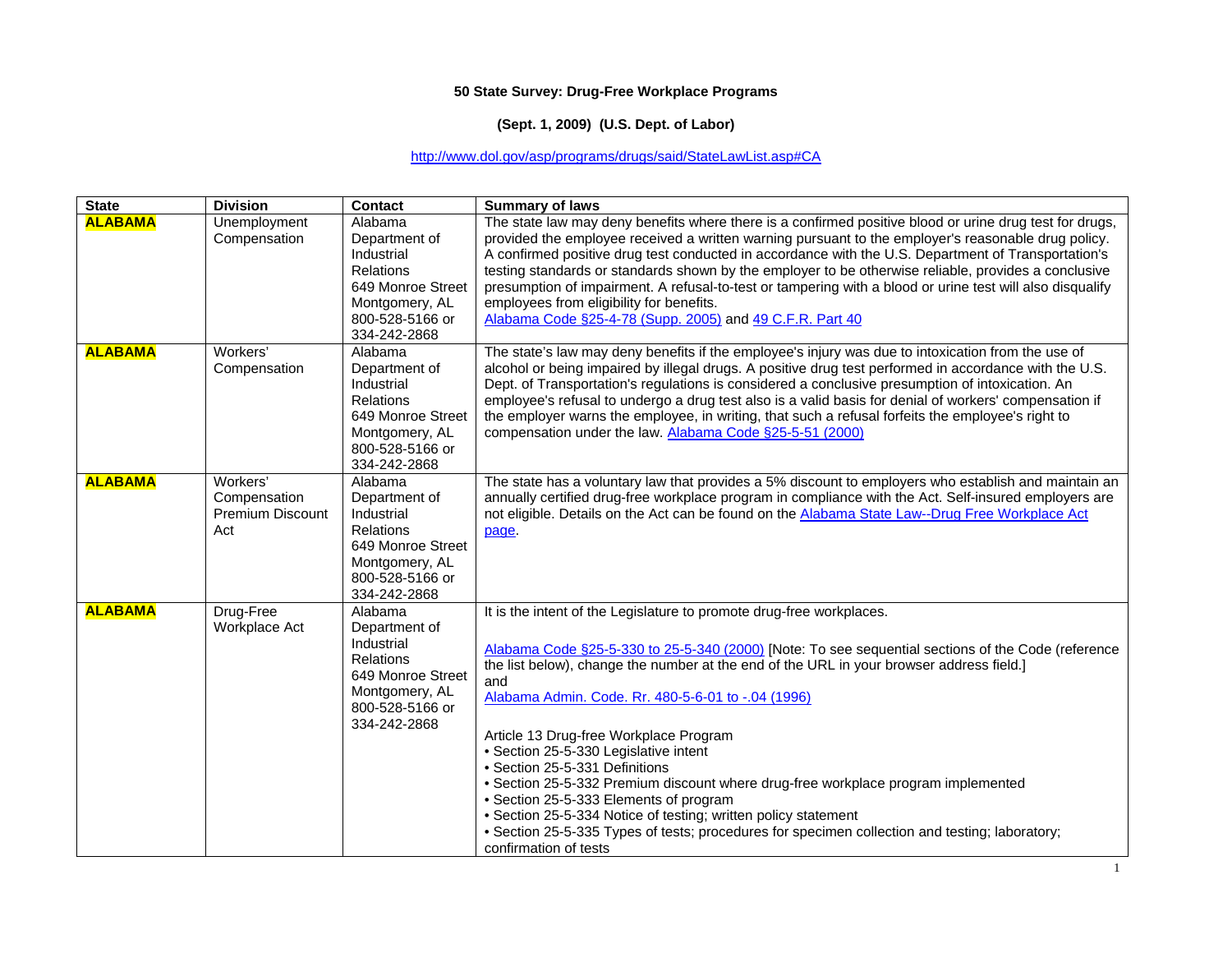| <b>State</b>   | <b>Division</b>                | Contact                                                                                                                      | <b>Summary of laws</b>                                                                                                                                                                                                                                                                                                                                                                                                                                                                                                                                                                                                                |
|----------------|--------------------------------|------------------------------------------------------------------------------------------------------------------------------|---------------------------------------------------------------------------------------------------------------------------------------------------------------------------------------------------------------------------------------------------------------------------------------------------------------------------------------------------------------------------------------------------------------------------------------------------------------------------------------------------------------------------------------------------------------------------------------------------------------------------------------|
|                |                                |                                                                                                                              | • Section 25-5-336 Employee assistance program or resource file of employee assistance providers<br>• Section 25-5-337 Semiannual education program; supervisor training<br>• Section 25-5-338 Construction of article<br>• Section 25-5-339 Confidentiality of information<br>• Section 25-5-340 Department of Industrial Relations to perform administrative duties for certification<br>of employers                                                                                                                                                                                                                               |
| <b>ALASKA</b>  | Transportation<br>Drug Testing |                                                                                                                              |                                                                                                                                                                                                                                                                                                                                                                                                                                                                                                                                                                                                                                       |
| <b>ALASKA</b>  | Drug Testing                   | Legislative Affairs<br>Agency<br>Legislative<br>Information 130<br>Seward Street,<br>Suite 313<br>Juneau, AK<br>907-465-4648 | No mandatory drug testing law.<br>ALASKA Voluntary Drug Testing Act is a voluntary law which provides legal protection to employers<br>who establish a drug and alcohol policy and testing program in compliance with the act. In order to<br>receive the benefits of the law, employers must implement a comprehensive policy and must adhere to<br>specific collection, testing, and confidentiality procedures.<br>Alaska Stat. §23.10.600 - 23.10.699 (2002)                                                                                                                                                                      |
| <b>ALASKA</b>  | Workers'<br>Compensation       | Legislative Affairs<br>Agency<br>Legislative<br>Information 130<br>Seward Street,<br>Suite 313<br>Juneau, AK<br>907-465-4648 | ALASKA Workers' Compensation Injuries proximately caused by the employee's intoxication or use of<br>non-prescribed drugs are not compensable.<br>Alaska Stat. §23.30.235 (2002)<br>The presumption does exist, however, that an employee's injury was not proximately caused by<br>intoxication or illegal drug use; employers must present substantial evidence to overcome this<br>presumption.<br>An uninsured employer may not be liable if employee negligence was willful and with intent to cause<br>the injury or was the result of willful intoxication on the part of the injured party.<br>Alaska Stat. §23.30.120 (2002) |
| <b>ARIZONA</b> | <b>Drug Testing</b>            | Arizona Senate<br>Senate<br>Secretaries' Office<br>1700 West<br>Washington<br>Phoenix, AZ<br>612-542-4231                    | No state mandatory drug-testing law.<br>Voluntary "Arizona Private-Sector Workplace Drug-testing and Alcohol Impairment Act" provides legal<br>protection (no cause of action may be brought for adverse employment actions taken in good faith<br>based upon a positive drug or alcohol impairment test) to employers who have established an alcohol-<br>testing or drug-testing program that meets the requirements of the Act.<br>Ariz. Rev. Stat. Ann. §§ 23-493 to -493.11 (1995 and Supp. 2005).<br>[Note: To see sequential sections of the Code, use the "Next Document" button on the state page.]                          |
| <b>ARIZONA</b> | Unemployment<br>Compensation   | Arizona Senate<br>Senate<br>Secretaries' Ofiice<br>1700 West<br>Washington<br>Phoenix, AZ<br>612-542-4231                    | An employee may be denied benefits if discharged for willful misconduct (failure to pass or refusal to<br>take a drug or alcohol test pursuant to the Private-Sector Workplace Drug-testing and Alcohol<br>Impairment Act; repeated intoxication, and any effects or aftereffects on job performance).<br>Ariz. Rev. Stat. Ann. § 23-619.01 (1995)<br>and<br>Ariz. Rev. Stat. Ann. § 23-775 (1993)<br>and<br>Regarding state employee dismissal: Ariz. Rev. Stat. § 41-770                                                                                                                                                            |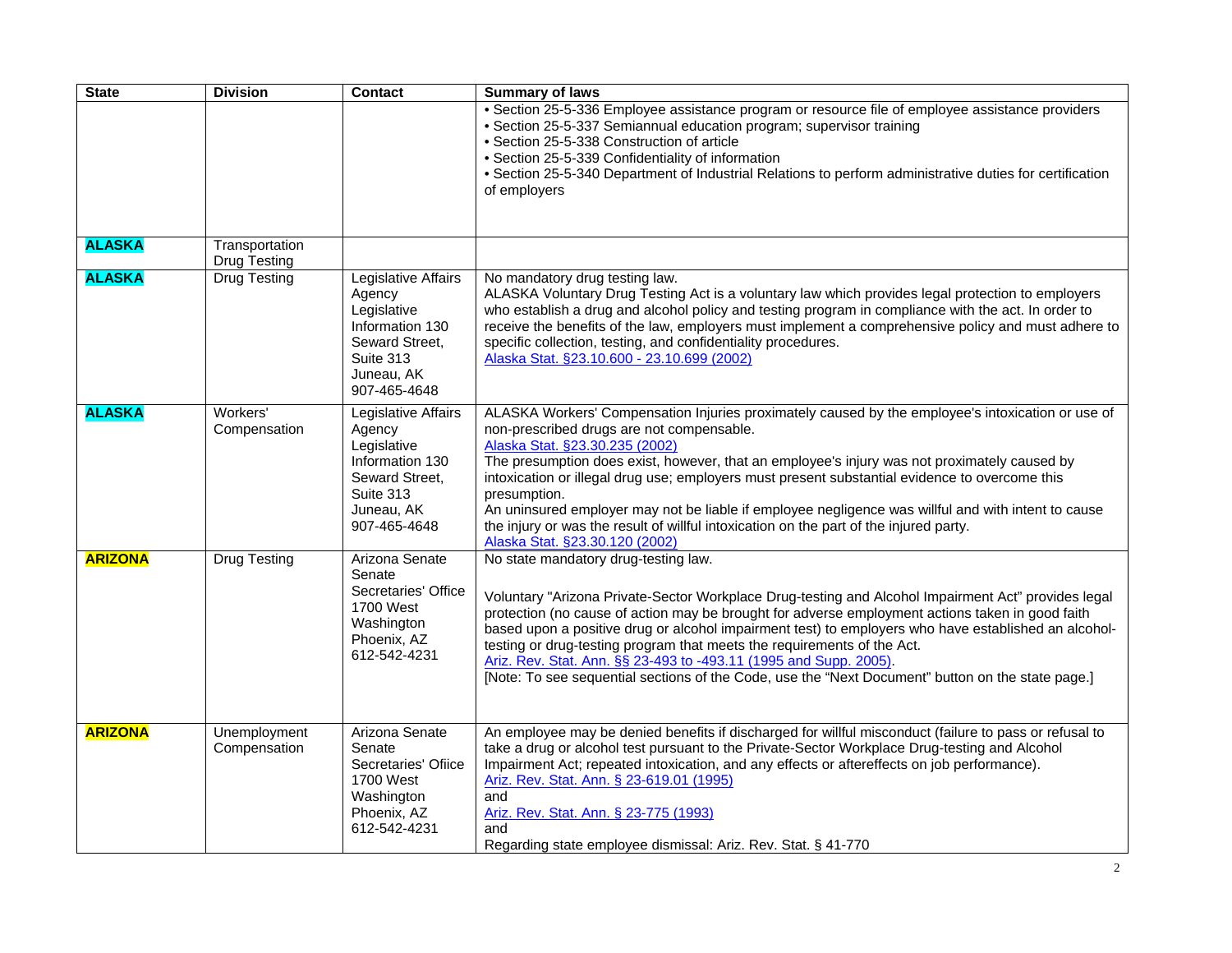| <b>State</b>    | <b>Division</b>                                     | <b>Contact</b>                                                                                          | <b>Summary of laws</b>                                                                                                                                                                                                                                                                                                                                                                                                                                                                                                                                                                                                                                                                                                                                                                                                                                                                                                                                                                                                                                                                                                                                                                                                                                                                                                                                                                                                                                                                                                                                                                                                                                     |
|-----------------|-----------------------------------------------------|---------------------------------------------------------------------------------------------------------|------------------------------------------------------------------------------------------------------------------------------------------------------------------------------------------------------------------------------------------------------------------------------------------------------------------------------------------------------------------------------------------------------------------------------------------------------------------------------------------------------------------------------------------------------------------------------------------------------------------------------------------------------------------------------------------------------------------------------------------------------------------------------------------------------------------------------------------------------------------------------------------------------------------------------------------------------------------------------------------------------------------------------------------------------------------------------------------------------------------------------------------------------------------------------------------------------------------------------------------------------------------------------------------------------------------------------------------------------------------------------------------------------------------------------------------------------------------------------------------------------------------------------------------------------------------------------------------------------------------------------------------------------------|
|                 |                                                     |                                                                                                         | http://www.arkleg.state.ar.us/NXT/gateway.dll/ARCode/title10099.htm/subtitle10663.htm/section10675<br>htm?f=templates\$fn=document-frame.htm\$3.0#JD_11-14-112                                                                                                                                                                                                                                                                                                                                                                                                                                                                                                                                                                                                                                                                                                                                                                                                                                                                                                                                                                                                                                                                                                                                                                                                                                                                                                                                                                                                                                                                                             |
| <b>ARIZONA</b>  | Workers'<br>Compensation                            |                                                                                                         | Injury or death may not be compensable under the law when substantially caused by employee use of<br>alcohol or unlawful use of drugs, except when employer had knowledge of or permitted or condoned<br>this use, or if employee fails to pass, refuses to cooperate with, or refuses a drug or alcohol test AND<br>the employer is in compliance with the voluntary act. An employee may be entitled to benefits if he can<br>prove that the use was not a contributing cause of the injury, BAC was lower than .10 percent, or the<br>test used cut-off levels that were lower than the federal DOT levels. [Note: This law has been ruled<br>unconstitutional in case law.] Ariz. Rev. Stat. § 23-1021 (Supp. 2006)                                                                                                                                                                                                                                                                                                                                                                                                                                                                                                                                                                                                                                                                                                                                                                                                                                                                                                                                    |
| <b>ARIZONA</b>  | Transportation<br><b>Drug Testing</b>               |                                                                                                         | <b>Testing for School Transportation Employees</b><br>Ariz. Rev. Stat. §15-513<br>Drug Testing for School Bus Drivers<br>Ariz. Rev. Stat. §28-3228<br><b>Testing for Hoist Operators</b><br>Ariz. Rev. Stat. §27-351                                                                                                                                                                                                                                                                                                                                                                                                                                                                                                                                                                                                                                                                                                                                                                                                                                                                                                                                                                                                                                                                                                                                                                                                                                                                                                                                                                                                                                       |
| <b>ARKANSAS</b> | Workers'<br>Compensation<br><b>Premium Discount</b> | Arkansas<br>Workers'<br>Compensation<br>Commission<br><b>POB 950</b><br>Little Rock, AR<br>501-682-2063 | Voluntary Workers' Compensation Premium Reduction Law provides a minimum 5% discount to<br>employers who implement and maintain a certified drug-free workplace program. Ark. Code Ann. § 11-<br>14-112<br>http://www.arkleg.state.ar.us/NXT/gateway.dll/ARCode/title10099.htm/subtitle10663.htm/section10675<br>htm?f=templates\$fn=document-frame.htm\$3.0#JD 11-14-112                                                                                                                                                                                                                                                                                                                                                                                                                                                                                                                                                                                                                                                                                                                                                                                                                                                                                                                                                                                                                                                                                                                                                                                                                                                                                  |
| <b>ARKANSAS</b> | Transportation<br><b>Drug Testing</b>               |                                                                                                         | Any person employed by a State employer in a safety-sensitive transportation job, or who has<br>submitted an application for employment with an employer in the State in a safety-sensitive<br>transportation job, for which drug and alcohol tests are required under the Federal Motor Carrier<br>Safety Regulations and who holds a commercial driver's license shall submit to drug and alcohol<br>testing. The employer must report to the State Office of Driver Services the results of the alcohol<br>screening test, or the refusal to provide a specimen for the screening test, within 3 business days. The<br>State Office of Driver Services shall maintain the information received, which is considered<br>confidential, in a database, to be known as the Commercial Driver Alcohol and Drug Testing<br>Database, for at least 3 years. An employer can request information from the database for each<br>employee who is subject to drug and alcohol testing. The penalty for an employer who knowingly fails<br>to check the database as required is \$1,000, effective July 1, 2008. The penalty for knowingly hiring an<br>employee with a record of a positive alcohol or drug test in the database is \$5,000. The penalty for an<br>employer who knowingly fails to report an occurrence regarding a drug test is \$500. Such penalties do<br>not apply to the State or to an agency or political subdivision of the State. CDL Driver Testing Ark.<br>Code Ann. §§ 27-23-201 to 27-23-211 (2008)<br>http://www.arkleg.state.ar.us/NXT/gateway.dll/ARCode/title36719.htm/subtitle36747.htm/chapter37414<br>.htm/subchapter37444.htm |
| <b>ARKANSAS</b> | Drug Free<br>Workplace                              | Arkansas Bureau<br>of Alcohol and<br>Drug Abuse<br>Prevention<br>Department of                          | It is the intent of the General Assembly to promote drug-free workplaces in order that employers in this<br>state may be afforded the opportunity to maximize their levels of productivity, enhance their<br>competitive positions in the marketplace and reach their desired levels of success without<br>experiencing the costs, delays and tragedies associated with work-related accidents resulting from<br>drug or alcohol abuse by employees. Ark. Code Ann. §§11-14-101 to 11-14-112 (2002 & Supp. 2003)                                                                                                                                                                                                                                                                                                                                                                                                                                                                                                                                                                                                                                                                                                                                                                                                                                                                                                                                                                                                                                                                                                                                           |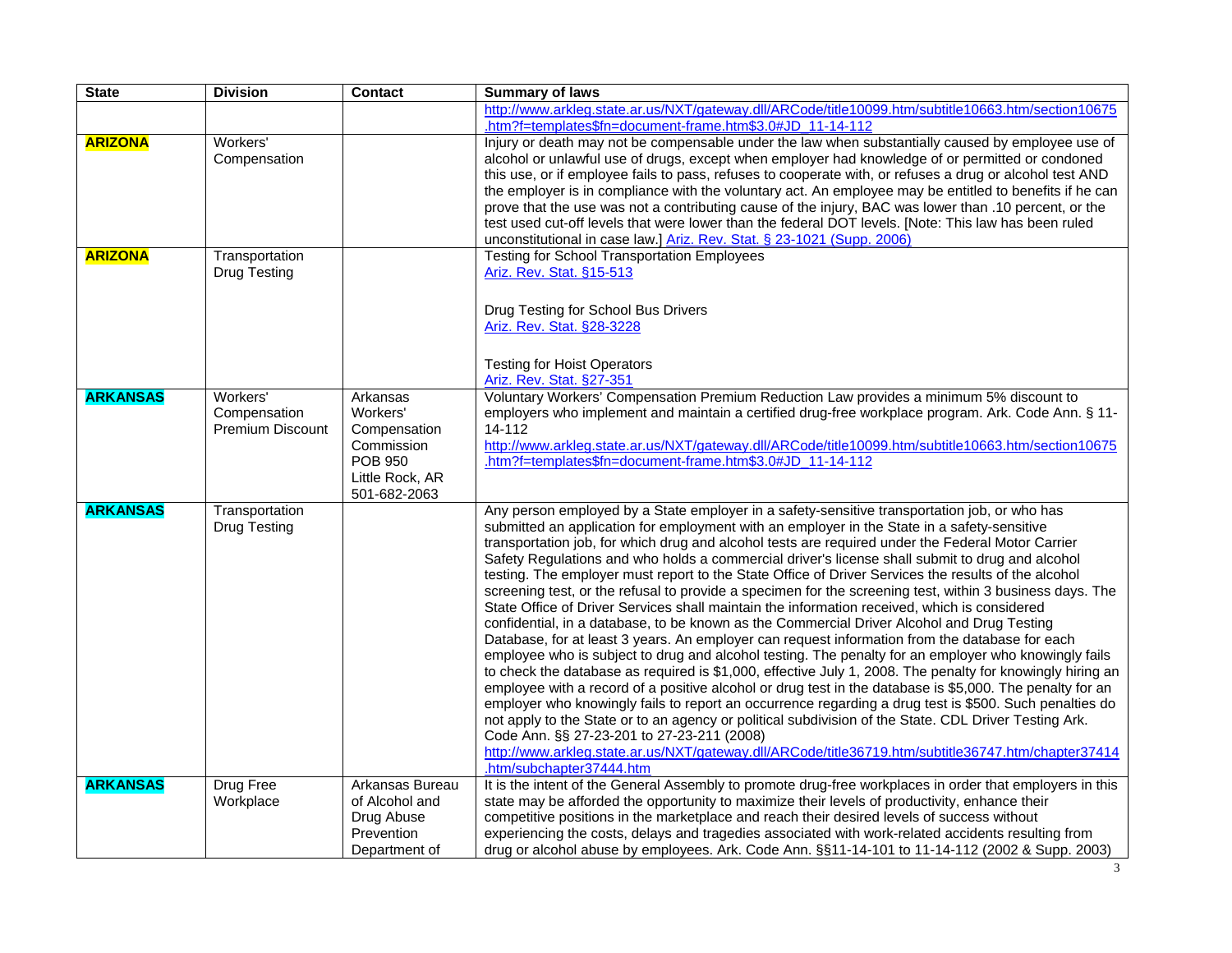| <b>State</b>      | <b>Division</b>     | Contact                            | <b>Summary of laws</b>                                                                                                                                                                                                |
|-------------------|---------------------|------------------------------------|-----------------------------------------------------------------------------------------------------------------------------------------------------------------------------------------------------------------------|
|                   |                     | <b>Human Services</b>              | http://www.arkleg.state.ar.us/NXT/gateway.dll/ARCode/title10099.htm/subtitle10663.htm                                                                                                                                 |
|                   |                     | Sheila Duncan                      | and Act 1552 of 1999 and Ark. Regs. Rule 36                                                                                                                                                                           |
|                   |                     | 4313 West                          | http://www.arkleg.state.ar.us/ftproot/acts/1999/htm/act1552.htm                                                                                                                                                       |
|                   |                     | Markham                            | and Act 1757 http://www.arkleg.state.ar.us/NXT/gateway.dll/HActs/session09578/act11335.htm                                                                                                                            |
|                   |                     | Little Rock, AR                    |                                                                                                                                                                                                                       |
|                   |                     | 501-686-9867                       |                                                                                                                                                                                                                       |
| <b>ARKANSAS</b>   | Unemployment        | 501-686-9035<br>Secretary of State | Benefits are denied for drinking alcohol on the job, reporting to work intoxicated with alcohol or                                                                                                                    |
|                   | Compensation        | 256 State Capitol                  | controlled substances, or testing positive for illegal drugs in accordance with Federal DOT procedures                                                                                                                |
|                   |                     | <b>Building</b>                    | and employer's written drug policy. Ark. Code Ann. §11-10-514(b)(2002)                                                                                                                                                |
|                   |                     | Administrative                     | http://www.arkleg.state.ar.us/NXT/gateway.dll/ARCode/title10099.htm/subtitle10448.htm/chapter10520                                                                                                                    |
|                   |                     | Office                             | .htm/section10534.htm                                                                                                                                                                                                 |
|                   |                     | Little Rock, AR                    |                                                                                                                                                                                                                       |
|                   |                     | 501-682-1010                       |                                                                                                                                                                                                                       |
| <b>ARKANSAS</b>   | Workers'            | Secretary of State                 | Benefits will be denied when an accident substantially results from the use of alcohol, illegal drugs, or                                                                                                             |
|                   | Compensation        | 256 State Capitol                  | prescription drugs used in contravention of doctor's instructions, the presence of which creates a                                                                                                                    |
|                   |                     | <b>Building</b>                    | rebuttable presumption that they are the cause of the accident. Employees are deemed to have                                                                                                                          |
|                   |                     | Administrative                     | consented to testing by performing services for the employer.                                                                                                                                                         |
|                   |                     | Office                             | Ark. Code Ann. §11-9-102(4)(B)(iv)(Supp. 2005)<br>Ark. Code Ann. §11-9-401(a)                                                                                                                                         |
|                   |                     | Little Rock, AR<br>501-682-1010    | Ark. Code Ann. §11-9-707                                                                                                                                                                                              |
| <b>CALIFORNIA</b> | Transportation      |                                    | School Bus Driver Testing--Drivers of school transportation vehicles (those which are not a school                                                                                                                    |
|                   | <b>Drug Testing</b> |                                    | bus, school pupil activity bus, or youth bus and which are not used for the primary purpose of                                                                                                                        |
|                   |                     |                                    | transporting children) who are employed to drive such vehicles and who are not otherwise required to                                                                                                                  |
|                   |                     |                                    | participate in a testing program of the U.S. Secretary of Transportation shall participate in a program                                                                                                               |
|                   |                     |                                    | that is consistent with the controlled-substance and alcohol use and testing requirements of the U.S.                                                                                                                 |
|                   |                     |                                    | Secretary of Transportation that apply to school busdrivers and that are set forth in Title 49 of the                                                                                                                 |
|                   |                     |                                    | Code of Federal Regulations.                                                                                                                                                                                          |
|                   |                     |                                    |                                                                                                                                                                                                                       |
|                   |                     |                                    | Motor Carriers-Motor carriers and drivers must comply with DOT drug and alcohol testing                                                                                                                               |
|                   |                     |                                    | requirements. Cal Veh. Code §§ 34520                                                                                                                                                                                  |
|                   |                     |                                    | and<br>Cal Veh. Code §34623 (Supp. 2004)                                                                                                                                                                              |
|                   |                     |                                    |                                                                                                                                                                                                                       |
|                   |                     |                                    |                                                                                                                                                                                                                       |
|                   |                     |                                    | Motor Carriers—A motor carrier may be liable for triple damages for any injury proximately caused by<br>driver under the influence of alcohol or a controlled substance at the time of the accident, or for willfully |
|                   |                     |                                    | failing to comply with DOT testing requirements. Cal. Civ. Code § 3333.7 (Supp. 2004)                                                                                                                                 |
|                   |                     |                                    |                                                                                                                                                                                                                       |
|                   |                     |                                    | Transit Development Boards/Testing Public Utilities Code §120269                                                                                                                                                      |
|                   |                     |                                    |                                                                                                                                                                                                                       |
|                   |                     |                                    | Railroad Testing Public Utilities Code §7679                                                                                                                                                                          |
| <b>CALIFORNIA</b> | <b>Drug Testing</b> | Legislative Bill                   | Alcohol and Drug Rehabilitation-Employers of 25 or more must reasonably accommodate employee                                                                                                                          |
|                   |                     | Room                               | wishes to participate in a rehabilitation program, provided no undue hardship is created. Cal. Lab.                                                                                                                   |
|                   |                     | <b>State Capitol</b>               | Code §1025 et seq. (1989)                                                                                                                                                                                             |
|                   |                     | Room B32                           |                                                                                                                                                                                                                       |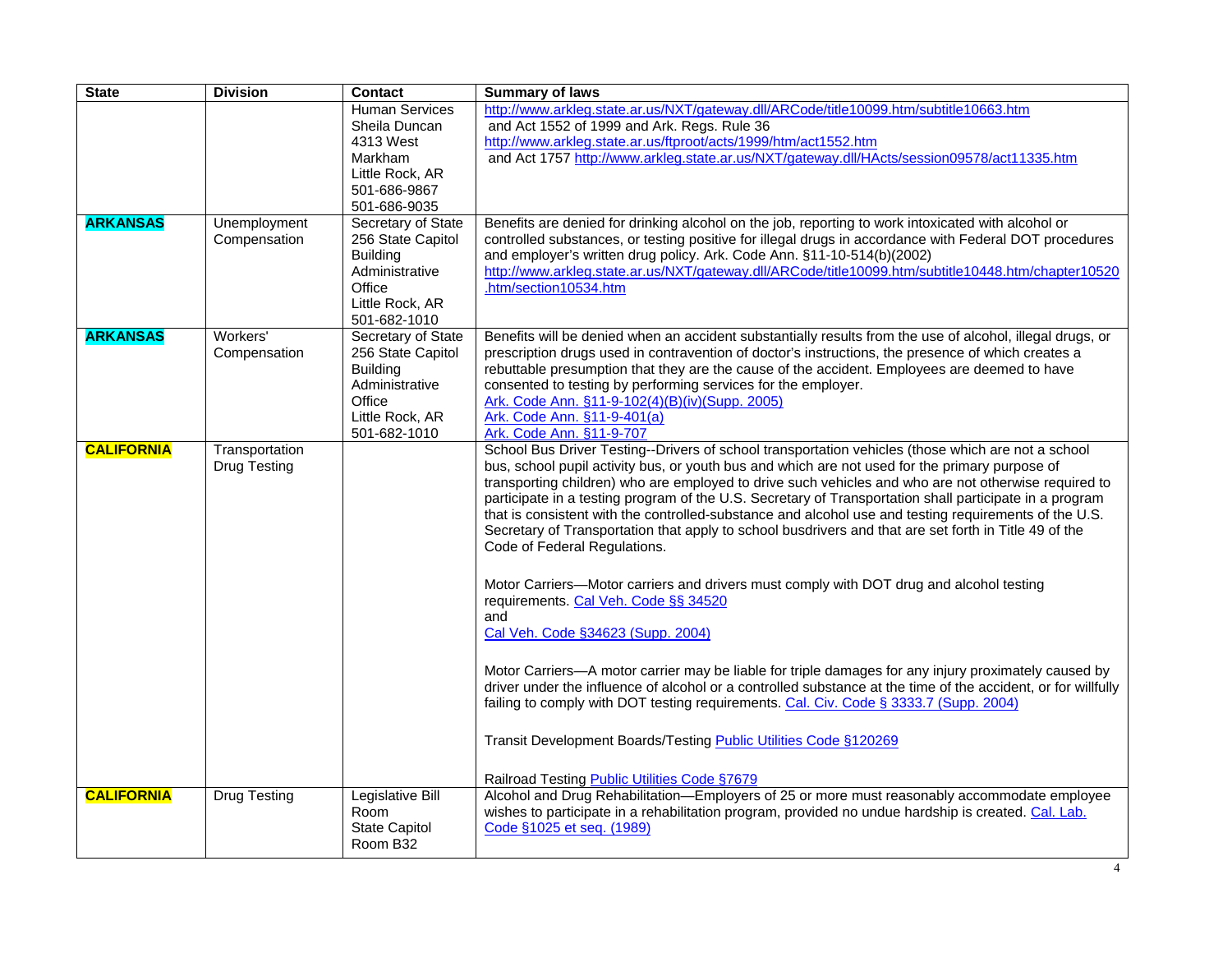| <b>State</b>        | <b>Division</b>              | <b>Contact</b>                                                                                                               | <b>Summary of laws</b>                                                                                                                                                                                                                                                                                                                                                                                                                                                                                                                      |
|---------------------|------------------------------|------------------------------------------------------------------------------------------------------------------------------|---------------------------------------------------------------------------------------------------------------------------------------------------------------------------------------------------------------------------------------------------------------------------------------------------------------------------------------------------------------------------------------------------------------------------------------------------------------------------------------------------------------------------------------------|
|                     |                              | Sacramento, CA<br>916-445-2323                                                                                               | Payment for Medical Examination-Employee may not have to pay for pre-employment or continuing<br>employment exam. Cal. Lab. Code §222.5 (1989 and Supp. 2006)                                                                                                                                                                                                                                                                                                                                                                               |
|                     |                              |                                                                                                                              | On-Site Testing--The California Department of Health interprets the state's laboratory licensing law to<br>prohibit any drug test not performed in a certified laboratory or by a licensed physician. Cal. Bus. &<br>Prof. Code § 1206 (West. 2003)                                                                                                                                                                                                                                                                                         |
| <b>CALIFORNIA</b>   | Unemployment<br>Compensation | Legislative Bill<br>Room<br><b>State Capitol</b><br>Room B32<br>Sacramento, CA<br>916-445-2323                               | Benefits denied for chronic absenteeism due to intoxication, reporting to work intoxicated, using<br>intoxicants on the job, for gross neglect of duty while intoxicated, or for leaving employment for<br>reasons caused by an irresistible compulsion to use intoxicants.<br>Cal. Unemp. Ins. Code §§1256.4-1256.5 (Supp. 2006)<br>and<br>Cal. Unemp. Ins. Code § 2626                                                                                                                                                                    |
| <b>CALIFORNIA</b>   | Workers'<br>Compensation     | Legislative Bill<br>Room<br><b>State Capitol</b><br>Room B32<br>Sacramento, CA<br>916-445-2323                               | Benefits denied if injury is caused by employee's intoxication by alcohol or drugs. Cal. Lab Code<br>§3600 (Supp. 2004)<br>and<br>Cal. Lab Code § 5705                                                                                                                                                                                                                                                                                                                                                                                      |
| <b>CALIFORNIA</b>   | Drug-Free<br>Workplace       | Legislative Bill<br>Room<br><b>State Capitol</b><br>Room B32<br>Sacramento, CA<br>916-445-2323                               | State contractors and grantees required to certify that they have a published and distributed policy on<br>controlled substances and consequences of violation, and a drug-awareness program. Cal. Gov't<br>Code §§ 8350-8357 (1997) http://www.leginfo.ca.gov/cgi-<br>bin/waisgate?WAISdocID=14083925896+0+0+0&WAISaction=retrieve and<br>http://www.leginfo.ca.gov/cgi-bin/waisgate?WAISdocID=14083925896+1+0+0&WAISaction=retrieve                                                                                                       |
| <b>COLORADO</b>     | Workers'<br>Compensation     | Legislative<br>Services Building<br>Denver, CO<br>303-866-3055                                                               | State law provides that benefits may be reduced by 50% when injury results from presence during<br>working hours of non-prescribed drugs or alcohol of 0.10 or more (or at or above a lower level set by<br>federal statute or regulation). Positive test creates a presumption of intoxication and that injury was<br>due to intoxication, although this presumption may be overcome by clear and convincing evidence.<br>Employee pays for requested retest.<br>Colo. Rev. Stat. § 8-42-112.5 (2002)                                      |
| <b>COLORADO</b>     | Unemployment<br>Compensation | Legislative<br>Services Building<br>Denver, CO<br>303-866-3055                                                               | State law provides benefits may be denied for off-job use of non-prescribed substances or alcohol if it<br>interferes with job performance, on-job use or distribution, or testing positive for non-prescribed<br>substances or alcohol at or above 0.04 (or a a lower level set by federal statute or regulation). Benefits<br>may be provided if employee admits to being an alcoholic or drug addict and provides doctor's note<br>and proof of enrollment in a rehabilitation program.<br>Colo. Rev. Stat. Ann. § 8-73-108 (Supp. 2005) |
| <b>CONNECTICUTT</b> | Unemployment<br>Compensation | <b>Connecticut State</b><br>Library<br><b>Bill Information</b><br>Room 231 Capitol<br>Avenue<br>Hartford, CT<br>860-566-4544 | Employer not charged for benefits when employee violated employer's drug-testing policy (established<br>in accordance with state or federal law).<br>Conn. Gen. Stat. § 31-225a (2003)<br>Benefits denied if employee disqualified under state or federal law from performing work as a result of<br>drug or alcohol testing program mandated by and conducted in accordance with such law.<br>Conn. Gen. Stat. Ann. § 31-236 (2003)                                                                                                        |
| <b>CONNECTICUTT</b> | <b>Drug Testing</b>          | <b>Connecticut State</b>                                                                                                     | Preemployment, For-Cause, Post-Accident, Rehabilitation, and Safety-Sensitive testing permitted.                                                                                                                                                                                                                                                                                                                                                                                                                                            |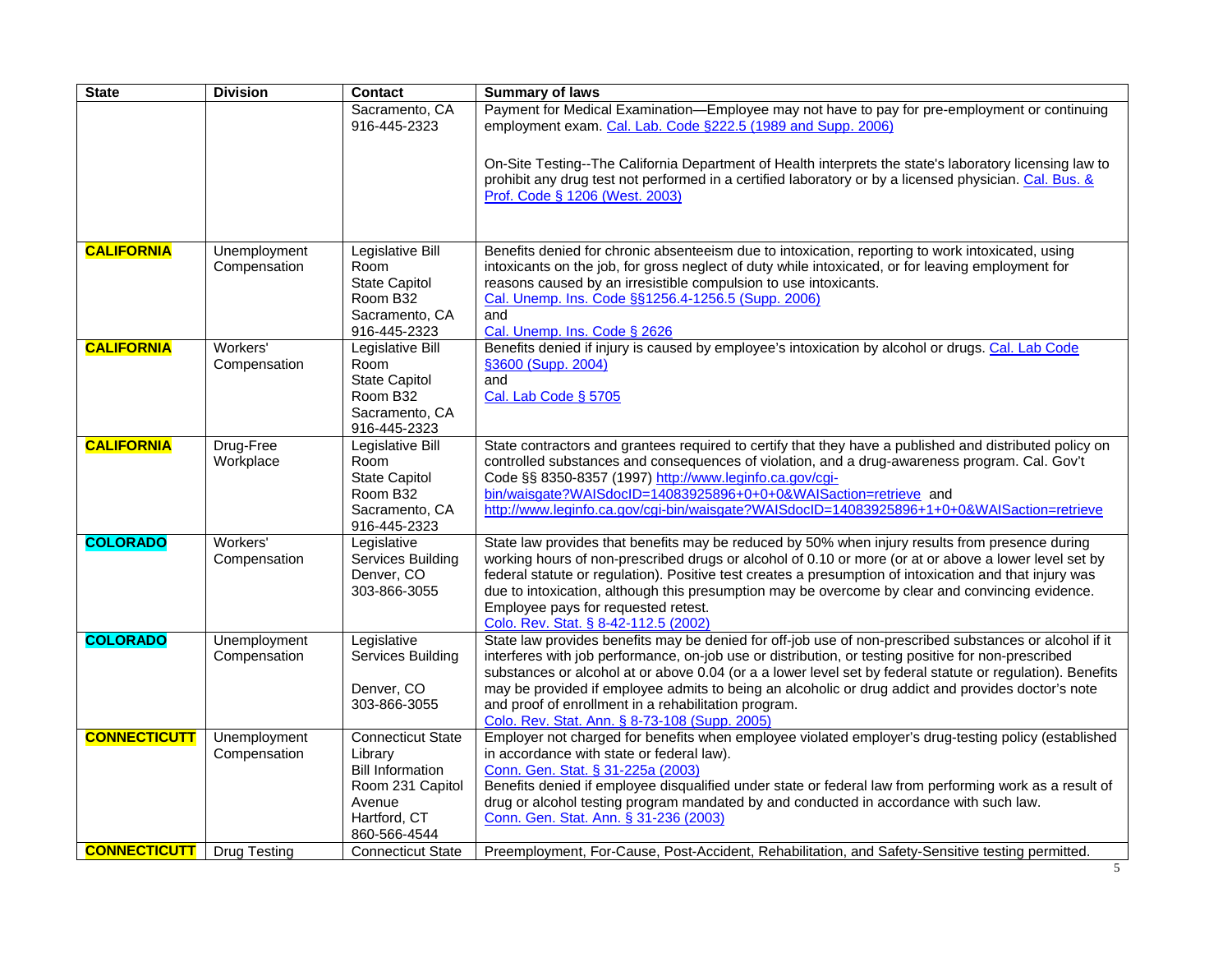| <b>State</b>        | <b>Division</b>                | <b>Contact</b>                                                                                                               | <b>Summary of laws</b>                                                                                                                                                                                                                                                                                                                                                                                                                                                                                                                                                                                                                                                                                                                                                                                                                                                                                                                                                                                                                                                                           |
|---------------------|--------------------------------|------------------------------------------------------------------------------------------------------------------------------|--------------------------------------------------------------------------------------------------------------------------------------------------------------------------------------------------------------------------------------------------------------------------------------------------------------------------------------------------------------------------------------------------------------------------------------------------------------------------------------------------------------------------------------------------------------------------------------------------------------------------------------------------------------------------------------------------------------------------------------------------------------------------------------------------------------------------------------------------------------------------------------------------------------------------------------------------------------------------------------------------------------------------------------------------------------------------------------------------|
|                     |                                | Library<br><b>Bill Information</b><br>Room 231 Capitol<br>Avenue<br>Hartford, CT<br>860-566-4544                             | Conn. Gen. Stat. §31-51t et seq (2003)<br>Conn. Gen. Stat. §19a-30 (2003)<br>Conn. Gen. Stat. §31-128a to -128h (2003)<br>Conn. Gen. Stat. §14-261a et seq. (2003)<br>Conn. Agencies Regs. §19a-36-D29 (1996)                                                                                                                                                                                                                                                                                                                                                                                                                                                                                                                                                                                                                                                                                                                                                                                                                                                                                    |
| <b>CONNECTICUTT</b> | Workers'<br>Compensation       | <b>Connecticut State</b><br>Library<br><b>Bill Information</b><br>Room 231 Capitol<br>Avenue<br>Hartford, CT<br>860-566-4544 | Benefits denied when accidental injury, disability, or death due to use of alcohol or narcotics.<br>Conn. Gen. Stat. § 31-275 (2003)                                                                                                                                                                                                                                                                                                                                                                                                                                                                                                                                                                                                                                                                                                                                                                                                                                                                                                                                                             |
| <b>CONNECTICUTT</b> | Transportation<br>Drug Testing |                                                                                                                              | Drivers of motor vehicles in excess of 10,000 pounds, mechanics of those vehicles or other<br>commercial vehicles, and forklift operators may be required to submit to testing in accordance with<br>Federal DOT regulations, even if testing is not mandated by Federal regulation.<br>Drug and alcohol testing of drivers of certain vehicles, mechanics and forklift operators<br>Conn. Gen. Stat. Sec. 14-261b<br>Regulations re school bus operators and operators of student transportation vehicles; qualifications;<br>training. Preemployment drug test required for operators<br>Conn. Gen. Stat. Sec. 14-276a                                                                                                                                                                                                                                                                                                                                                                                                                                                                         |
| <b>DELAWARE</b>     | Workers'<br>Compensation       |                                                                                                                              | Benefits denied if accident or injury resulted from intoxication; burden is on the employer to prove the<br>intoxication was the cause of the accident or injury<br>Del. Code Ann. Tit. 19, § 2353 (1995)                                                                                                                                                                                                                                                                                                                                                                                                                                                                                                                                                                                                                                                                                                                                                                                                                                                                                        |
| <b>DELAWARE</b>     | Transportation<br>Testing      |                                                                                                                              | School bus drivers testing<br>Del. Code Ann. § 2910<br>and<br>Del. Code Ann. § 2708<br>CDL testing<br>Del. Code Ann. § 2612                                                                                                                                                                                                                                                                                                                                                                                                                                                                                                                                                                                                                                                                                                                                                                                                                                                                                                                                                                      |
| <b>DELAWARE</b>     | <b>Drug Testing</b>            |                                                                                                                              | The State Code was amended such that all public-works contracts, which are paid in whole or in part<br>through public funds, will include provisions requiring the contractor, its agents, and its employees to<br>implement a mandatory drug-testing program for all employees or agents working on the jobsite in<br>nonclerical positions. Provisions governing mandatory drug testing shall be incorporated into all public-<br>works contracts, and the rules governing the administration of such tests shall be promulgated by the<br>director of the State Office of Management and Budget. Rules promulgated pursuant to the changes in<br>the code shall not require a contractor to disclose any results of drug testing to law enforcement<br>officials. However, the rules promulgated shall require that any contractor, agent, or employee who<br>fails a mandatory drug test not be permitted to work on any public-works jobsites until 30 days after<br>passing the drug test.<br>Any State Department of Education employee working in the prison education program and whose |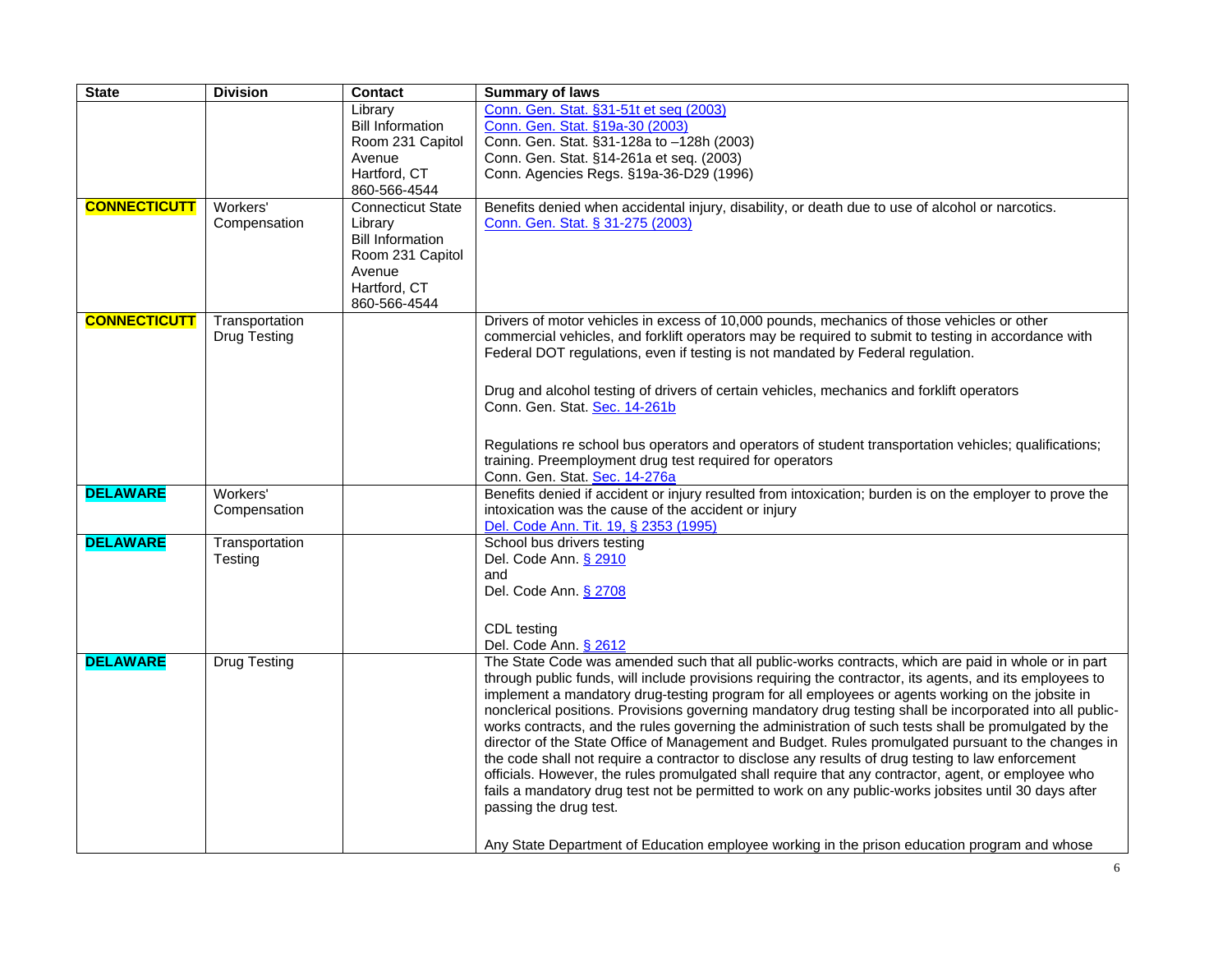| <b>State</b>       | <b>Division</b>         | Contact                            | <b>Summary of laws</b>                                                                                                                                                                                             |
|--------------------|-------------------------|------------------------------------|--------------------------------------------------------------------------------------------------------------------------------------------------------------------------------------------------------------------|
|                    |                         |                                    | permanent work assignment location resides within or on the campus of a State Department of                                                                                                                        |
|                    |                         |                                    | Correction Level 5 or Level 4 facility must submit to the same random drug-testing procedure required                                                                                                              |
|                    |                         |                                    | of State Department of Correction employees.                                                                                                                                                                       |
|                    |                         |                                    |                                                                                                                                                                                                                    |
|                    |                         |                                    | Home health agency testing<br>Del. Code Ann. § 1146                                                                                                                                                                |
|                    |                         |                                    |                                                                                                                                                                                                                    |
|                    |                         |                                    |                                                                                                                                                                                                                    |
|                    |                         |                                    | Dept. of Corrections testing<br>Del. Code Ann. §§ 8920-8926                                                                                                                                                        |
| <b>DISTRICT OF</b> | Workers'                |                                    | Benefits denied if injury caused solely by intoxication.                                                                                                                                                           |
| <b>COLUMBIA</b>    | Compensation            |                                    | D.C. Code Ann. § 32-1503 (d) (2001)                                                                                                                                                                                |
| <b>DISTRICT OF</b> | Unemployment            |                                    | Benefits denied for gross misconduct (including intoxication, use or impairment by alcohol, controlled                                                                                                             |
| <b>COLUMBIA</b>    | Compensation            |                                    | substance or other intoxicant, or possession of a controlled substance); if violation of employer's rules                                                                                                          |
|                    |                         |                                    | is basis for disqualification then employee must know of the rule, which must be reasonable and                                                                                                                    |
|                    |                         |                                    | consistently enforced; burden of proof is on employer.                                                                                                                                                             |
| <b>FLORIDA</b>     | Workers'                |                                    | D.C. Code Ann. § 51-101 to 51-110 (2001)<br>Voluntary law provides a 5% discount for implementing and maintaining an annually certified drug-free                                                                  |
|                    | Compensation            |                                    | workplace program (including drug and alcohol testing) in compliance with the Act, and provides that a                                                                                                             |
|                    | <b>Premium Discount</b> |                                    | positive test creates a rebuttable presumption that the employee be denied benefits.                                                                                                                               |
|                    | Act                     |                                    | Fla. Stat. Ann. §§ 440.101 to .102 (2003)                                                                                                                                                                          |
|                    |                         |                                    |                                                                                                                                                                                                                    |
|                    |                         |                                    | Rate filing; workers' compensation, drug-free workplace, and safe employers                                                                                                                                        |
|                    |                         |                                    | Fla. Stat. Ann. §627.0915                                                                                                                                                                                          |
|                    |                         |                                    |                                                                                                                                                                                                                    |
|                    |                         |                                    | Drug-free workplace standards                                                                                                                                                                                      |
| <b>FLORIDA</b>     | Drug-Free               |                                    | Fla. Admin. Code Ann. Rule 59A-24 (2000)                                                                                                                                                                           |
|                    | Workplace Act           | Department of<br><b>State</b>      | The Florida Drug-Free Workplace Act provides that any state agency may test certain employees and<br>job applicants for the use of drugs. The law does not require the testing of employees or applicants,         |
|                    |                         | Bureau of                          | but mandates that any agency which does choose to test do so in accordance with specified methods                                                                                                                  |
|                    |                         | Administrative                     | and procedures outlined in the Act.                                                                                                                                                                                |
|                    |                         | Code and Law                       | Fla. Stat. Ann. § 112.0455                                                                                                                                                                                         |
|                    |                         | 401 South                          |                                                                                                                                                                                                                    |
|                    |                         | Monroe, Elliot                     | Where two or more bids of equal merit are submitted to win a contract, there is a preference given to                                                                                                              |
|                    |                         | <b>Building</b><br>Tallahassee, FL | businesses with drug-free workplace programs.                                                                                                                                                                      |
|                    |                         | 904-488-8427                       | Fla. Stat. Ann. § 287.087                                                                                                                                                                                          |
|                    |                         |                                    |                                                                                                                                                                                                                    |
|                    |                         |                                    | Building construction and electrical and alarm contractors performing work related to public school<br>system facilities, public property, publicly owned buildings, or state correctional facilities are required |
|                    |                         |                                    | to implement a drug-free workplace program in compliance with the Workers' Compensation Premium                                                                                                                    |
|                    |                         |                                    | Reduction Act.                                                                                                                                                                                                     |
|                    |                         |                                    | Fla. Stat. Ann. § 440.102 (15) (2003)                                                                                                                                                                              |
|                    |                         |                                    |                                                                                                                                                                                                                    |
|                    |                         |                                    | The State Division of Pari-mutuel Wagering has adopted and implemented certain rules and                                                                                                                           |
|                    |                         |                                    | procedures that apply to licensees of slot machine gaming. One of those rules is that the licensees                                                                                                                |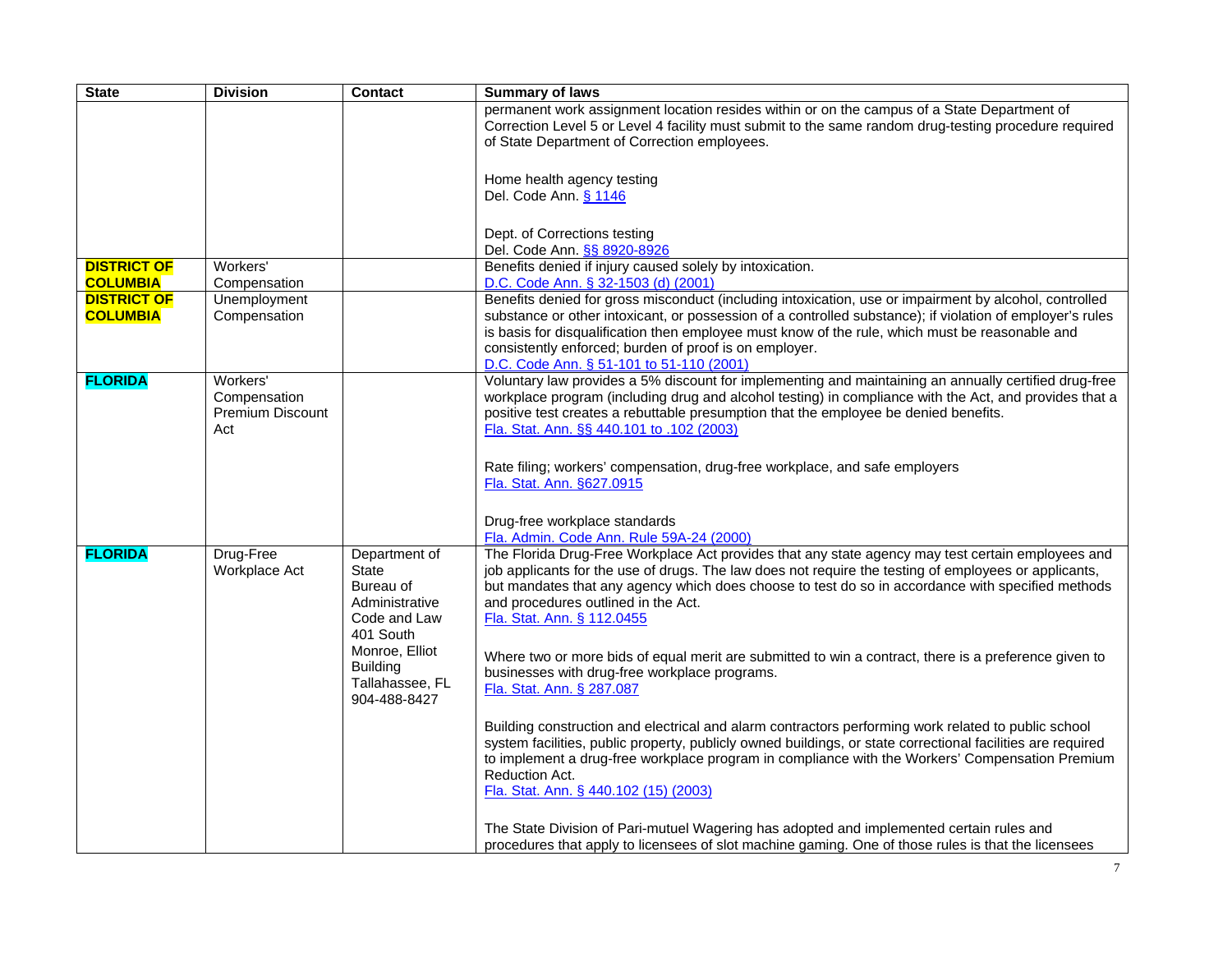| <b>State</b>   | <b>Division</b>              | <b>Contact</b>                                                                                                                                                    | <b>Summary of laws</b>                                                                                                                                                                                                                                                                                                                                                                                                                                                                                                                                                                                                                                                                                                                                                                                                                                                                                                                                                                                                                   |
|----------------|------------------------------|-------------------------------------------------------------------------------------------------------------------------------------------------------------------|------------------------------------------------------------------------------------------------------------------------------------------------------------------------------------------------------------------------------------------------------------------------------------------------------------------------------------------------------------------------------------------------------------------------------------------------------------------------------------------------------------------------------------------------------------------------------------------------------------------------------------------------------------------------------------------------------------------------------------------------------------------------------------------------------------------------------------------------------------------------------------------------------------------------------------------------------------------------------------------------------------------------------------------|
|                |                              |                                                                                                                                                                   | must implement a drug-testing program for employees that includes, but is not limited to, requiring<br>each employee to sign an agreement that he or she understands that the slot machine facility is a<br>drug-free workplace. The division may impose a civil fine of up to \$5,000 for each violation of the rules<br>and procedures in place under the State statute affecting gaming.                                                                                                                                                                                                                                                                                                                                                                                                                                                                                                                                                                                                                                              |
| <b>FLORIDA</b> | Unemployment<br>Compensation | Department of<br><b>State</b><br>Bureau of<br>Administrative<br>Code and Law<br>401 South<br>Monroe, Elliot<br><b>Building</b><br>Tallahassee, FL<br>904-488-8427 | Benefits denied to rejected applicant or discharged employee who tests positive on drug-test, which if<br>part of a drug-free workplace program pursuant to the Workers' Compensation Premium Reduction<br>Act or equivalent standard established by federal law or regulation creates a rebuttable presumption<br>that applicant or employee used controlled substances.<br>Fla. Stat. Ann. § 443.101 (2005)                                                                                                                                                                                                                                                                                                                                                                                                                                                                                                                                                                                                                            |
| <b>FLORIDA</b> | Workers'<br>Compensation     | Department of<br><b>State</b><br>Bureau of<br>Administrative<br>Code and Law<br>401 South<br>Monroe, Elliot<br><b>Building</b><br>Tallahassee, FL<br>904-488-8427 | Medical and indemnity benefits are forfeited, and an employee may be discharged for testing positive<br>for alcohol or a prohibited drug, or refuses to test, provided the employer has a program in compliance<br>with the Workers' Compensation Premium Reduction Act.<br>Fla. Stat. Ann. § 440.101 (2003)<br>Benefits denied if injury caused primarily by employee's intoxication or use of drugs not prescribed by<br>physician. If employer does not have a certified program, an injured employee's positive test or refusal<br>to test creates a rebuttable presumption that the injury was caused primarily by the impairment, unless<br>the employer had actual knowledge of and acquiesced while employee was under the influence.<br>Fla. Stat. Ann. § 440.09 (Supp. 2006)                                                                                                                                                                                                                                                   |
| <b>GEORGIA</b> | Drug-Free<br>Workplace Act   | Secretary of<br>Senate<br>Room 353 State<br>Capitol<br>Atlanta, GA<br>404-656-5040                                                                                | Table of Contents accessed here for all codes:<br>http://www.lexis-nexis.com/hottopics/gacode/default.asp<br>Drug-Free Workplace Programs<br>It is the intent of the General Assembly to promote drug-free workplaces in order that employers in this<br>state be afforded the opportunity to maximize their levels of productivity, enhance their competitive<br>positions in the marketplace, and reach their desired levels of success without experiencing the costs,<br>delays, and tragedies associated with work related accidents resulting from substance abuse by<br>employees.<br>Ga. Code Ann. § 34-9-410 to 34-9-421 (1998 and Supp. 2003)<br>(see Article 11)<br>Drug-Free Public Work Force<br>Public employees in high-risk jobs may be subject to random drug testing. Refusal to submit to a<br>random test or testing positive results in termination from employment.<br>Ga. Code Ann. § 45-23-1 to 45-23-9<br>Random Drug Testing of High-Risk Jobs Employees<br>Ga. Code § 45-20-90 to 45-20-93<br>(See Article 5) |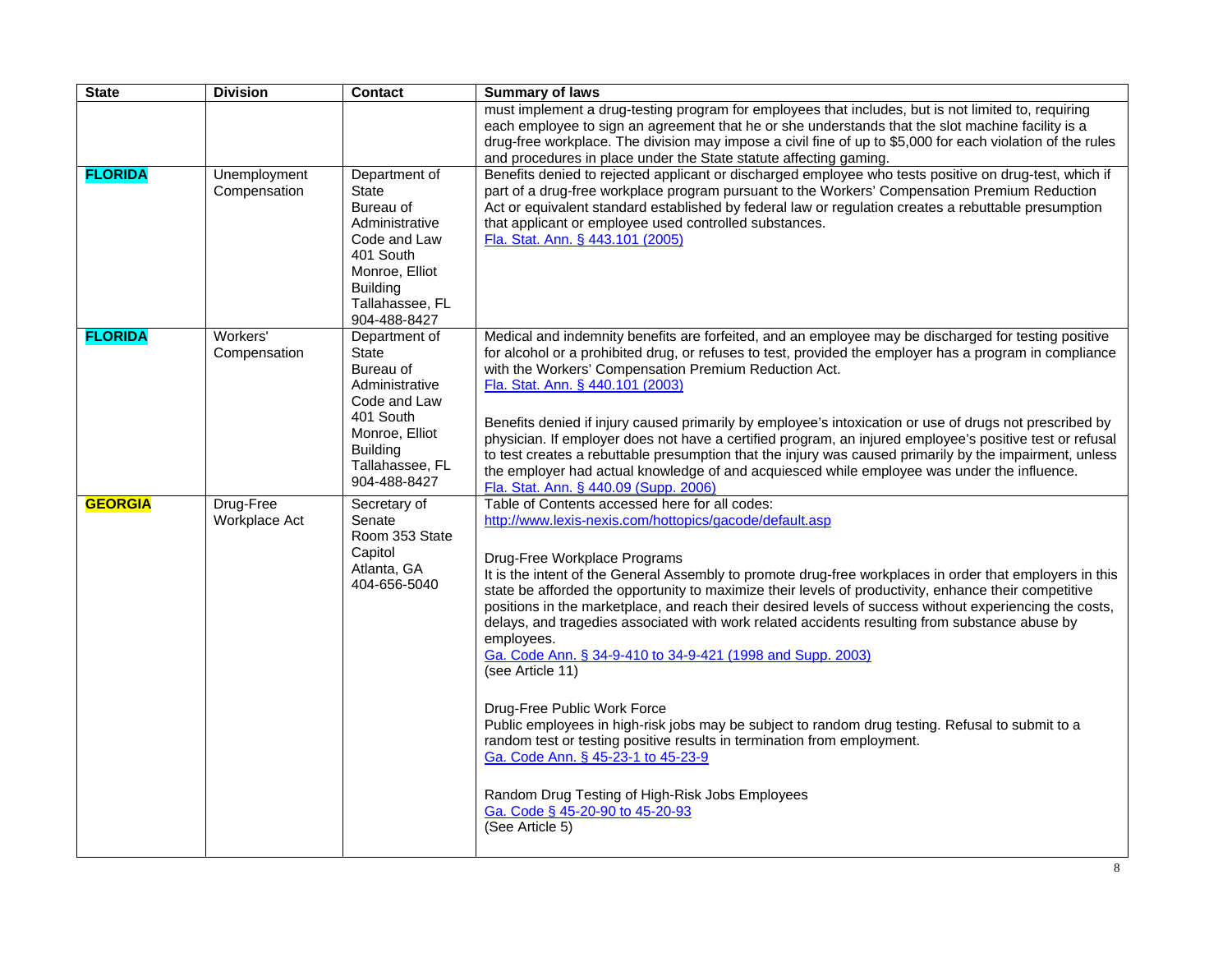| <b>State</b>   | <b>Division</b>                 | <b>Contact</b>                           | <b>Summary of laws</b>                                                                                                                                                                                        |
|----------------|---------------------------------|------------------------------------------|---------------------------------------------------------------------------------------------------------------------------------------------------------------------------------------------------------------|
|                |                                 |                                          | Drug Testing for State Employment<br>Ga. Code § 45-20-110 to 45-20-111                                                                                                                                        |
|                |                                 |                                          | (See Article 6)                                                                                                                                                                                               |
|                |                                 |                                          |                                                                                                                                                                                                               |
|                |                                 |                                          | Requires individuals and subcontractors who receive state contracts of \$25,000 or more to certify that                                                                                                       |
|                |                                 |                                          | they have a published and distributed policy on controlled substances and consequences of violation,<br>a drug-awareness program, and notified employees of their responsibility to report convictions within |
|                |                                 |                                          | five days.                                                                                                                                                                                                    |
| <b>GEORGIA</b> | Workers'                        | State Board of                           | Ga. Code Ann. §§ 50-24-1 to 50-24-6 (2002)<br>Benefits are denied when injury or death is due to intoxication or being under the influence of a                                                               |
|                | Compensation                    | Workers'                                 | controlled substance, unless prescribed by a physician; refusal to test, or alcohol test taken within 3                                                                                                       |
|                |                                 | Compensation<br>Drug-Free                | hours of accident showing BAC of 0.08 or a positive drug-test within 8 hours of accident, creates a<br>rebuttable presumption that the injury was caused by alcohol or drug use.                              |
|                |                                 | Workplace                                | Ga. Code Ann. § 34-9-17 (1998)                                                                                                                                                                                |
|                |                                 | Program 270<br>Peachtree Street,         | (see Article 1)                                                                                                                                                                                               |
|                |                                 | <b>NW</b>                                |                                                                                                                                                                                                               |
|                |                                 | Atlanta, GA                              |                                                                                                                                                                                                               |
| <b>GEORGIA</b> | Workers'                        | 404-656-2048<br>State Board of           | Voluntary law provides a minimum of 7.5% discount on premiums to employers who implement and                                                                                                                  |
|                | Compensation                    | Workers'                                 | maintain an annually certified drug-free workplace program in compliance with the Act, and to self-                                                                                                           |
|                | Premium<br><b>Reduction Act</b> | Compensation<br>Drug-Free                | insured employers who implement a program substantially in compliance with the Act.<br>Ga. Code Ann. § 33-9-40.2 (Supp. 2005)                                                                                 |
|                |                                 | Workplace                                |                                                                                                                                                                                                               |
|                |                                 | Program 270<br>Peachtree Street,         |                                                                                                                                                                                                               |
|                |                                 | <b>NW</b>                                |                                                                                                                                                                                                               |
|                |                                 | Atlanta, GA<br>404-656-2048              |                                                                                                                                                                                                               |
| <b>GEORGIA</b> | Unemployment                    |                                          | Benefits denied for violating employer's drug-free workplace policy; burden of proof for cause in on the                                                                                                      |
|                | Compensation                    |                                          | employer, and the presumption of eligibility is with the employee; employer may introduce a drug                                                                                                              |
|                |                                 |                                          | and/or alcohol test to demonstrate violation of policy, which will create a rebuttable presumption of<br>violation, which can be disputed by employee by submitting laboratory test results.                  |
|                |                                 |                                          | Ga. Code Ann. §34-8-194 (2) (c) (Supp. 2005)                                                                                                                                                                  |
| <b>HAWAII</b>  | Workers'                        |                                          | (see Article 7)<br>Workers' Compensation Premium Discount Program Insurance carriers must offer a discount of at                                                                                              |
|                | Compensation                    |                                          | least five percent on insurance rates to employers who maintain an effective safety and health                                                                                                                |
|                | Premium<br><b>Reduction Act</b> |                                          | program. The act does not specifically mention drug-free workplace programs, but does direct the<br>Department of Labor and Industrial Relations to issue standards and rules.                                |
|                |                                 |                                          | Haw. Rev. Stat. §431:14-103. (1997)                                                                                                                                                                           |
| <b>HAWAII</b>  | <b>Drug Testing</b>             | Legislative                              | The law includes comprehensive procedural guidelines regarding workplace substance abuse testing.                                                                                                             |
|                |                                 | Reference Bureau<br><b>State Capitol</b> | Although the requirements are primarily the responsibility of the laboratory, there are some provisions<br>which directly impact employers.                                                                   |
|                |                                 | <b>Building Room</b>                     | Hawaii Rev. Stat. Ann. §§ 329B-1 to 329B-8 (2004)                                                                                                                                                             |
|                |                                 | 446<br>Honolulu, HI                      |                                                                                                                                                                                                               |
|                |                                 |                                          | The State Revised Statutes were amended by modifying the definitions of two key terms. A substance                                                                                                            |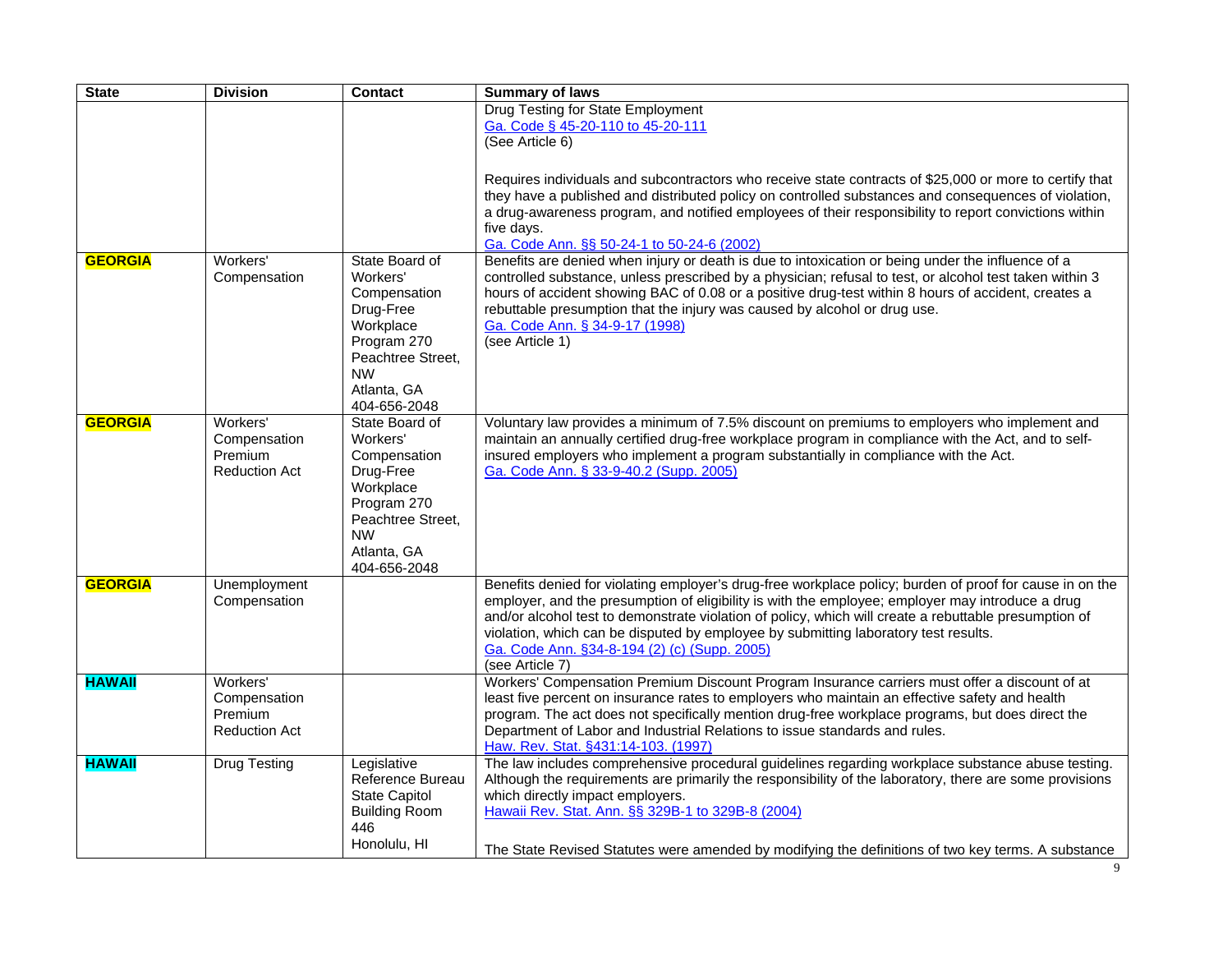| <b>State</b>  | <b>Division</b>                                             | Contact                                                                                                         | <b>Summary of laws</b>                                                                                                                                                                                                                                                                                                                                                                                                                                                                                                                                                                                                                                                                                                                                                                                                                                                                                                                                                                                                                                                                                                                                                                                                                                                                                                                                                                                                                                         |
|---------------|-------------------------------------------------------------|-----------------------------------------------------------------------------------------------------------------|----------------------------------------------------------------------------------------------------------------------------------------------------------------------------------------------------------------------------------------------------------------------------------------------------------------------------------------------------------------------------------------------------------------------------------------------------------------------------------------------------------------------------------------------------------------------------------------------------------------------------------------------------------------------------------------------------------------------------------------------------------------------------------------------------------------------------------------------------------------------------------------------------------------------------------------------------------------------------------------------------------------------------------------------------------------------------------------------------------------------------------------------------------------------------------------------------------------------------------------------------------------------------------------------------------------------------------------------------------------------------------------------------------------------------------------------------------------|
|               |                                                             | 808-587-0666                                                                                                    | abuse onsite screening test is now defined as a portable substance abuse test that meets the<br>requirements of the United States Food and Drug Administration for commercial distribution or is<br>manufactured by a facility that is minimally certified as meeting the standards established by the<br>International Organization for Standardization and that may be used by an employer in the workplace.<br>A substance abuse test is any testing procedure designed to take and analyze body fluids or other<br>materials from the body for the purpose of measuring the amount of drugs, alcohol, or the metabolites<br>of drugs in the sample test. Every employer shall administer the test according to the package insert<br>that accompanies the test. Employers shall have the employee or prospective employee report, within<br>4 hours after testing positive, to a laboratory licensed by State regulation, and the employers are<br>required to bear the cost of the laboratory testing. Employers are empowered to take punitive action<br>against any employee who fails to show up for the laboratory test. All information concerning the<br>substance abuse onsite screening test shall be strictly confidential. Under certain circumstances,<br>employers are prohibited from discharging, suspending, or discriminating against any employee who<br>tests positive for the presence of drugs, alcohol, or the metabolites of drugs. |
| <b>HAWAII</b> | Workers'<br>Compensation                                    | Legislative<br>Reference Bureau<br>State Capitol<br><b>Building Room</b><br>446<br>Honolulu, HI<br>808-587-0666 | Compensation denied if an employee's injury was incurred by his or her intoxication.<br>Haw. Rev. Stat. § 386-3 (2004)<br>In the absence of substantial evidence to the contrary, it is presumed that the injury was not caused by<br>the intoxication of the injured employee.<br>Haw. Rev. Stat. § 386-85(3)                                                                                                                                                                                                                                                                                                                                                                                                                                                                                                                                                                                                                                                                                                                                                                                                                                                                                                                                                                                                                                                                                                                                                 |
| <b>IDAHO</b>  | Workers'<br>Compensation                                    | Legislative<br><b>Services</b><br>Boise, ID<br>208-334-3175                                                     | Workers' compensation payments may be reduced by 50% when the proximate cause of the injury is<br>the employee's use of intoxicants.<br>Idaho Code 72-208 (1999)                                                                                                                                                                                                                                                                                                                                                                                                                                                                                                                                                                                                                                                                                                                                                                                                                                                                                                                                                                                                                                                                                                                                                                                                                                                                                               |
| <b>IDAHO</b>  | Drug-free<br>Workplace Act                                  |                                                                                                                 | Idaho Employer Alcohol and Drug-Free Workplace Act<br>Idaho Code §§ 72-1701 to 72-1717 (1999 and Supp. 2002)                                                                                                                                                                                                                                                                                                                                                                                                                                                                                                                                                                                                                                                                                                                                                                                                                                                                                                                                                                                                                                                                                                                                                                                                                                                                                                                                                   |
| <b>IDAHO</b>  | Workers'<br>Compensation<br>Premium<br><b>Reduction Act</b> |                                                                                                                 | Employers who implement and maintain a drug-free workplace program in accordance with the state's<br>voluntary drug testing law receive a premium discount of up to 5%.<br>Idaho Code 72-1716                                                                                                                                                                                                                                                                                                                                                                                                                                                                                                                                                                                                                                                                                                                                                                                                                                                                                                                                                                                                                                                                                                                                                                                                                                                                  |
| <b>IDAHO</b>  | Unemployment<br>Compensation                                |                                                                                                                 | PERSONAL ELIGIBILITY CONDITIONS-Misconduct<br>Idaho Code §72-1366 (5) (Supp. 2004)<br>DISCHARGE FOR WORK-RELATED MISCONDUCT -- FAILURE OR REFUSAL OF TESTING<br>Idaho Code §72-1707 (Supp. 2002)<br>FAILURE OF CLAIMANT TO ACCEPT SUITABLE WORK<br>Idaho Code §72-1709 (Supp. 2002)                                                                                                                                                                                                                                                                                                                                                                                                                                                                                                                                                                                                                                                                                                                                                                                                                                                                                                                                                                                                                                                                                                                                                                            |
| <b>IDAHO</b>  | <b>Drug Testing</b>                                         | Legislative<br><b>Services</b><br>Boise, ID                                                                     | A law relating to employee assistance programs clarifies that information communicated in an EAP<br>session is privileged and confidential, and that employers do not have a right to this information, nor<br>can they be held liable for information communicated during an EAP session.                                                                                                                                                                                                                                                                                                                                                                                                                                                                                                                                                                                                                                                                                                                                                                                                                                                                                                                                                                                                                                                                                                                                                                     |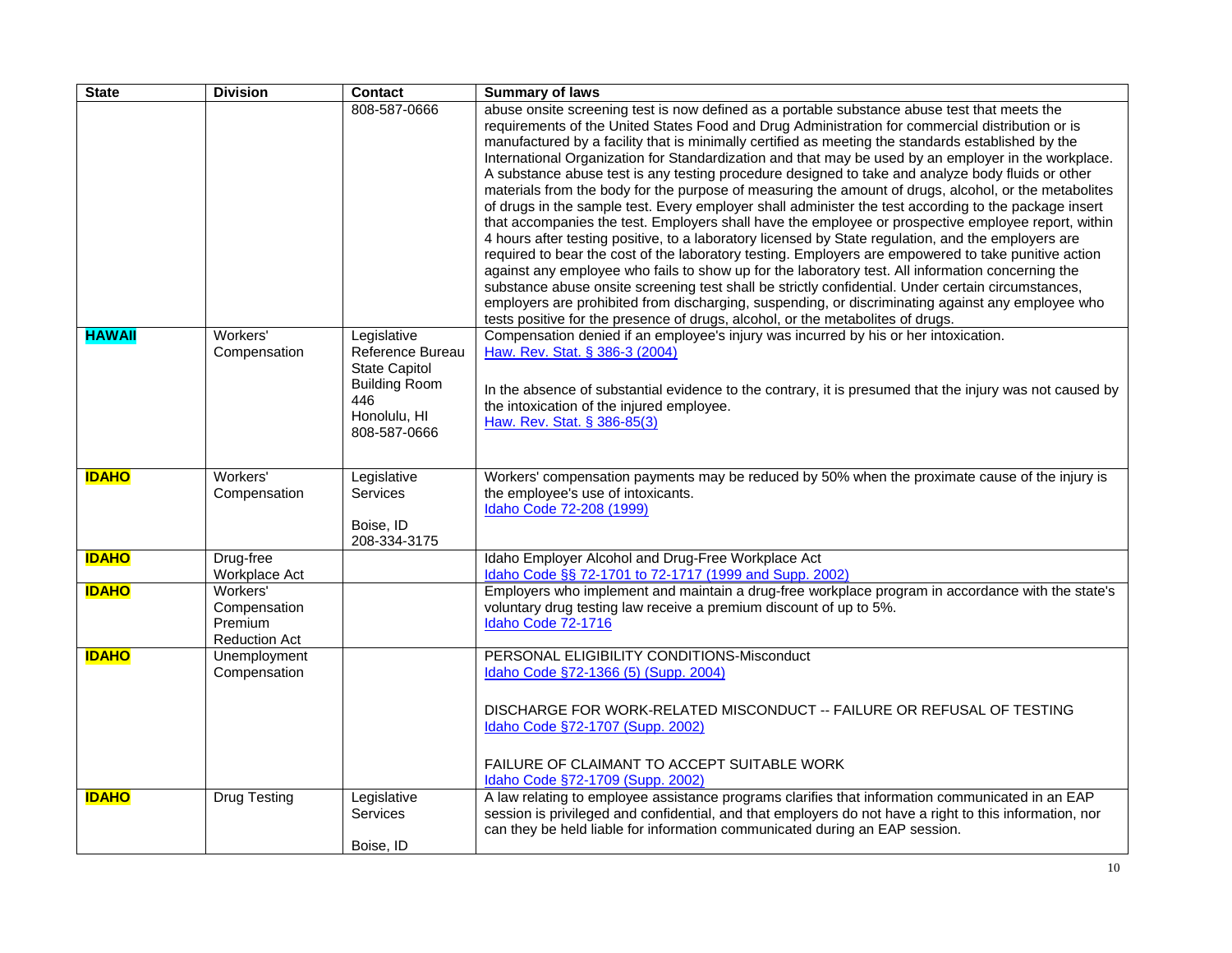| <b>State</b>    | <b>Division</b>                        | <b>Contact</b>                                                                                                          | <b>Summary of laws</b>                                                                                                                                                                                                                                                                                                                                                                                         |
|-----------------|----------------------------------------|-------------------------------------------------------------------------------------------------------------------------|----------------------------------------------------------------------------------------------------------------------------------------------------------------------------------------------------------------------------------------------------------------------------------------------------------------------------------------------------------------------------------------------------------------|
|                 |                                        | 208-334-3175                                                                                                            | Idaho Code Sect. 44-202 (1999)                                                                                                                                                                                                                                                                                                                                                                                 |
|                 |                                        |                                                                                                                         | Welfare to Work-Screening and Testing<br>It is the intent of the legislature that the provisions of this act enhance the employability of participants<br>in the temporary assistance for families in Idaho (TAFI) programs through substance abuse screening<br>and, where appropriate, testing and treatment.<br>Idaho Code Sect. 56-209i<br>and<br>Idaho Code Sect. 56-209j                                 |
| <b>ILLINOIS</b> | <b>Drug Testing</b>                    |                                                                                                                         | <b>Medical Examination Costs</b><br>No employer shall require any employee or applicant for employment to pay the cost of a medical<br>examination.<br>820 ILCS 235/<br>Defrauding drug and alcohol screening tests.<br>720 ILCS 5/17-28<br>"Handicap" defined<br>775 ILCS 5/2-104 (C)(1,2)                                                                                                                    |
| <b>ILLINOIS</b> | Transportation<br>Testing              |                                                                                                                         | Regional Transportation Authority testing<br>70 ILCS 3615/2.24<br>School Bus Driver testing<br>625 ILCS 5/6-106.1                                                                                                                                                                                                                                                                                              |
| <b>ILLINOIS</b> | Drug-Free<br>Workplace<br>Requirements |                                                                                                                         | Drug Free Workplace Act<br>30 ILCS 580/<br>Substance Abuse Prevention on Public Works Projects Act<br>820 ILCS 265                                                                                                                                                                                                                                                                                             |
| <b>INDIANA</b>  | Unemployment<br>Compensation           | Legislative<br><b>Services</b><br>200 West<br><b>Washington Street</b><br>Suite 230<br>Indianapolis, IN<br>317-232-9856 | An employee who is discharged for "just cause" is disqualified from receiving unemployment<br>compensation benefits. "Just cause" includes reporting to work under the influence of alcohol or drugs,<br>consuming alcohol or drugs on the employer's premises during work hours, or knowingly violating a<br>reasonable and uniformly enforced work rule.<br>Indiana Code Ann. 22-4-15-1 (d) (6) (Supp. 2003) |
| <b>INDIANA</b>  | Workers'<br>Compensation               | Legislative<br><b>Services</b><br>200 West<br><b>Washington Street</b><br>Suite 230<br>Indianapolis, IN<br>317-232-9856 | Benefits denied to employees whose injury or death was caused by his or her intoxication.<br>Indiana Code Ann. 22-3-2-8 (1997)<br>and<br>Indiana Code Ann. 22-3-7-21 (1993)                                                                                                                                                                                                                                    |
| <b>INDIANA</b>  | <b>Drug Testing</b>                    |                                                                                                                         | The State Code was amended to require employees of public-works contractors to be tested for drugs.<br>Solicitations for public-works contracts must require that each contractor include with its bid a written                                                                                                                                                                                               |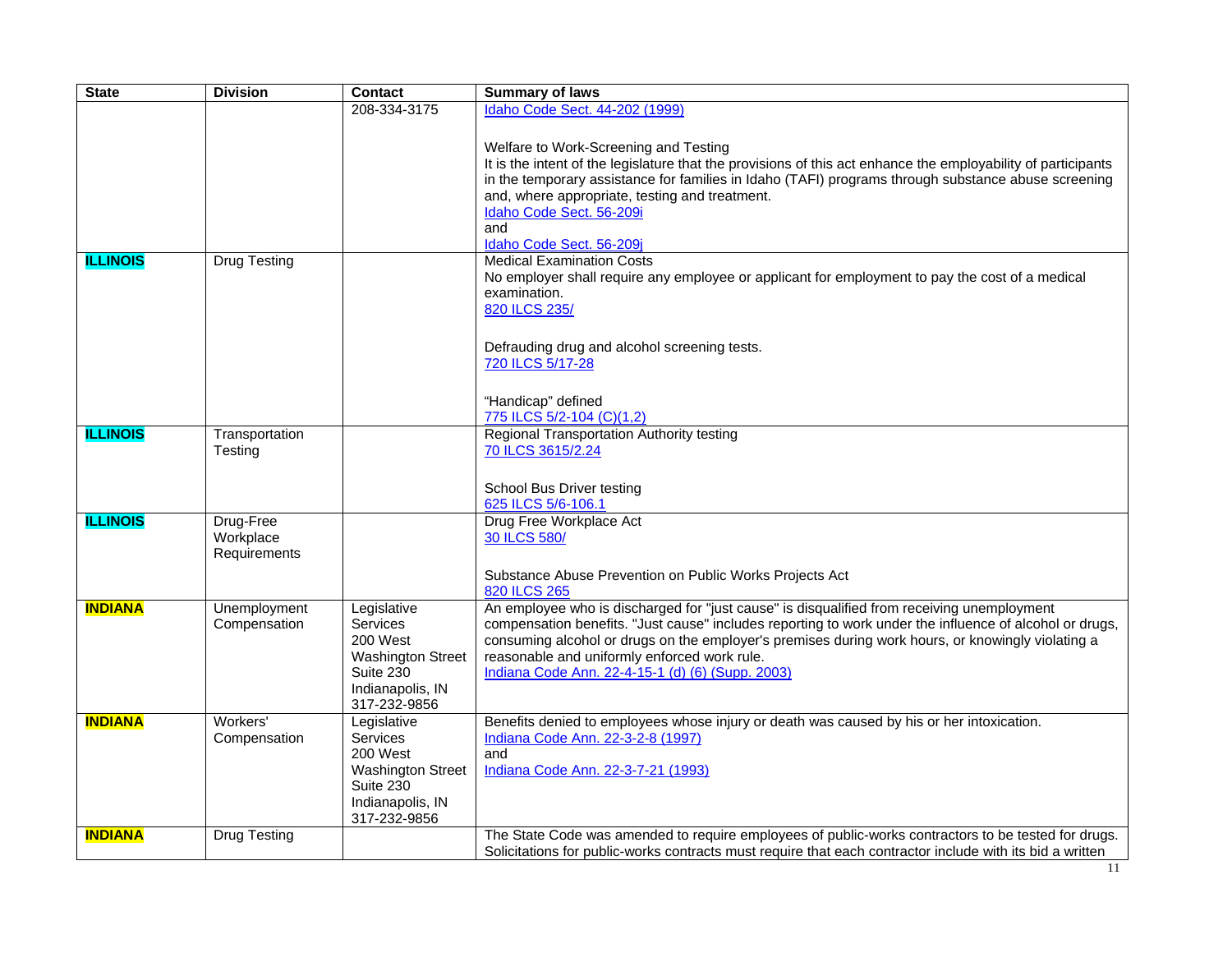| <b>State</b>   | <b>Division</b>            | Contact                                                                                                                                | <b>Summary of laws</b>                                                                                                                                                                                                                                                                                                                                                                                                                                                                                                                                                                                                                                                                                                                                                                                                                                                                                                                                                                                                                                                                                                                                                                                                                                                                                                                                                                                                                                                                                                                                                                                                                                                                                                                                                                                                                                                                           |
|----------------|----------------------------|----------------------------------------------------------------------------------------------------------------------------------------|--------------------------------------------------------------------------------------------------------------------------------------------------------------------------------------------------------------------------------------------------------------------------------------------------------------------------------------------------------------------------------------------------------------------------------------------------------------------------------------------------------------------------------------------------------------------------------------------------------------------------------------------------------------------------------------------------------------------------------------------------------------------------------------------------------------------------------------------------------------------------------------------------------------------------------------------------------------------------------------------------------------------------------------------------------------------------------------------------------------------------------------------------------------------------------------------------------------------------------------------------------------------------------------------------------------------------------------------------------------------------------------------------------------------------------------------------------------------------------------------------------------------------------------------------------------------------------------------------------------------------------------------------------------------------------------------------------------------------------------------------------------------------------------------------------------------------------------------------------------------------------------------------|
|                |                            |                                                                                                                                        | plan for testing its employees for drugs. Bids that lack such a plan may not be awarded the contract. A<br>contractor's employee drug-testing program must satisfy the following criteria: (1) each employee is<br>subject to a drug test at least once a year, (2) at least 2 percent of the contractor's employees are<br>randomly selected each month for testing, (3) the program tests for a five-drug panel consisting of<br>amphetamines, cocaine, opiates, phencyclidine (PCP), and tetrahydrocannabinol (THC), (4) the<br>program imposes progressive discipline on any employee who fails a drug test, (5) the program may<br>require the dismissal of any employee who tests positive on a drug test, and (6) the employer advises<br>the employee of any program of treatment or rehabilitation covered by insurance provided by the<br>employer. Collective bargaining agreements that include an employee drug-testing program meet the<br>requirements of the Code if the following criteria are included: (1) the program calls for random testing<br>of the employees, (2) the program tests for the aforementioned five-drug panel, (3) disciplinary<br>measures are imposed if the employee fails the drug test, (4) the employee is subject to suspension or<br>immediate termination upon failing a drug test, (5) the employee, if suspended, is not eligible for<br>reinstatement until he or she tests negative for the five drugs on the panel, (6) the employee is subject<br>to unscheduled sporadic testing for at least 1 year after reinstatement, and (7) any employee who fails<br>more than one drug test must complete a rehabilitation program recommended by a substance abuse<br>professional.<br>"Disability" and "illegal use of drugs" defined; illegal drug users; sexual behavior<br>Indiana Code Ann. 22-9-5-6 (1997)<br><b>Drug Dealer Liability</b> |
| <b>INDIANA</b> | Mine Employee              |                                                                                                                                        | Indiana Code Ann. 34-24-4-1 to 34-24-4-14 (1998)<br>Drug and alcohol testing of mine employee                                                                                                                                                                                                                                                                                                                                                                                                                                                                                                                                                                                                                                                                                                                                                                                                                                                                                                                                                                                                                                                                                                                                                                                                                                                                                                                                                                                                                                                                                                                                                                                                                                                                                                                                                                                                    |
|                | Testing                    |                                                                                                                                        | Indiana Code Ann. 22-10-15-4                                                                                                                                                                                                                                                                                                                                                                                                                                                                                                                                                                                                                                                                                                                                                                                                                                                                                                                                                                                                                                                                                                                                                                                                                                                                                                                                                                                                                                                                                                                                                                                                                                                                                                                                                                                                                                                                     |
| <b>INDIANA</b> | Transportation<br>Testing  |                                                                                                                                        | School bus driver or school bus monitor; requirements<br>Indiana Code Ann. 20-27-8-1                                                                                                                                                                                                                                                                                                                                                                                                                                                                                                                                                                                                                                                                                                                                                                                                                                                                                                                                                                                                                                                                                                                                                                                                                                                                                                                                                                                                                                                                                                                                                                                                                                                                                                                                                                                                             |
| <b>IOWA</b>    | Drug-Free<br>Workplace Act | Iowa Governor's<br>Office of Drug<br><b>Control Policy</b><br>401 SW 7th, Suite<br>N<br>Des Moines, IA<br>515-242-6391<br>515-242-6390 | Authorizes most types of drug and alcohol testing. Employers who develop, implement and maintain<br>programs in accordance with the provisions of the Private Sector Drug-Free Workplaces act are<br>provided with immunity against any causes of action arising against the employer for actions taken<br>pursuant to the program. Iowa Code Ann. §730.5 (Supp. 2006) http://coolice.legis.state.ia.us/Cool-<br>ICE/default.asp?category=billinfo&service=lowaCode&ga=82                                                                                                                                                                                                                                                                                                                                                                                                                                                                                                                                                                                                                                                                                                                                                                                                                                                                                                                                                                                                                                                                                                                                                                                                                                                                                                                                                                                                                        |
| <b>IOWA</b>    | Transportation<br>Testing  | Iowa Governor's<br>Office of Drug<br><b>Control Policy</b><br>401 SW 7th, Suite<br>N<br>Des Moines, IA<br>515-242-6391<br>515-242-6390 | Testing of captains, pilots, or physical operators of excursion gambling boats lowa Code § 99F.4 (20)<br>http://coolice.legis.state.ia.us/Cool-ICE/default.asp?category=billinfo&service=lowaCode&ga=82                                                                                                                                                                                                                                                                                                                                                                                                                                                                                                                                                                                                                                                                                                                                                                                                                                                                                                                                                                                                                                                                                                                                                                                                                                                                                                                                                                                                                                                                                                                                                                                                                                                                                          |
| <b>IOWA</b>    | <b>Drug Testing</b>        | Iowa Governor's<br>Office of Drug<br><b>Control Policy</b>                                                                             | The State amended its policy for the employer practice of unannounced drug and alcohol testing.<br>Employers may conduct unannounced drug or alcohol tests on employees selected from three pools.<br>The first pool consists of the entire employee population at a particular worksite of the employer,                                                                                                                                                                                                                                                                                                                                                                                                                                                                                                                                                                                                                                                                                                                                                                                                                                                                                                                                                                                                                                                                                                                                                                                                                                                                                                                                                                                                                                                                                                                                                                                        |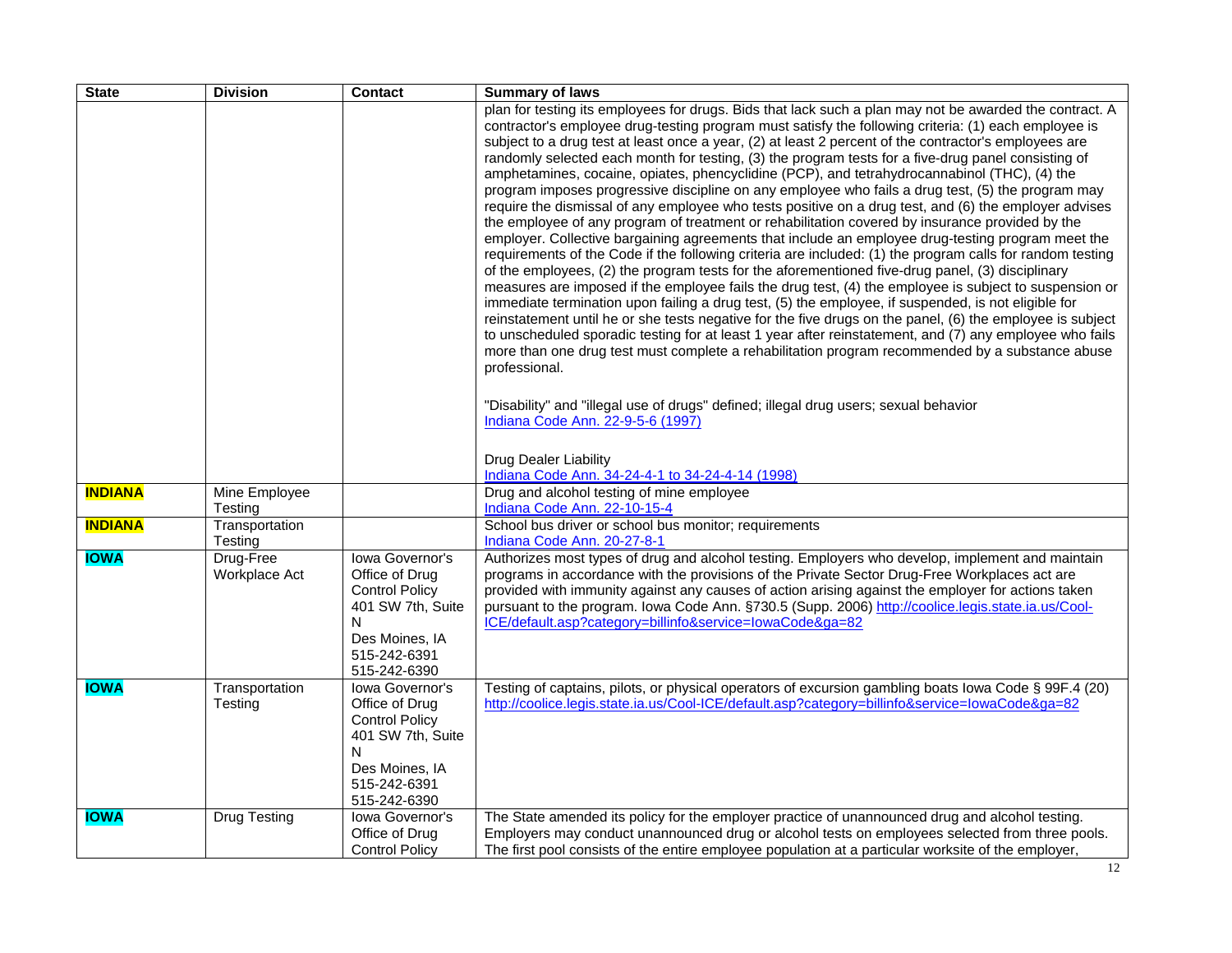| <b>State</b>  | <b>Division</b>              | <b>Contact</b>                                                                                                                              | <b>Summary of laws</b>                                                                                                                                                                                                                                                                                                                                                                                                                                                                                                                                                                                                                                                                                                                                                                                                                                                                                                                                                                                                                                                                                                                                                                                                                                                                                                                                                                                                                             |
|---------------|------------------------------|---------------------------------------------------------------------------------------------------------------------------------------------|----------------------------------------------------------------------------------------------------------------------------------------------------------------------------------------------------------------------------------------------------------------------------------------------------------------------------------------------------------------------------------------------------------------------------------------------------------------------------------------------------------------------------------------------------------------------------------------------------------------------------------------------------------------------------------------------------------------------------------------------------------------------------------------------------------------------------------------------------------------------------------------------------------------------------------------------------------------------------------------------------------------------------------------------------------------------------------------------------------------------------------------------------------------------------------------------------------------------------------------------------------------------------------------------------------------------------------------------------------------------------------------------------------------------------------------------------|
| <b>IOWA</b>   | Unemployment                 | 401 SW 7th, Suite<br>N<br>Des Moines, IA<br>515-242-6391<br>515-242-6390<br>Iowa Governor's                                                 | except for employees not subject to testing pursuant to a collective bargaining agreement, those who<br>are not scheduled to be at work at the time the testing is to be conducted because of their status (for<br>example, those on annual or sick leave and those in training), and those who have been excused from<br>work pursuant to the employer's work policy prior to the time the testing is announced to the<br>employees. The second pool consists of the entire full-time active employee population at a particular<br>worksite, minus those exempt because of a collective bargaining agreement, those not scheduled to<br>be at work at the time testing is conducted because of their status, and those who have been excused<br>from work pursuant to the employer's work policy. The final pool consists of all employees at a<br>particular work-site who are in a pool of employees in a safety-sensitive position and who are<br>scheduled to be at work at the time testing is conducted, other than employees not subject to testing<br>pursuant to a collective bargaining agreement or employees who are not scheduled to be at work at<br>the time testing is to be conducted or who have been excused from work pursuant to the employer's<br>work policy prior to the time the testing is announced to the employees.<br>IOWA Unemployment Compensation State law provides that a former employee may be disqualified |
|               | Compensation                 | Office of Drug<br><b>Control Policy</b><br>401 SW 7th, Suite<br>N<br>Des Moines, IA<br>515-242-6391<br>515-242-6390                         | for unemployment benefits if he or she was discharged for misconduct in connection with his or her<br>work. Iowa Code § 96.5(2) http://coolice.legis.state.ia.us/Cool-<br>ICE/default.asp?category=billinfo&service=lowaCode&ga=82                                                                                                                                                                                                                                                                                                                                                                                                                                                                                                                                                                                                                                                                                                                                                                                                                                                                                                                                                                                                                                                                                                                                                                                                                 |
| <b>IOWA</b>   | Workers'<br>Compensation     | Iowa Governor's<br>Office of Drug<br><b>Control Policy</b><br>401 SW 7th, Suite<br>N<br>Des Moines, IA<br>515-242-6391<br>515-242-6390      | An employee may be disqualified from benefits coverage if the employee's injuries are caused by the<br>employee's intoxication or use of drugs, or if the intoxication was a substantial factor in causing the<br>injury. Iowa Code § 85.16 (2) (1996) http://coolice.legis.state.ia.us/Cool-<br>ICE/default.asp?category=billinfo&service=lowaCode&ga=82                                                                                                                                                                                                                                                                                                                                                                                                                                                                                                                                                                                                                                                                                                                                                                                                                                                                                                                                                                                                                                                                                          |
| <b>KANSAS</b> | Unemployment<br>Compensation | <b>Kansas State</b><br>Library<br>Legislative<br>Reference<br>Section, 3rd Floor,<br>Room 343N State<br>House<br>Topeka, KS<br>913-296-2149 | Benefits denied to those who are discharged for misconduct related to drug or alcohol impairment. The<br>results of a chemical test are admissible evidence to prove misconduct if a variety of conditions are<br>met, including, but not limited to, the test was requried by state or federal law, or there was probable<br>cause to believe the individual was impaired while working. Kansas State Ann. 44-706 (b)(2) (Supp.<br>2005) http://www.kslegislature.org/legsrv-statutes/getStatuteFile.do?number=/44-706.html and<br>http://www.kslegislature.org/legsrv-statutes/getStatuteFile.do?number=/44-501.html                                                                                                                                                                                                                                                                                                                                                                                                                                                                                                                                                                                                                                                                                                                                                                                                                             |
| <b>KANSAS</b> | Workers'<br>Compensation     | Kansas State<br>Library<br>Legislative<br>Reference<br>Section, 3rd Floor,<br>Room 343N State<br>House<br>Topeka, KS                        | Benefits denied when an injury, disability or death was contributed to by the employee's use or<br>consumption of alcohol or any drugs, including but not limited to, any drugs or medications which are<br>available to the public without a prescription from a health care provider, prescription drugs or<br>medications, any form or type of narcotic drugs, marijuana, stimulants, depressants or hallucinogens.<br>It is conclusively presumed that the employee was impaired due to alcohol if it is shown that at the<br>time of the injury that the employee had an alcohol concentration of .04 or more. An employee's<br>refusal to submit to a chemical test is not admissible evidence to prove impairment unless there was<br>probable cause to believe that the employee used, possessed or was impaired by a drug or alcohol                                                                                                                                                                                                                                                                                                                                                                                                                                                                                                                                                                                                      |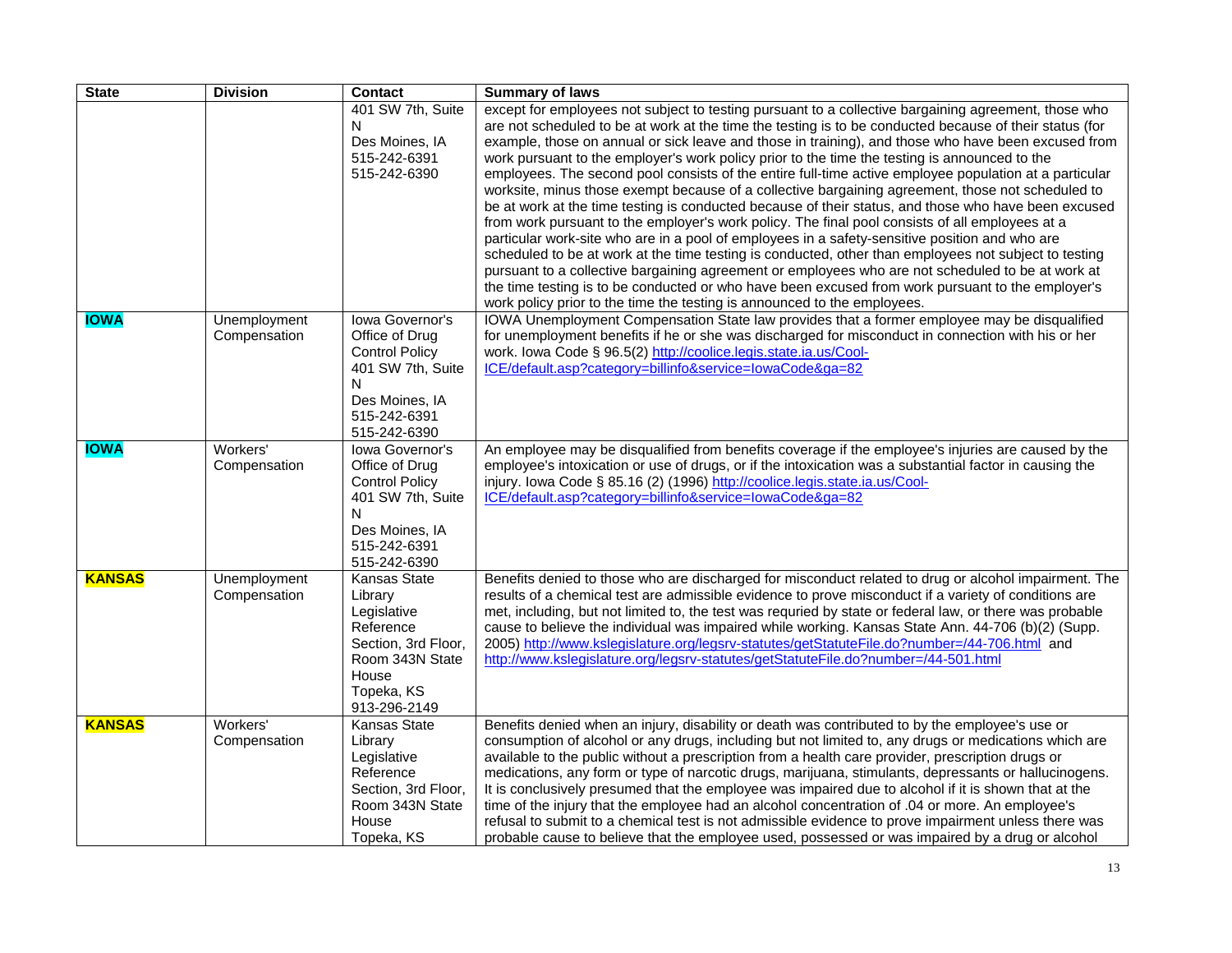| <b>State</b>    | <b>Division</b>     | <b>Contact</b>      | <b>Summary of laws</b>                                                                                       |
|-----------------|---------------------|---------------------|--------------------------------------------------------------------------------------------------------------|
|                 |                     | 913-296-2149        | while working. Kansas State Ann. 44-501 (d)(2)(Supp. 2005) http://www.kslegislature.org/legsrv-              |
|                 |                     |                     | statutes/getStatuteFile.do?number=/44-501.html                                                               |
| <b>KANSAS</b>   | Transportation      |                     | CDL Testing The State of Kansas Alcohol and Controlled Substance Testing Program was developed               |
|                 | Testing             |                     | to prevent accidents and injuries that result from the use of alcohol and controlled substances. The         |
|                 |                     |                     | Department of Administration, Division of Personnel Services, has the responsibility to establish and        |
|                 |                     |                     | implement the alcohol and controlled substance testing program for commercial drivers. All                   |
|                 |                     |                     | announcements for commercial driver positions shall contain a statement that alcohol and controlled          |
|                 |                     |                     | substance testing is required as a condition of employment. Current employees in commercial driver           |
|                 |                     |                     | positions may be tested under any of the following types of tests: pre-duty, reasonable suspicion,           |
|                 |                     |                     | random, post-accident, return-to-duty, and follow up.                                                        |
| <b>KANSAS</b>   | <b>Drug Testing</b> | Kansas State        | Drug Screening of Public Employees Kan. Gen. Stat. Ann. §75-4362                                             |
|                 | Requirements        | Library             | http://www.kslegislature.org/legsrv-statutes/getStatuteFile.do?number=/75-4362.html                          |
|                 |                     | Legislative         | Drug Screening for Safety-Sensitive Positions The legislation was signed into law on April 15, 1988,         |
|                 |                     | Reference           | and the program was implemented November 1, 1988. The definition of safety-sensitive positions was           |
|                 |                     | Section, 3rd Floor, | expanded July 1, 2002. These laws charge the Division of Personnel Services with the responsibility to       |
|                 |                     | Room 343N State     | establish and implement the drug screening program for designated positions. All announcements to            |
|                 |                     | House               | recruit applicants for designated positions shall contain a statement that drug screening is required at     |
|                 |                     | Topeka, KS          | the time an offer of employment is made. The goal of the Drug Screening Program is to establish state        |
|                 |                     | 913-296-2149        | government as a leader in promoting a drug-free workforce. Success of this program will promote the          |
|                 |                     |                     | health and safety of present and future generations of Kansas.                                               |
| <b>KENTUCKY</b> | <b>Mine Safety</b>  | Legislative         | No person shall enter or be on any mine property while intoxicated or under the influence of alcohol or      |
|                 |                     | Research            | a controlled substance. No alcoholic beverage or controlled substance shall be permitted in or about         |
|                 |                     | Commission          | any mine; provided, however, this shall not apply to private vehicles driven to and from the mine. Ky.       |
|                 |                     | Room 300 State      | Stat. Ann. §352.210 (1976) http://www.lrc.ky.gov/krs/352%2D00/210.pdf All applicants for certification       |
|                 |                     | Capitol             | as new miners and all initial applicants for all other certifications shall provide proof that they are drug |
|                 |                     | Frankfort, KY       | and alcohol free prior to certification. Such proof shall be evidenced by (1) the individual's having        |
|                 |                     | 502-564-8100        | participated in a drug and alcohol testing program offered by the State Office of Mine Safety and            |
|                 |                     | (phone)             | Licensing and paid for by the applicant or (2) the submission of drug and alcohol test results from          |
|                 |                     | 502-223-5094        | other sources. If a newly certified miner gains employment in the coal industry, the initial employer        |
|                 |                     | (fax)               | shall reimburse the certified miner for the cost of one drug and alcohol test. If, however, the applicant    |
|                 |                     |                     | is currently certified by the State Office of Mine Safety and Licensing in any category other than that      |
|                 |                     |                     | for which he or she is applying, and the applicant is currently employed in the coal industry, the           |
|                 |                     |                     | applicant's employer shall reimburse the applicant for the cost of one drug and alcohol test.                |
| <b>KENTUCKY</b> | <b>Drug Testing</b> |                     | Definitions-Disability Kentucky Rev. Stat. Ann 344.010 (4) (Supp. 2005)                                      |
|                 |                     |                     | http://www.lrc.ky.gov/krs/344%2D00/010.pdf Cost of medical examination required by employer.                 |
|                 |                     |                     | Kentucky Rev. Stat. 336.220 (2001) http://www.lrc.ky.gov/krs/336%2D00/220.pdf note to self bna 2006          |
|                 |                     |                     | An applicant to an agency that is part of the State Law Enforcement Council and that is hiring a Unified     |
|                 |                     |                     | Criminal Justice Information System telecommunicator whose primary responsibility is to dispatch law         |
|                 |                     |                     | enforcement units by means of radio communications must be a U.S. citizen who has reached the age            |
|                 |                     |                     | of majority, must be a high school graduate (or the recipient of a general equivalency diploma), must        |
|                 |                     |                     | not have been convicted of a felony or any other crime involving moral turpitude, and must have taken        |
|                 |                     |                     | a psychological suitability screening administered or approved by the State Law Enforcement Council.         |
|                 |                     |                     | The applicant also must have taken a polygraph examination and have passed a drug-screening test             |
|                 |                     |                     | administered or approved by the council. A person shall be deemed to have passed a drug-screening            |
|                 |                     |                     | test if the results are negative for the use of an illegal controlled substance or the abuse of a            |
|                 |                     |                     | prescription drug. Any agency that administers its own screening shall certify passing results to the        |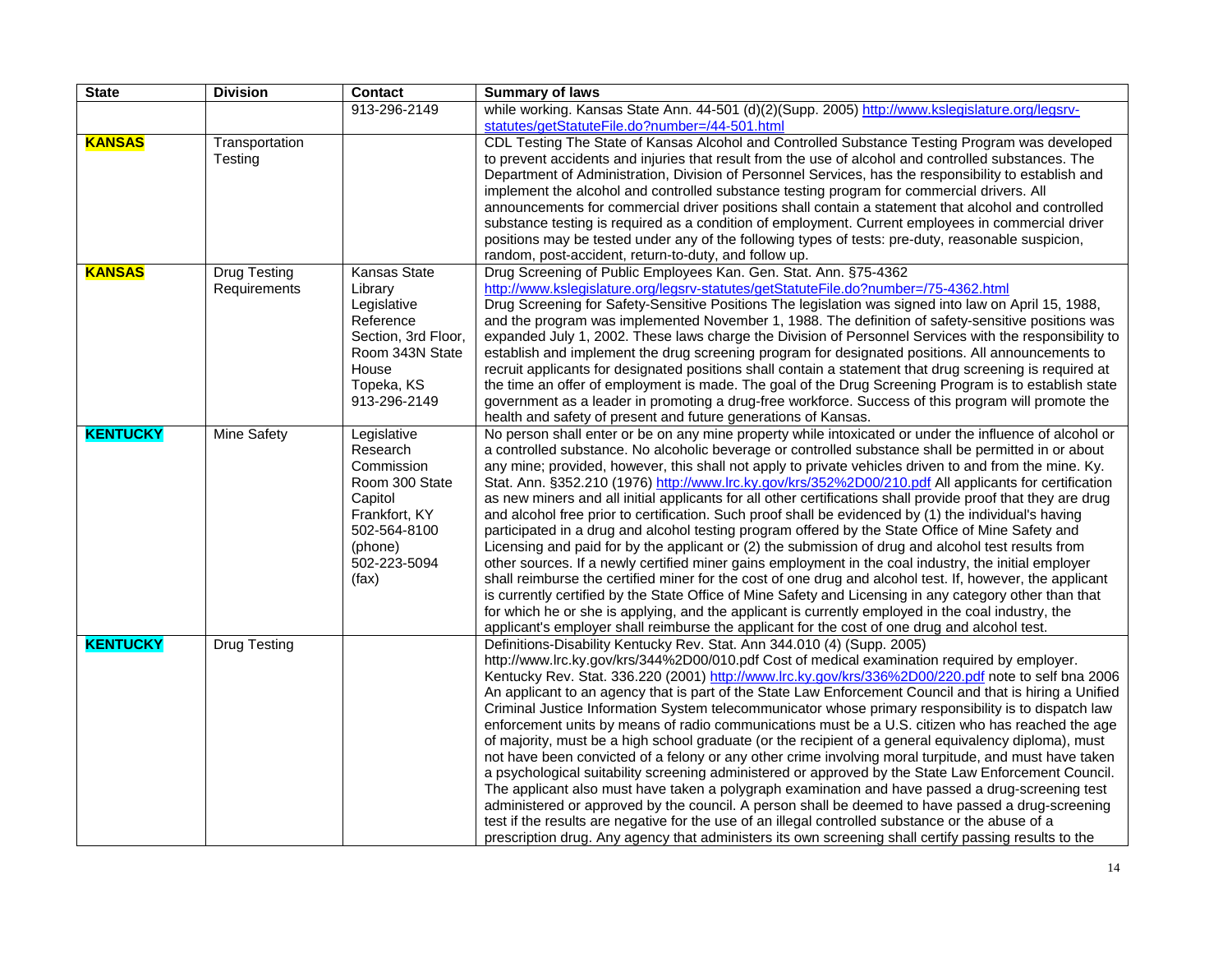| <b>State</b>     | <b>Division</b>                                                        | Contact                                                                                                                                 | <b>Summary of laws</b>                                                                                                                                                                                                                                                                                                                                                                                                                                                                                                                                                                                                                                                                                                                                                                                                                                                                                                                                                                                                                                                                                                                                                                                                           |
|------------------|------------------------------------------------------------------------|-----------------------------------------------------------------------------------------------------------------------------------------|----------------------------------------------------------------------------------------------------------------------------------------------------------------------------------------------------------------------------------------------------------------------------------------------------------------------------------------------------------------------------------------------------------------------------------------------------------------------------------------------------------------------------------------------------------------------------------------------------------------------------------------------------------------------------------------------------------------------------------------------------------------------------------------------------------------------------------------------------------------------------------------------------------------------------------------------------------------------------------------------------------------------------------------------------------------------------------------------------------------------------------------------------------------------------------------------------------------------------------|
|                  |                                                                        |                                                                                                                                         | council. The applicant's home address, telephone number, date of birth, and Social Security number,<br>as well as the results of any background investigation, psychological suitability screening, or polygraph<br>examination, shall not be subject to disclosure.                                                                                                                                                                                                                                                                                                                                                                                                                                                                                                                                                                                                                                                                                                                                                                                                                                                                                                                                                             |
| <b>KENTUCKY</b>  | Transportation<br>Testing                                              |                                                                                                                                         | School Bus Driver Testing 702 KAR 5:080 http://www.lrc.ky.gov/kar/702/005/080.htm                                                                                                                                                                                                                                                                                                                                                                                                                                                                                                                                                                                                                                                                                                                                                                                                                                                                                                                                                                                                                                                                                                                                                |
| <b>KENTUCKY</b>  | Workers'<br>Compensation<br>Premium<br><b>Reduction Act</b><br>(Mines) |                                                                                                                                         | Any employer who is also a licensee that has implemented a drug-free workplace program certified by<br>the Office of Mine Safety and Licensing shall be eligible to obtain a credit on the licensee's premium<br>for workers' compensation insurance. Kentucky Rev. Stat. 351.186 http://www.lrc.ky.gov/krs/351-<br>00/186.pdf                                                                                                                                                                                                                                                                                                                                                                                                                                                                                                                                                                                                                                                                                                                                                                                                                                                                                                   |
| <b>KENTUCKY</b>  | Unemployment<br>Compensation                                           | Legislative<br>Research<br>Commission<br>Room 300 State<br>Capitol<br>Frankfort, KY<br>502-564-8100<br>(phone)<br>502-223-5094<br>(fax) | Benefits benied to any employee who is discharged for misconduct connected with his or her work.<br>Discharge for misconduct includes reporting to work under the influence of alcohol or drugs or<br>consuming alcohol or drugs on the employer's premises during working hours. Kentucky Rev. Stat.<br>Ann 341.370 (6) (2001) http://www.lrc.ky.gov/krs/341%2D00/370.pdf                                                                                                                                                                                                                                                                                                                                                                                                                                                                                                                                                                                                                                                                                                                                                                                                                                                       |
| <b>KENTUCKY</b>  | Workers'<br>Compensation                                               | Legislative<br>Research<br>Commission<br>Room 300 State<br>Capitol<br>Frankfort, KY<br>502-564-8100<br>(phone)<br>502-223-5094<br>(fax) | Workers' Compensation State law denies workers' compensation benefits when the employee's injury,<br>occupational disease, or death was proximately caused primarily by the employee's intoxication.<br>Kentucky Rev. Stat. Ann 342.610 (3) (Supp. 2005) http://www.lrc.ky.gov/krs/342%2D00/610.pdf                                                                                                                                                                                                                                                                                                                                                                                                                                                                                                                                                                                                                                                                                                                                                                                                                                                                                                                              |
| <b>LOUISIANA</b> | <b>Drug Testing</b>                                                    | Louisiana Law<br>Library<br>Room 100 301<br>Loyola Avenue<br>New Orleans, LA<br>504-568-5706                                            | State law places no restrictions on the types of testing that may be conducted, but does provide<br>specific requirements with regard to drug testing procedures (requires DHHS-certified laboratory, use<br>of an MRO, etc.). The statute also provides protection against certain causes of action if the employer<br>establishes and maintains a drug and alcohol testing program in compliance with the act. La. Rev.<br>Stat. Ann. §49:1001-1012 (2003) http://www.legis.state.la.us/lss/lss.asp?doc=103469 State Employee<br>Drug Testing Policy Executive Order KBB 05-08 http://www.doa.state.la.us/osr/other/kbb05-08.htm<br>Drug Testing cost La. Rev. Stat. Ann. §23:634 http://www.legis.state.la.us/lss/lss.asp?doc=83948<br>and La. Rev. Stat. Ann. §23:897 (West 1998) http://www.legis.state.la.us/lss/lss.asp?doc=84006<br>Employer Tax Credit State law includes a provision whereby employers may be eligible for a tax credit<br>against their state income tax in the amount of five percent of the "qualified treatment expenses"<br>incurred by the employer for substance abuse treatment services. La. Rev. Stat. Ann. §47:6010 (West<br>Supp 1999) http://www.legis.state.la.us/lss/lss.asp?doc=102367 |
| <b>LOUISIANA</b> | Unemployment<br>Compensation                                           | Louisiana Law<br>Library<br>Room 100 301<br>Loyola Avenue                                                                               | Benefits may be denied to an employee who is discharged for misconduct. On- or off-the-job drug use,<br>as evidenced by a positive drug test conducted in accordance with the provisions of the law, constitute<br>misconduct. Refusal to test also constitutes misconduct. Specific collection procedures must be<br>followed La. Rev. Stat. Ann. §23:1601(10) (Supp. 2004)                                                                                                                                                                                                                                                                                                                                                                                                                                                                                                                                                                                                                                                                                                                                                                                                                                                     |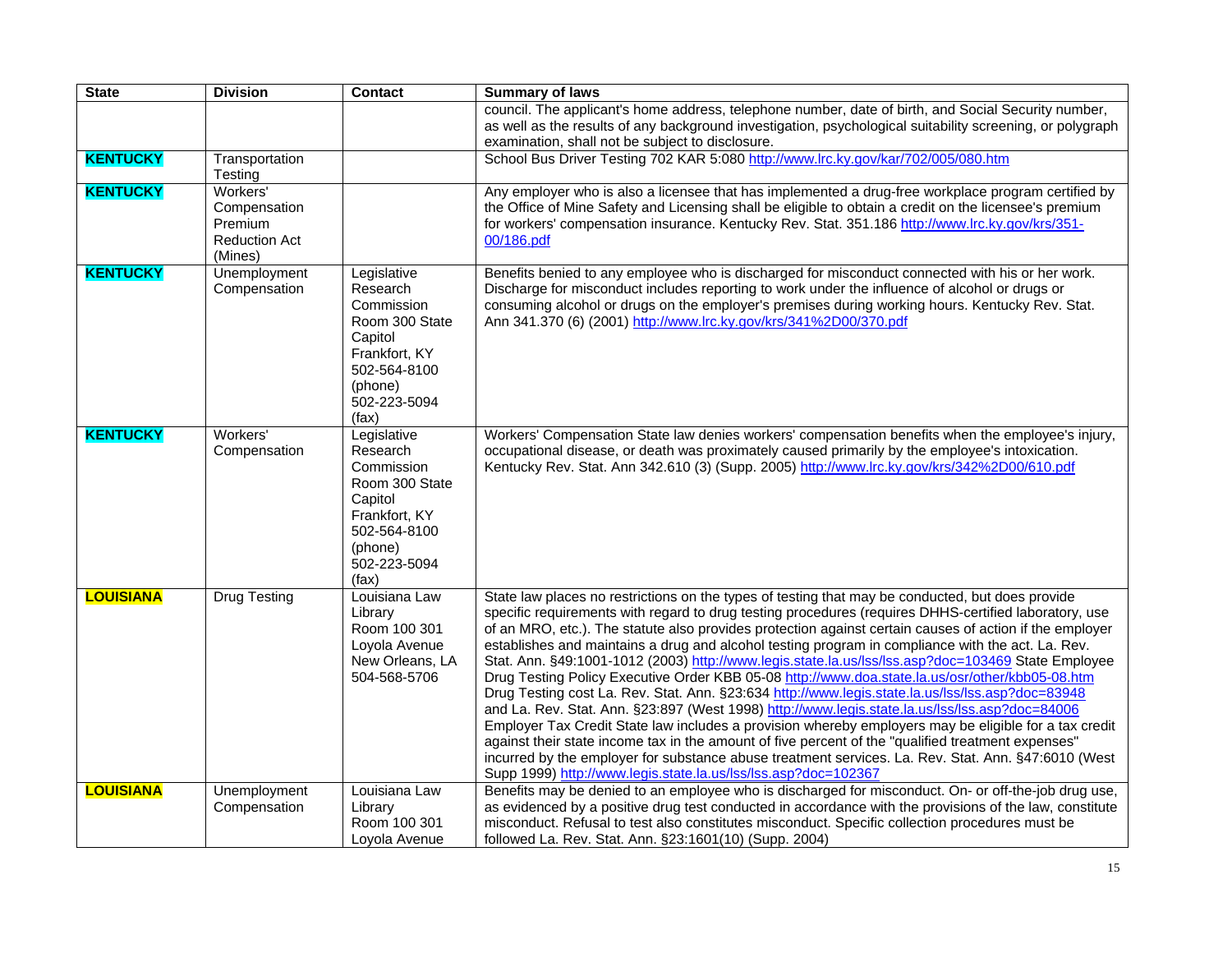| <b>State</b>     | <b>Division</b>           | Contact                                                                                      | <b>Summary of laws</b>                                                                                                                                                                                                                                                                                                                                                                                                                                                                                                                                                                                                                                                                                                                                                                                                                                                                                                                                                                                                                                                                                                                                                                                                                                                                                                                                                                                                                                                                                                                                                                                                                                                                                                                                                                                                                                                                                                                                               |
|------------------|---------------------------|----------------------------------------------------------------------------------------------|----------------------------------------------------------------------------------------------------------------------------------------------------------------------------------------------------------------------------------------------------------------------------------------------------------------------------------------------------------------------------------------------------------------------------------------------------------------------------------------------------------------------------------------------------------------------------------------------------------------------------------------------------------------------------------------------------------------------------------------------------------------------------------------------------------------------------------------------------------------------------------------------------------------------------------------------------------------------------------------------------------------------------------------------------------------------------------------------------------------------------------------------------------------------------------------------------------------------------------------------------------------------------------------------------------------------------------------------------------------------------------------------------------------------------------------------------------------------------------------------------------------------------------------------------------------------------------------------------------------------------------------------------------------------------------------------------------------------------------------------------------------------------------------------------------------------------------------------------------------------------------------------------------------------------------------------------------------------|
|                  |                           | New Orleans, LA<br>504-568-5706                                                              | http://www.legis.state.la.us/lss/lss.asp?doc=83615                                                                                                                                                                                                                                                                                                                                                                                                                                                                                                                                                                                                                                                                                                                                                                                                                                                                                                                                                                                                                                                                                                                                                                                                                                                                                                                                                                                                                                                                                                                                                                                                                                                                                                                                                                                                                                                                                                                   |
| <b>LOUISIANA</b> | Workers'<br>Compensation  | LA Department of<br>Labor<br>New Orleans, LA<br>504-342-3011                                 | Benefits may be denied to an employee whose injury is caused by his or her intoxication. A positive<br>drug test conducted in accordance with the law or a positive alcohol test at .10 percent or higher leads<br>to the presumption that the incident was caused by the employee's intoxication. Employers may<br>conduct drug testing immediately following a job-related accident. Refusal to submit to a test results in<br>the presumption that the employee was intoxicated at the time of the accident. La. Rev. Stat. Ann.<br>§23:1081 (Supp. 2004) http://www.legis.state.la.us/lss/lss.asp?doc=83357 and La. Rev. Stat. Ann.<br>§23:1221 (3)(g) (Supp. 2004) http://www.legis.state.la.us/lss/lss.asp?doc=83447                                                                                                                                                                                                                                                                                                                                                                                                                                                                                                                                                                                                                                                                                                                                                                                                                                                                                                                                                                                                                                                                                                                                                                                                                                           |
| <b>LOUISIANA</b> | Transportation<br>Testing |                                                                                              | School Bus Driver Testing La. Rev. Stat. Ann. §17:491.2<br>http://www.legis.state.la.us/lss/lss.asp?doc=81111                                                                                                                                                                                                                                                                                                                                                                                                                                                                                                                                                                                                                                                                                                                                                                                                                                                                                                                                                                                                                                                                                                                                                                                                                                                                                                                                                                                                                                                                                                                                                                                                                                                                                                                                                                                                                                                        |
| <b>MAINE</b>     | Transportation<br>Testing |                                                                                              | CDL Licenses Testing Maine Rev. Stat. Ann. Tit. 29-A, §1253<br>http://janus.state.me.us/legis/statutes/29-A/title29-Asec1253.html                                                                                                                                                                                                                                                                                                                                                                                                                                                                                                                                                                                                                                                                                                                                                                                                                                                                                                                                                                                                                                                                                                                                                                                                                                                                                                                                                                                                                                                                                                                                                                                                                                                                                                                                                                                                                                    |
| <b>MAINE</b>     | <b>Drug Testing</b>       | Law and<br>Legislative<br>Reference Library<br>Augusta, ME<br>207-287-1600                   | There is a comprehensive statute which governs workplace drug testing in Maine. There are<br>restrictions on all types of testing and specific requirements that must be met with regard to drug<br>testing procedures. All substance abuse programs must be approved by the Maine Department of<br>Labor. Prior to conducting any type of drug testing, the employer must provide an employee<br>assistance program or participate in an EAP consortium. Maine Rev. Stat. Ann. Tit. 26, 681-690<br>(Supp. 2005) [note: to see sequential sections of the Code, change the number at the end of the URL<br>in your browser address field] http://janus.state.me.us/legis/statutes/26/title26sec681.html The State<br>Employment Practices Law regarding testing for substance abuse among temporary workers was<br>amended. The use of consent forms is prohibited. An employer may not require, request, or suggest<br>that any employee or applicant for employment sign or agree to any form or agreement that attempts<br>to (1) absolve the employer from any liability that may arise out of the imposition of the substance<br>abuse test or (2) waive an employee's or applicant's rights, or eliminate or diminish an employer's<br>obligation, under the State Revised Statutes Annotated, except as provided by State statute. An<br>employment agency, as defined by State statute, may request a written waiver for a temporary<br>placement from an individual already in its employ or on a roster of eligibility, as long as the client<br>company has an approved substance abuse testing policy and the individual has not been assigned<br>work at the client company in the 30 days previous to the request. The test must otherwise comply<br>with both State standards and the employment agency's approved policy regarding applicant testing.<br>The agency may not take adverse action against the individual for refusal to sign a waiver. |
| <b>MAINE</b>     | Workers'<br>Compensation  | Law and<br>Legislative<br>Reference Library<br>Augusta, ME<br>207-287-1600                   | Benefits may be denied to an employee whose injury or death was the result of his or her intoxication<br>while on duty, unless the employer knew at the time of the injury that the employee was intoxicated or<br>was in the habit of becoming intoxicated while on duty. Maine Rev. Stat. Ann. Tit. 39-A, §202 (2001)<br>http://ianus.state.me.us/legis/statutes/39-A/title39-Asec202.html                                                                                                                                                                                                                                                                                                                                                                                                                                                                                                                                                                                                                                                                                                                                                                                                                                                                                                                                                                                                                                                                                                                                                                                                                                                                                                                                                                                                                                                                                                                                                                         |
| <b>MARYLAND</b>  | <b>Drug Testing</b>       | Maryland<br>Department of<br>Legislative<br><b>Services</b><br>Annapolis, MD<br>410-841-3810 | State law does not place any restrictions on the types of testing that may be conducted, but does<br>require that specific technical procedures be followed with regard to drug testing. All testing must be<br>conducted at laboratories certified by the Maryland Department of Health and Mental Hygiene. Md.<br>HealthGen. Code Ann. §17-214 to 17-217 (2000 & Supp. 2003) [note: to see sequential sections of the<br>Code, change the number at the end of the URL in your browser address field]<br>http://mlis.state.md.us/asp/web_statutes.asp?ghg&17-214 Testing standards Md. Regs. Code tit. 10<br>10.10.01 to 10.10.09 (2001 & 2002) [note: to see sequential sections of the Code, change the number                                                                                                                                                                                                                                                                                                                                                                                                                                                                                                                                                                                                                                                                                                                                                                                                                                                                                                                                                                                                                                                                                                                                                                                                                                                   |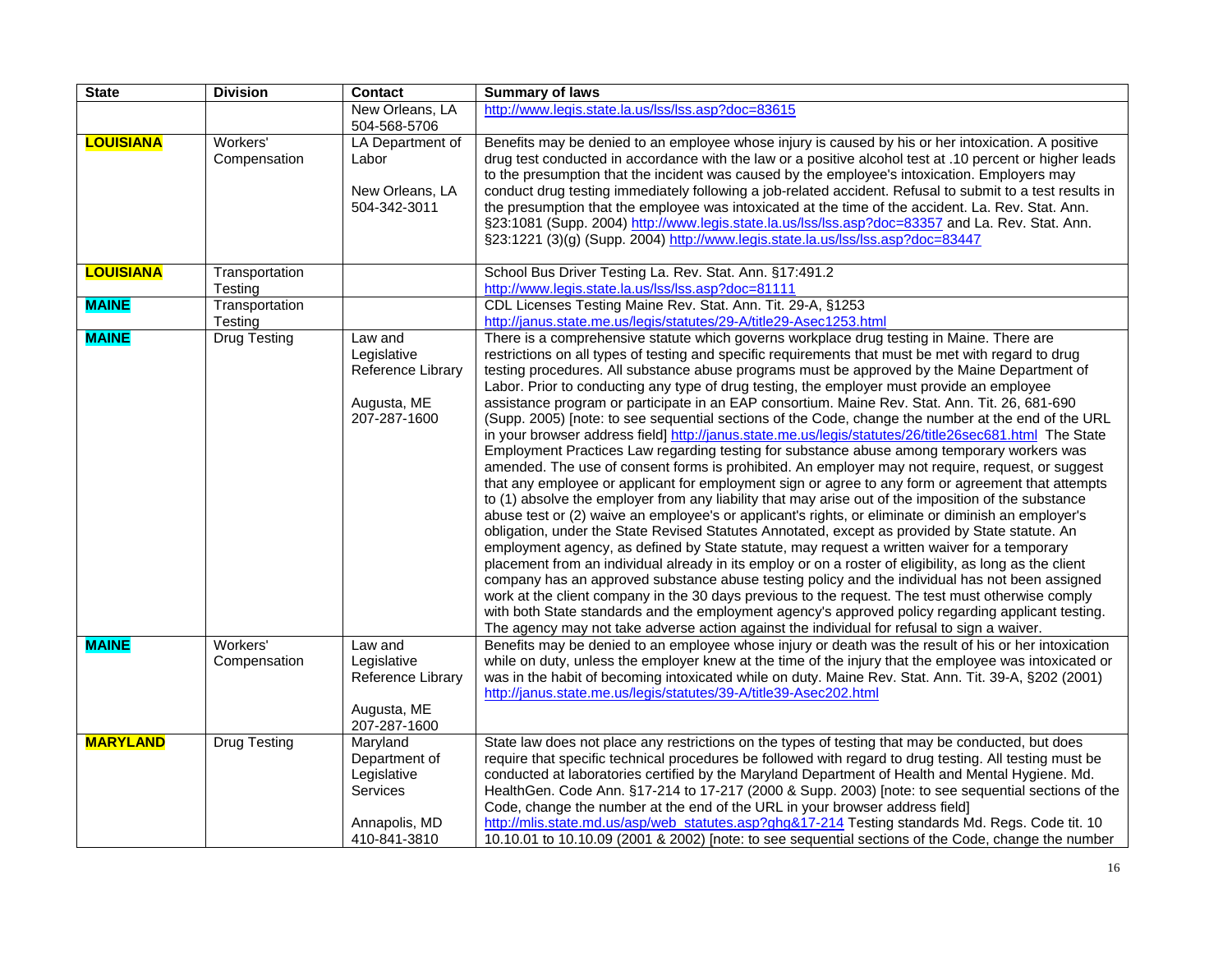| <b>State</b>                    | <b>Division</b>                 | <b>Contact</b>                                                                                                                                                                                     | <b>Summary of laws</b>                                                                                                                                                                                                                                                                                                                                                                                                                                                                                                                                                                                                                                                                                                                                                                                                                                                                                                                                                                                                                                                                                                                                                      |
|---------------------------------|---------------------------------|----------------------------------------------------------------------------------------------------------------------------------------------------------------------------------------------------|-----------------------------------------------------------------------------------------------------------------------------------------------------------------------------------------------------------------------------------------------------------------------------------------------------------------------------------------------------------------------------------------------------------------------------------------------------------------------------------------------------------------------------------------------------------------------------------------------------------------------------------------------------------------------------------------------------------------------------------------------------------------------------------------------------------------------------------------------------------------------------------------------------------------------------------------------------------------------------------------------------------------------------------------------------------------------------------------------------------------------------------------------------------------------------|
|                                 |                                 |                                                                                                                                                                                                    | at the end of the URL in your browser address field]<br>http://www.dsd.state.md.us/comar/10/10.10.10.01.htm Defraud drug test Md. Crim. Law Code Ann.<br>10-111 (Supp. 2003) http://mlis.state.md.us/asp/web_statutes.asp?gcr&10-111                                                                                                                                                                                                                                                                                                                                                                                                                                                                                                                                                                                                                                                                                                                                                                                                                                                                                                                                        |
| <b>MARYLAND</b>                 | Workers'<br>Compensation        | Maryland<br>Department of<br>Legislative<br>Services<br>Annapolis, MD<br>410-841-3810                                                                                                              | Benefits may be denied to an employee whose personal injury is caused primarily by the use of a<br>controlled substance not prescribed by a physician. Md. Lab & Emp Code Ann. 9-506 (c) (Supp. 2003)<br>http://mlis.state.md.us/asp/web_statutes.asp?gle&9-506                                                                                                                                                                                                                                                                                                                                                                                                                                                                                                                                                                                                                                                                                                                                                                                                                                                                                                             |
| <b>MASSACHUSET</b><br><b>TS</b> | <b>Drug Testing</b>             |                                                                                                                                                                                                    | Right to privacy G.L.M. Chapter 214§1B (1999) http://www.mass.gov/legis/laws/mgl/214-1b.htm<br>Handicap defined G.L.M. Chapter 151B§1(17)(1999) http://www.mass.gov/legis/laws/mgl/151b-1.htm<br>Cost for medical exam G.L.M. Chapter 149§159B (1996) http://www.mass.gov/legis/laws/mgl/149-<br>159b.htm                                                                                                                                                                                                                                                                                                                                                                                                                                                                                                                                                                                                                                                                                                                                                                                                                                                                   |
| <b>MASSACHUSET</b><br><b>TS</b> | Unemployment<br><b>Benefits</b> | Massachusetts<br>Division of<br>Unemployment<br>Assistance<br>Problem<br><b>Resolution</b><br>2nd floor 19<br><b>Staniford Street</b><br>Boston, MA<br>617-626-6535 (tel)<br>617-570-8581<br>(fax) | Benefits may be denied if an individual was fired for deliberate misconduct in wilful disregard of the<br>employing unit's interest, or to a knowing violation of a reasonable and uniformly enforced rule or<br>policy of the employer, provided that such violation is not shown to be as a result of the employee's<br>incompetence. G.L.M. Chapter 151A§25(e)(2) (2005) http://www.mass.gov/legis/laws/mgl/151a-<br>25.htm                                                                                                                                                                                                                                                                                                                                                                                                                                                                                                                                                                                                                                                                                                                                              |
| <b>MASSACHUSET</b><br><b>TS</b> | Transportation<br>Testing       | Commonwealth of<br>Massachusetts<br>Office of Public<br>Safety<br>One Ashburton<br>Place, Suite 2133<br>Boston, MA<br>617-727-7775 (tel)<br>617-727-4764<br>(fax)                                  | Massachusetts State Law states a person may not drive, operate or be in physical control of a<br>commercial motor vehicle while having alcohol in his system. A person who drives, operates or is in<br>physical control of a commercial motor vehicle while having alcohol in his system or who refuses to<br>take an alcohol concentration test to determine his blood alcohol content shall be placed out-of-service<br>for twenty-four hours. Any person who operates a commercial motor vehicle upon the highways of the<br>commonwealth shall be deemed to have given consent to a test or tests of that person's blood, breath<br>or urine for the purpose of determining that person's alcohol concentration, or the presence of others<br>drugs. A person requested to submit to a test as provided shall be advised that a refusal to submit to<br>the test will result in that person being disqualified from operating a commercial motor vehicle. G.L.M.<br>Chapter 90F §§9 to 11 (2005) [note: to see sequential sections of the Code, change the number at the<br>end of the URL in your browser address field] http://www.mass.gov/legis/laws/mgl/90f-9.htm |
| <b>MASSACHUSET</b><br><b>TS</b> | Workers'<br>Compensation        | Commonwealth of<br>Massachusetts<br>Departments of<br>Labor and<br>Workforce<br>Development<br>One Ashburton<br>Place, Rm 2112                                                                     | If the employee is injured by reason of his serious and wilful misconduct, he shall not receive<br>compensation; but this provision shall not bar compensation to his dependents if the injury results in<br>death. G.L.M. Chapter 152 §27 (2005) http://www.mass.gov/legis/laws/mgl/152-27.htm                                                                                                                                                                                                                                                                                                                                                                                                                                                                                                                                                                                                                                                                                                                                                                                                                                                                             |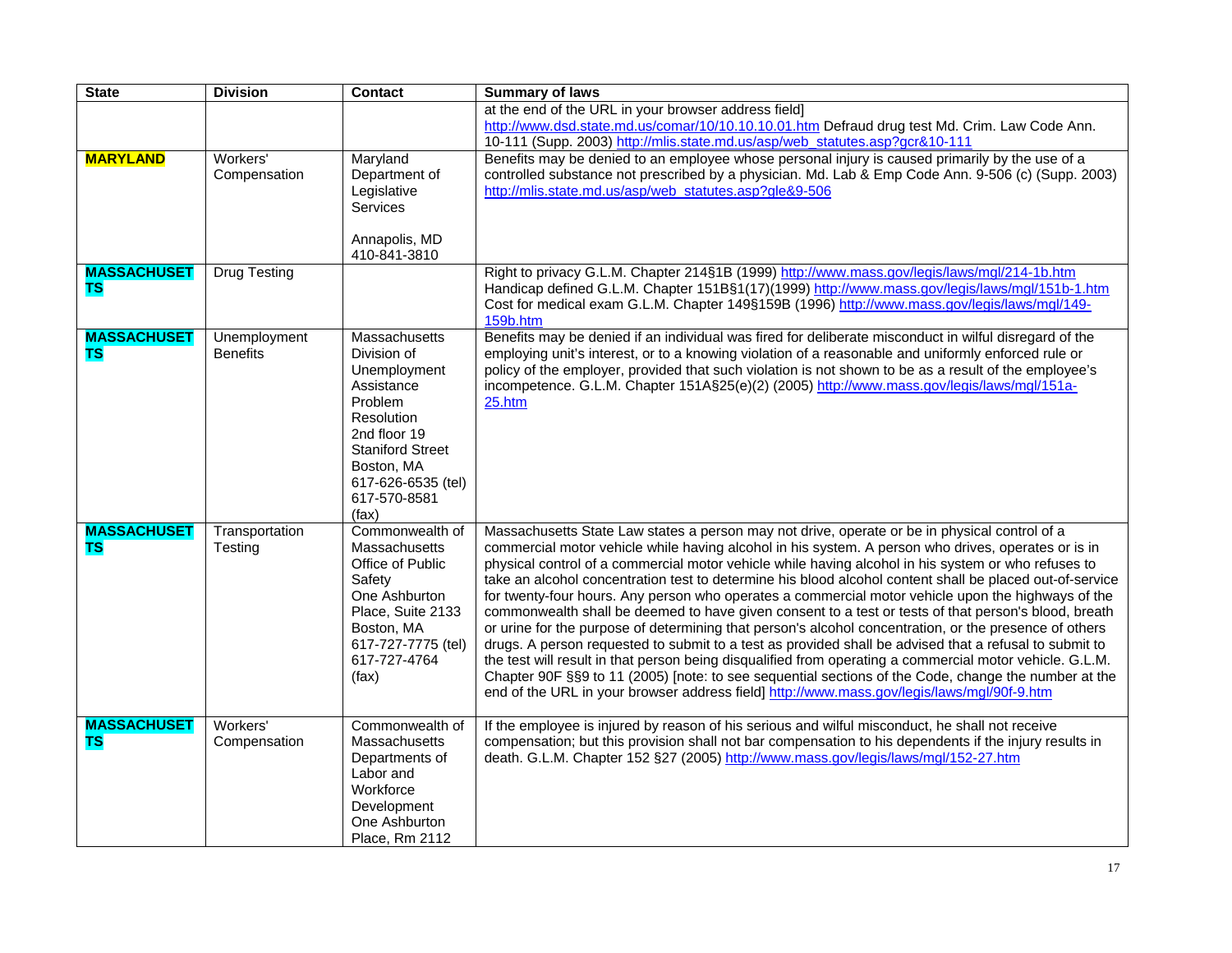| <b>State</b>     | <b>Division</b>              | Contact                                                                             | <b>Summary of laws</b>                                                                                                                                                                                                                                                                                                                                                                                                                                                                                                                                                                                                                                                                                                                                                                                                                                                                                                                                                                                                                                                                                                                                                                                                                                                                                                      |
|------------------|------------------------------|-------------------------------------------------------------------------------------|-----------------------------------------------------------------------------------------------------------------------------------------------------------------------------------------------------------------------------------------------------------------------------------------------------------------------------------------------------------------------------------------------------------------------------------------------------------------------------------------------------------------------------------------------------------------------------------------------------------------------------------------------------------------------------------------------------------------------------------------------------------------------------------------------------------------------------------------------------------------------------------------------------------------------------------------------------------------------------------------------------------------------------------------------------------------------------------------------------------------------------------------------------------------------------------------------------------------------------------------------------------------------------------------------------------------------------|
|                  |                              | Boston, MA<br>617-727-6573 (tel)<br>617-727-1090<br>(fax)                           |                                                                                                                                                                                                                                                                                                                                                                                                                                                                                                                                                                                                                                                                                                                                                                                                                                                                                                                                                                                                                                                                                                                                                                                                                                                                                                                             |
| <b>MICHIGAN</b>  | <b>Drug Testing</b>          |                                                                                     | Law allows establishment of employment policies, programs, procedures, or work rules regarding the<br>use of alcoholic liquor or the illegal use of drugs. Michigan Compiled Ann. 37.1211 (a)<br>http://www.legislature.mi.gov/(S(5stfc545miubqozh5apd1izi))/mileg.aspx?page=getObject&objectNam<br>e=mcl-37-1211<br>Disability defined Michigan Compiled Ann. 37.1103 (f)(2001)<br>http://www.legislature.mi.gov/(S(w5zurp45pmlx5w553te2ttf1))/mileg.aspx?page=getObject&objectNam<br>e=mcl-37-1103<br>Medical exam costs Michigan Compiled Ann. 750.354a (1991)<br>http://www.legislature.mi.gov/(S(5stfc545miubqozh5apd1izi))/mileg.aspx?page=getObject&objectNam<br>e=mcl-750-354a<br>Drug Dealer Liability Act Michigan Compiled Ann. 691.1601 to 691.1619 (2000) [note:use "document"<br>arrows to progress]<br>http://www.legislature.mi.gov/(S(w5zurp45pmlx5w553te2ttf1))/mileg.aspx?page=getObject&objectNam<br>e=mcl-691-1601                                                                                                                                                                                                                                                                                                                                                                                     |
| <b>MICHIGAN</b>  | Unemployment<br>Compensation |                                                                                     | Benefits may be denied if employee was discharged for intoxication while at work, refusing to submit<br>to a drug test, or testing positive on a drug test. Michigan Compiled Ann. 421.29 (1)(b), (m) (Supp.<br>2006)<br>http://www.legislature.mi.gov/(S(w5zurp45pmlx5w553te2ttf1))/mileg.aspx?page=getObject&objectNam<br>e=mcl-421-29                                                                                                                                                                                                                                                                                                                                                                                                                                                                                                                                                                                                                                                                                                                                                                                                                                                                                                                                                                                    |
| <b>MINNESOTA</b> | <b>Drug Testing</b>          | Legislative Library<br>St. Paul, MN<br>612-296-3398                                 | The state drug testing law includes significant restrictions on the types of testing that may be<br>conducted, and places specific requirements on drug testing procedures and components of the<br>program. An employer may not discharge an employee solely on the basis of a first-time positive drug<br>test. The opportunity for rehabilitation must be offered. An employer may only inquire about an<br>employee's use of over-the-counter or prescription medications after an employee tests positive on a<br>drug test. Minn. Stat. Ann. §181.950 to 181.957 (1997 & Supp. 2006)<br>https://www.revisor.leg.state.mn.us/statutes/?id=181 Employers may request or require employees to<br>undergo random drug and alcohol testing only if (1) they are employed in safety-sensitive positions or<br>(2) they are employed as professional athletes. In the latter case, if the professional athlete is subject<br>to a collective bargaining agreement permitting random testing, testing may be conducted only to the<br>extent consistent with the agreement. Disability defined Minn. Stat. Ann. §363A.03(36)(2)(Supp. 2003)<br>https://www.revisor.leg.state.mn.us/statutes/?id=363A.03<br>Medical exam cost Minn. Stat. Ann. §181.61 (Supp. 2006)<br>https://www.revisor.leg.state.mn.us/statutes/?id=181.61 |
| <b>MINNESOTA</b> | Unemployment<br>Compensation | Minnesota<br>Department of<br>Labor and<br>Industry<br>St. Paul, MN<br>612-296-2342 | Benefits may be denied to an employee who has been separated from employment due to a chemical<br>dependency which has been professionally diagnosed; or who is participating in a treatment program;<br>and who is unable to successfully complete treatment as advised. Such action indicates that an<br>employee has not made a reasonable effort to retain employment Minn. Stat. Ann. §268.095(7)(Supp.<br>2003) https://www.revisor.leg.state.mn.us/statutes/?id=268.095                                                                                                                                                                                                                                                                                                                                                                                                                                                                                                                                                                                                                                                                                                                                                                                                                                              |
| <b>MINNESOTA</b> | Workers'<br>Compensation     | Minnesota<br>Department of                                                          | Benefits may be denied if the employee's intoxication is the proximate cause of the injury. The burden<br>of proof is upon the employer. Minn. Stat. Ann. § 176.021 (1)(Supp. 2006)                                                                                                                                                                                                                                                                                                                                                                                                                                                                                                                                                                                                                                                                                                                                                                                                                                                                                                                                                                                                                                                                                                                                         |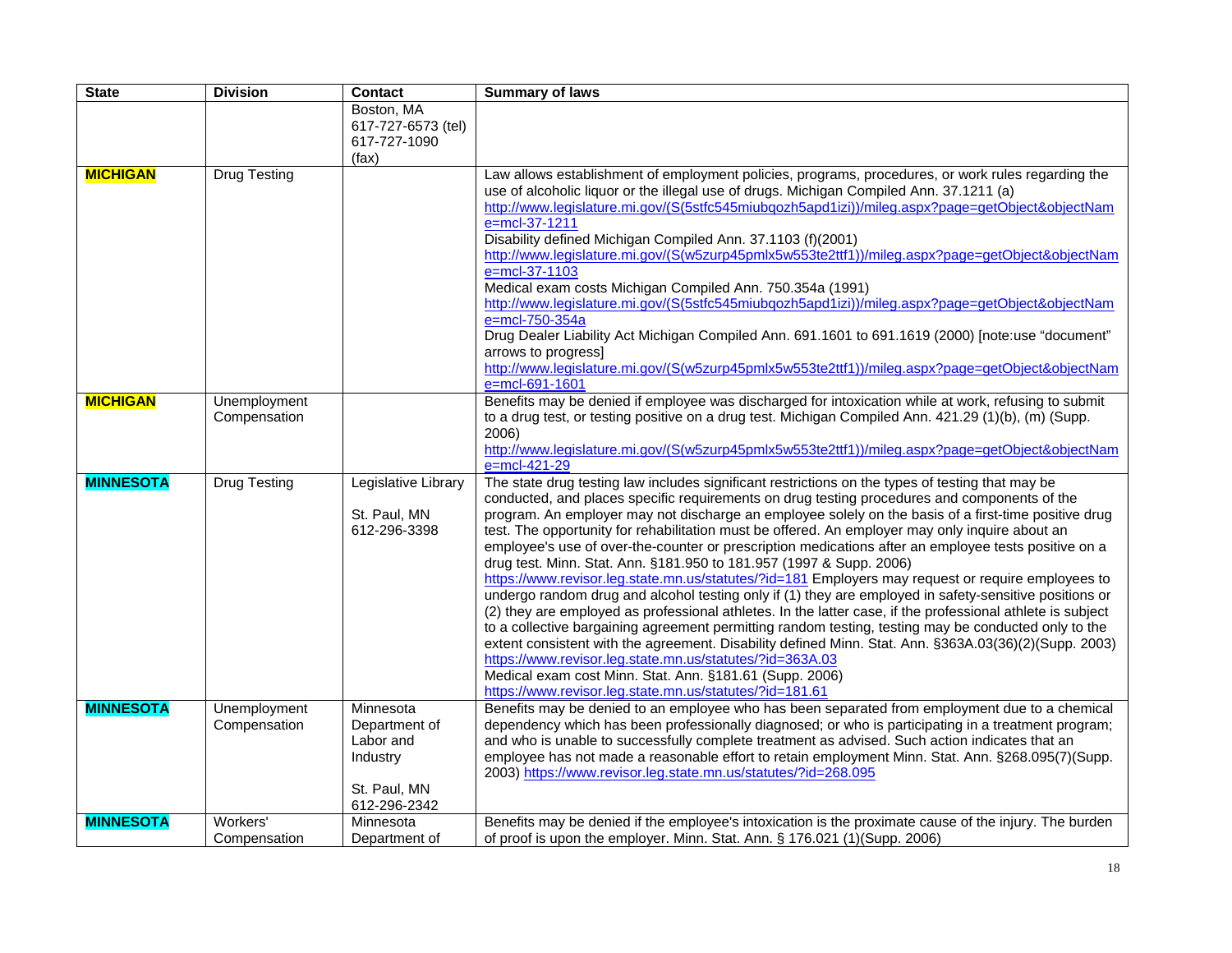| <b>State</b>       | <b>Division</b>         | <b>Contact</b>           | <b>Summary of laws</b>                                                                                                                                                                                      |
|--------------------|-------------------------|--------------------------|-------------------------------------------------------------------------------------------------------------------------------------------------------------------------------------------------------------|
|                    |                         | Labor and                | https://www.revisor.leg.state.mn.us/statutes/?id=176.021                                                                                                                                                    |
|                    |                         | Industry                 |                                                                                                                                                                                                             |
|                    |                         |                          |                                                                                                                                                                                                             |
|                    |                         | St. Paul, MN             |                                                                                                                                                                                                             |
|                    |                         | 612-296-2342             |                                                                                                                                                                                                             |
| <b>MISSISSIPPI</b> | <b>Drug Testing</b>     | Reference Bureau         | Compliance with the state' drug testing law is voluntary. Employers choosing to comply with its<br>provisions are protected from civil liability with regard to their drug and alcohol program and testing. |
|                    |                         | Jackson, MS              | The law permits all types of testing (with some restrictions) and includes specific requirements with                                                                                                       |
|                    |                         | 601-359-3135             | regard to testing procedures. Employers choosing to implement a testing program not in accordance                                                                                                           |
|                    |                         |                          | with the act are governed by applicable principles of contract or common law. Miss. Code § 71-7-1 to -<br>33 (1999 & Supp. 2005)                                                                            |
|                    |                         |                          | http://michie.com/mississippi_print/lpExt.dll/mscode/1580b/15c21?fn=document-frame-                                                                                                                         |
|                    |                         |                          | chapter.htm&f=templates&2.0                                                                                                                                                                                 |
|                    |                         |                          | Mandatory drug testing of employees of Department of Corrections Miss. Code § 47-5-196                                                                                                                      |
|                    |                         |                          | http://michie.com/mississippi/lpext.dll/mscode/e5ff/e6da/e902/e91c?f=templates&fn=document-                                                                                                                 |
|                    |                         |                          | frame.htm&q=%A7%2047-5-196&x=Advanced&2.0#LPHit1                                                                                                                                                            |
| <b>MISSISSIPPI</b> | Unemployment            | Reference Bureau         | Discharge for drug use constitutes willful misconduct and disqualifies an employee from receiving<br>unemployment compensation. Note: Repealed effective July 1, 2008 Miss. Code § 75-5-513                 |
|                    | Compensation            | Jackson, MS              | http://michie.com/mississippi/lpext.dll/mscode/1580b/15a68/15ba8/15bcc?f=templates&fn=document-                                                                                                             |
|                    |                         | 601-359-3135             | frame.htm&2.0#JD_71-5-513                                                                                                                                                                                   |
|                    |                         |                          |                                                                                                                                                                                                             |
| <b>MISSISSIPPI</b> | Workers'                | Reference Bureau         | Benefits may be denied if the employee's intoxication is the proximate cause of his or her injury. Miss.                                                                                                    |
|                    | Compensation            |                          | Code § 71-3-7 (1999)                                                                                                                                                                                        |
|                    |                         | Jackson, MS              | http://michie.com/mississippi_print/lpExt.dll/mscode/1580b/1587d?f=templates&fn=document-frame-                                                                                                             |
|                    |                         | 601-359-3135             | chapter.htm&2.0#JD 71-3-7 and Miss. Code § 71-3-121                                                                                                                                                         |
|                    |                         |                          | http://michie.com/mississippi_print/lpExt.dll/mscode/1580b/1587d?f=templates&fn=document-frame-                                                                                                             |
|                    |                         |                          | chapter.htm&2.0#JD 71-3-121                                                                                                                                                                                 |
| <b>MISSISSIPPI</b> | Workers'                |                          | State law provides for a five percent reduction in workers' compensation premiums to employers who<br>establish a drug-free workplace program. In order to qualify for the reduction, employers must have a |
|                    | Compensation<br>Premium |                          | written policy statement, conduct drug and alcohol testing, maintain a resource list of EAP providers,                                                                                                      |
|                    | <b>Reduction Act</b>    |                          | provide employee education and supervisor training, and maintain confidentiality standards. Miss.                                                                                                           |
|                    |                         |                          | Code Ann. 71-3-201 to 225. (1999)                                                                                                                                                                           |
|                    |                         |                          | http://michie.com/mississippi_print/lpExt.dll/mscode/1580b/1587d?fn=document-frame-                                                                                                                         |
|                    |                         |                          | chapter.htm&f=templates&2.0                                                                                                                                                                                 |
| <b>MISSOURI</b>    | <b>Drug Testing</b>     |                          | Drug-Free Public Work Force Act for Public Employees Mo. Rev. Stat. §§105.1100 to 105.1116                                                                                                                  |
|                    |                         |                          | http://www.moga.mo.gov/STATUTES/C105.HTM Disability defined Mo. Rev. Stat. § 213.010 (4)(Supp.                                                                                                              |
|                    |                         |                          | 2003) http://www.moga.mo.gov/statutes/C200-299/2130000010.HTM                                                                                                                                               |
| <b>MISSOURI</b>    | Unemployment            |                          | Misconduct Mo. Rev. Stat. §288.045 http://www.moga.mo.gov/statutes/c200-299/2880000045.htm and                                                                                                              |
|                    | Compensation            |                          | Mo. Rev. Stat. §288.050(2)(2004 & Supp. 2006) http://www.moga.mo.gov/statutes/C200-<br>299/2880000050.HTM                                                                                                   |
| <b>MISSOURI</b>    | Workers'                | Missouri                 | Benefits may be reduced 50% if the employee fails to obey employer's drug-free workplace policy or                                                                                                          |
|                    | Compensation            | Department of            | uses alcohol or nonprescribed controlled drugs in the workplace. If the proximate cause of the injury,                                                                                                      |
|                    |                         | Labor and                | then benefits shall be forfeited. The voluntary use of alcohol creates a rebuttable presumption as the                                                                                                      |
|                    |                         | <b>Industrial Relati</b> | proximate cause of the injury. Refusal to test shall result in the forfeiture of benefits if the employer                                                                                                   |
|                    |                         |                          | had sufficient cause to suspect use of alcohol or a nonprescribed controlled substance or if the                                                                                                            |
|                    |                         | Jefferson City, MO       | employer's policy clearly authorizes post-injury testing. Mo. Rev. Stat. § 287.120 (6)(Supp. 2006)                                                                                                          |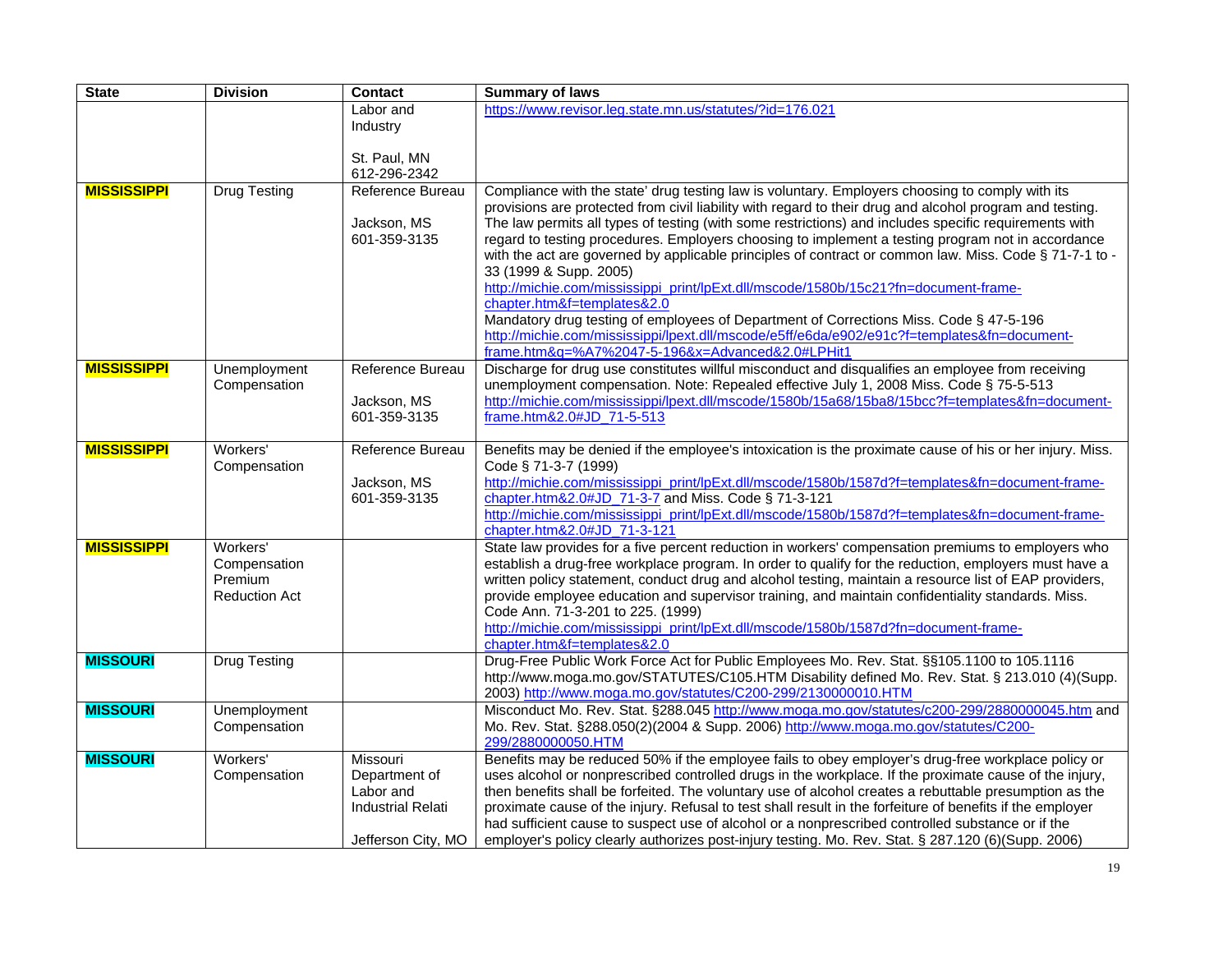| <b>State</b>    | <b>Division</b>              | <b>Contact</b>                                                                                            | <b>Summary of laws</b>                                                                                                                                                                                                                                                                                                                                                                                                                                                                                                                                                                                                                                                                                                                                                                                                                                                                     |
|-----------------|------------------------------|-----------------------------------------------------------------------------------------------------------|--------------------------------------------------------------------------------------------------------------------------------------------------------------------------------------------------------------------------------------------------------------------------------------------------------------------------------------------------------------------------------------------------------------------------------------------------------------------------------------------------------------------------------------------------------------------------------------------------------------------------------------------------------------------------------------------------------------------------------------------------------------------------------------------------------------------------------------------------------------------------------------------|
|                 |                              | 314-751-4091                                                                                              | http://www.moga.mo.gov/statutes/c200-299/2870000120.htm                                                                                                                                                                                                                                                                                                                                                                                                                                                                                                                                                                                                                                                                                                                                                                                                                                    |
| <b>MONTANA</b>  | <b>Drug Testing</b>          | Montana<br>Department of<br>Labor and<br>Industry<br>Helena, MT<br>406-444-3555                           | Workforce Drug and Alcohol Testing Act Mont. Code Ann. §§ 39-2-205 to 39-2-211 (2005)<br>http://data.opi.mt.gov/bills/mca_toc/39_2_2.htm<br>Medical exam cost Mont. Code Ann. §39-2-301 (2005) http://data.opi.mt.gov/bills/mca/39/2/39-2-<br>301.htm<br>Right to privacy Mont. Const. Art. II §10 http://leg.mt.gov/css/mtcode_const/const.asp                                                                                                                                                                                                                                                                                                                                                                                                                                                                                                                                            |
| <b>MONTANA</b>  | Workers'<br>Compensation     |                                                                                                           | Benefits may be denied if the employee's use of alcohol or drugs not prescribed by a physician is the<br>major contributing cause of the accident. However, if the employer had knowledge of and failed to<br>attempt to stop the employee's use of alcohol or drugs, this does not apply. Mont. Code Ann. §39-71-<br>407 http://data.opi.mt.gov/bills/mca/39/71/39-71-407.htm                                                                                                                                                                                                                                                                                                                                                                                                                                                                                                             |
| <b>NEBRASKA</b> | Unemployment<br>Compensation | Clerk of the<br>Legislature<br>Room 2018, State<br>Capitol PO Box<br>94609<br>Lincoln, NE<br>402-471-2271 | Benefits may be denied to employees who are discharged for misconduct, which includes being under<br>the influence of alcohol or a controlled substance not prescribed by a physician while at the worksite or<br>while engaged in work. Neb. Rev. Stat. § 48-628(2)(Supp. 2005)<br>http://uniweb.legislature.ne.gov/QS/laws.php?mode=view_sta&sta=s4806028000                                                                                                                                                                                                                                                                                                                                                                                                                                                                                                                             |
| <b>NEBRASKA</b> | <b>Drug Testing</b>          | Clerk of the<br>Legislature<br>Room 2018, State<br>Capitol PO Box<br>94609<br>Lincoln, NE<br>402-471-2271 | State law permits drug and alcohol testing provided certain technical procedures are followed. A<br>positive test result, refusing to be tested, or tampering with a test specimen are all grounds for<br>disciplinary action including termination. The law applies to employers with six or more employees.<br>Neb. Rev. Stat.§§48-1901 to 48-1910 (1998 & Supp. 2002)<br>http://uniweb.legislature.ne.gov/QS/laws.php?mode=show_chap&chapter=48<br>Medical exam costs Neb. Rev. Stat. §§48-221 to 48-222<br>http://uniweb.legislature.ne.gov/QS/laws.php?mode=view_sta&sta=s4802021000<br>Disability defined Neb. Rev. Stat. §48-1102(9),(10)(1998)<br>http://uniweb.legislature.ne.gov/QS/laws.php?mode=view_sta&sta=s4811002000<br>Trespass or intrude upon a person's solitude Neb. Rev. Stat. §20-203<br>http://uniweb.legislature.ne.gov/QS/laws.php?mode=view_sta&sta=s2002003000 |
| <b>NEBRASKA</b> | Workers'<br>Compensation     | Clerk of the<br>Legislature<br>Room 2018, State<br>Capitol PO Box<br>94609<br>Lincoln, NE<br>402-471-2271 | Benefits may be denied if the employee's injuries were due to intoxication. Neb. Rev. Stat. § 48-127<br>(2002) http://uniweb.legislature.ne.gov/QS/laws.php?mode=view_sta&sta=s4801027000<br>and Neb. Rev. Stat. § 48-102 (2002)<br>http://uniweb.legislature.ne.gov/QS/laws.php?mode=view_sta&sta=s4801002000                                                                                                                                                                                                                                                                                                                                                                                                                                                                                                                                                                             |
| <b>NEVADA</b>   | Unemployment<br>Compensation | Legislative<br>Counsel Bureau<br>Research Library<br>Capitol Complex<br>Carson City, NV<br>702-687-6827   | ADA Unemployment Compensation State law provides that a person is ineligible for unemployment<br>compensation benefits if the employee was discharged for misconduct. Nev Rev Stat Ann § 612.385<br>http://www.leg.state.nv.us/NRS/NRS-612.html#NRS612Sec385                                                                                                                                                                                                                                                                                                                                                                                                                                                                                                                                                                                                                               |
| <b>NEVADA</b>   | Workers'<br>Compensation     | Legislative<br>Counsel Bureau<br>Research Library                                                         | Benefits may be denied if injury was proximately caused by the employee's intoxication. If the<br>employee was intoxicated at the time of his injury, intoxication must be presumed to be a proximate<br>cause unless rebutted by evidence to the contrary. Nev.Stat. Ann. § 616C.230(2005)                                                                                                                                                                                                                                                                                                                                                                                                                                                                                                                                                                                                |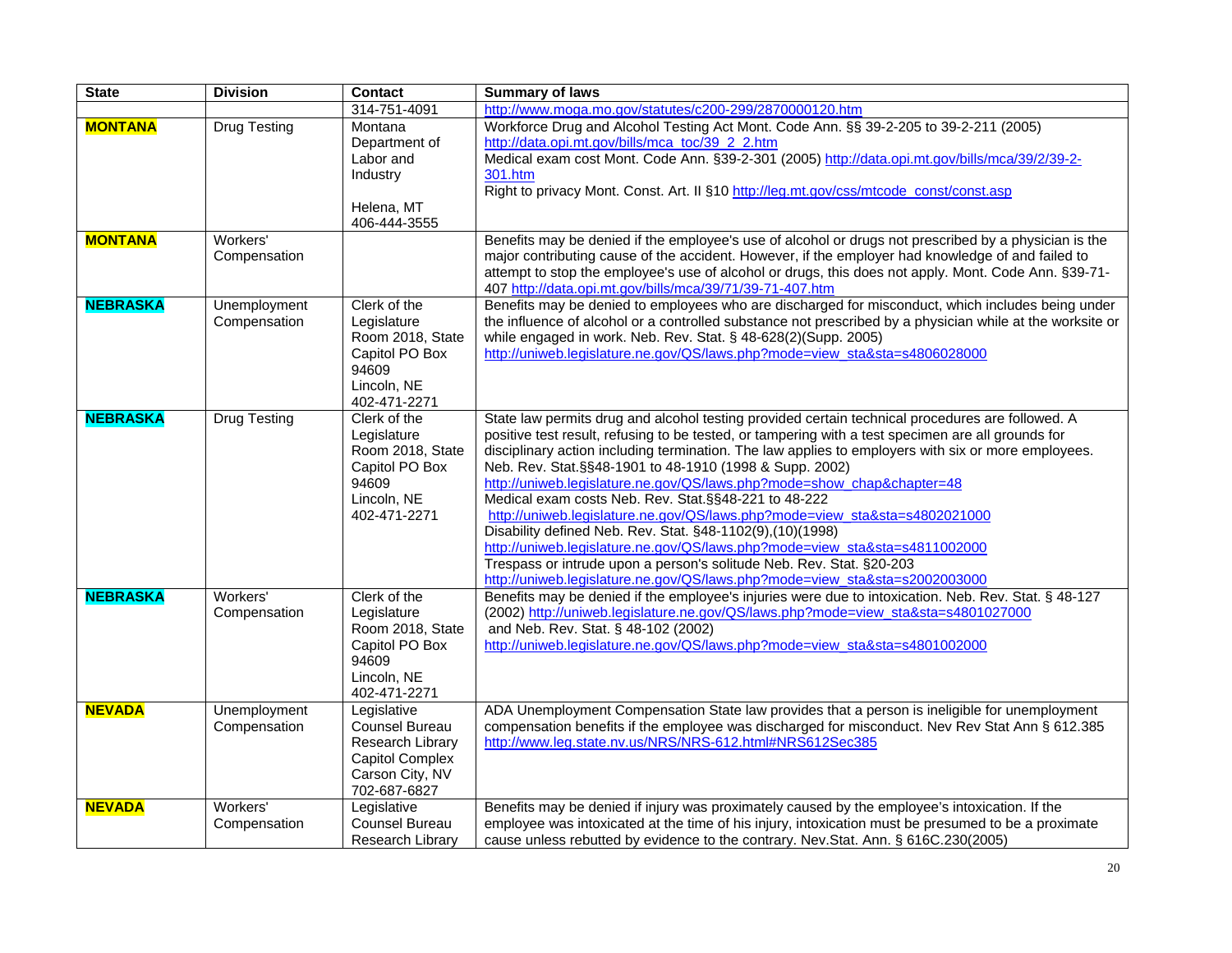| <b>State</b>                   | <b>Division</b>              | Contact                                                                                                                                   | <b>Summary of laws</b>                                                                                                                                                                                                                                                                                                                                                                                                                                                                                                                                                                                                                                                                                                                                                                                                                                                                                                                                                                                                                                                                                                                                                                                                                                                                                                                                                                                                                                                                                                                                                                                                                                                                                                                                                                                                                                                                                                                                                                                                                                                                                                                                                                     |
|--------------------------------|------------------------------|-------------------------------------------------------------------------------------------------------------------------------------------|--------------------------------------------------------------------------------------------------------------------------------------------------------------------------------------------------------------------------------------------------------------------------------------------------------------------------------------------------------------------------------------------------------------------------------------------------------------------------------------------------------------------------------------------------------------------------------------------------------------------------------------------------------------------------------------------------------------------------------------------------------------------------------------------------------------------------------------------------------------------------------------------------------------------------------------------------------------------------------------------------------------------------------------------------------------------------------------------------------------------------------------------------------------------------------------------------------------------------------------------------------------------------------------------------------------------------------------------------------------------------------------------------------------------------------------------------------------------------------------------------------------------------------------------------------------------------------------------------------------------------------------------------------------------------------------------------------------------------------------------------------------------------------------------------------------------------------------------------------------------------------------------------------------------------------------------------------------------------------------------------------------------------------------------------------------------------------------------------------------------------------------------------------------------------------------------|
|                                |                              | <b>Capitol Complex</b><br>Carson City, NV<br>702-687-6827                                                                                 | http://www.leg.state.nv.us/NRS/NRS-616C.html#NRS616CSec230                                                                                                                                                                                                                                                                                                                                                                                                                                                                                                                                                                                                                                                                                                                                                                                                                                                                                                                                                                                                                                                                                                                                                                                                                                                                                                                                                                                                                                                                                                                                                                                                                                                                                                                                                                                                                                                                                                                                                                                                                                                                                                                                 |
| <b>NEW</b><br><b>HAMPSHIRE</b> | Unemployment<br>Compensation | New Hampshire<br><b>State Library</b><br>Reference and<br>Information<br>Services 20 Park<br><b>Street</b><br>Concord, NH<br>603-271-2239 | State law provides that an employee who has been discharged for intoxication or for use of a<br>controlled drug, to the degree that it seriously hampered or interfered with his or her work, is not<br>eligible for benefits. N.H. Rev. Stat. Ann. §282-A:34 (1999)<br>http://www.gencourt.state.nh.us/rsa/html/XXIII/275/275-3.htm                                                                                                                                                                                                                                                                                                                                                                                                                                                                                                                                                                                                                                                                                                                                                                                                                                                                                                                                                                                                                                                                                                                                                                                                                                                                                                                                                                                                                                                                                                                                                                                                                                                                                                                                                                                                                                                       |
| <b>NEW</b><br><b>HAMPSHIRE</b> | Workers'<br>Compensation     | New Hampshire<br><b>State Library</b><br>Reference and<br>Information<br>Services 20 Park<br><b>Street</b><br>Concord, NH<br>603-271-2239 | State law provides that an employer is not liable for any injury to a worker which is caused in whole or<br>in part by the intoxication (from drugs or alcohol) of the employee. The intoxication defense does not<br>apply if the employer knew that the employee was intoxicated. N.H. Rev. Stat. Ann. §§ 281-A:2 thru 15<br>(Supp. 2005) http://www.gencourt.state.nh.us/rsa/html/XXIII/281-A/281-A-2.htm                                                                                                                                                                                                                                                                                                                                                                                                                                                                                                                                                                                                                                                                                                                                                                                                                                                                                                                                                                                                                                                                                                                                                                                                                                                                                                                                                                                                                                                                                                                                                                                                                                                                                                                                                                               |
| <b>NEW</b><br><b>HAMPSHIRE</b> | <b>Drug Testing</b>          |                                                                                                                                           | Disability definition N.H. Rev. Stat. Ann. § 354-A:2 (iv)(Supp. 2005)<br>http://www.gencourt.state.nh.us/rsa/html/XXXI/354-A/354-A-2.htm<br>Drug Dealer Liability Act N.H. Rev. Stat. Ann. §318-C:1 to 318-C:18<br>http://www.gencourt.state.nh.us/rsa/html/NHTOC/NHTOC-XXX-318-C.htm<br>Medical Exam cost N.H. Rev. Stat. Ann. §275:3 (1999)<br>http://www.gencourt.state.nh.us/rsa/html/XXIII/275/275-3.htm                                                                                                                                                                                                                                                                                                                                                                                                                                                                                                                                                                                                                                                                                                                                                                                                                                                                                                                                                                                                                                                                                                                                                                                                                                                                                                                                                                                                                                                                                                                                                                                                                                                                                                                                                                              |
| <b>NEW JERSEY</b>              | <b>Drug Testing</b>          |                                                                                                                                           | Medical examinations requested by employers; imposition of cost on employees prohibited N.J. Rev.<br>Stat. §34:11-24.1 (2000) No employer or prospective employer shall deduct from the wages of any<br>employee or from the wages to be paid to a prospective employee any sum, or in any manner require<br>payment of any sum from such employee or prospective employee, to defray the cost of any medical<br>examination of such employee or prospective employee when such examination is made at the<br>request or direction of the employer, by a physician designated by said employer, as a condition of<br>entering or continuing employment, and in the event that the employee or prospective employee pays<br>for any such medical examination, the employer or prospective employer shall reimburse the<br>employee or prospective employee for the amount of any such payment. L.1952, c. 147, p. 505, s. 1.<br>School personnel physical examinations; drug testing; requirements N.J. Rev. Stat. § 18A:16-2 a.<br>Every board of education may require its employees and shall require any candidate for employment<br>who has received a conditional offer of employment to undergo a physical examination. The board<br>may require individual psychiatric or physical examinations of any employee, whenever, in the<br>judgment of the board, an employee shows evidence of deviation from normal, physical or mental<br>health. Any such examination may, if the board so requires, include laboratory tests or fluoroscopic or<br>X-ray procedures for the obtaining of additional diagnostic data. Nothing in this section shall be so<br>construed as to affect screening for tuberculosis or fitness examinations for bus drivers as required<br>pursuant to statute, rule or regulation. b. A board of education may include testing for usage of<br>controlled dangerous substances as they are defined in N.J.S.2C:35-2 as part of any physical<br>examination which is required of a candidate for employment who has received a conditional offer of<br>employment. Any testing shall be conducted by a physician or institution designated by the board of |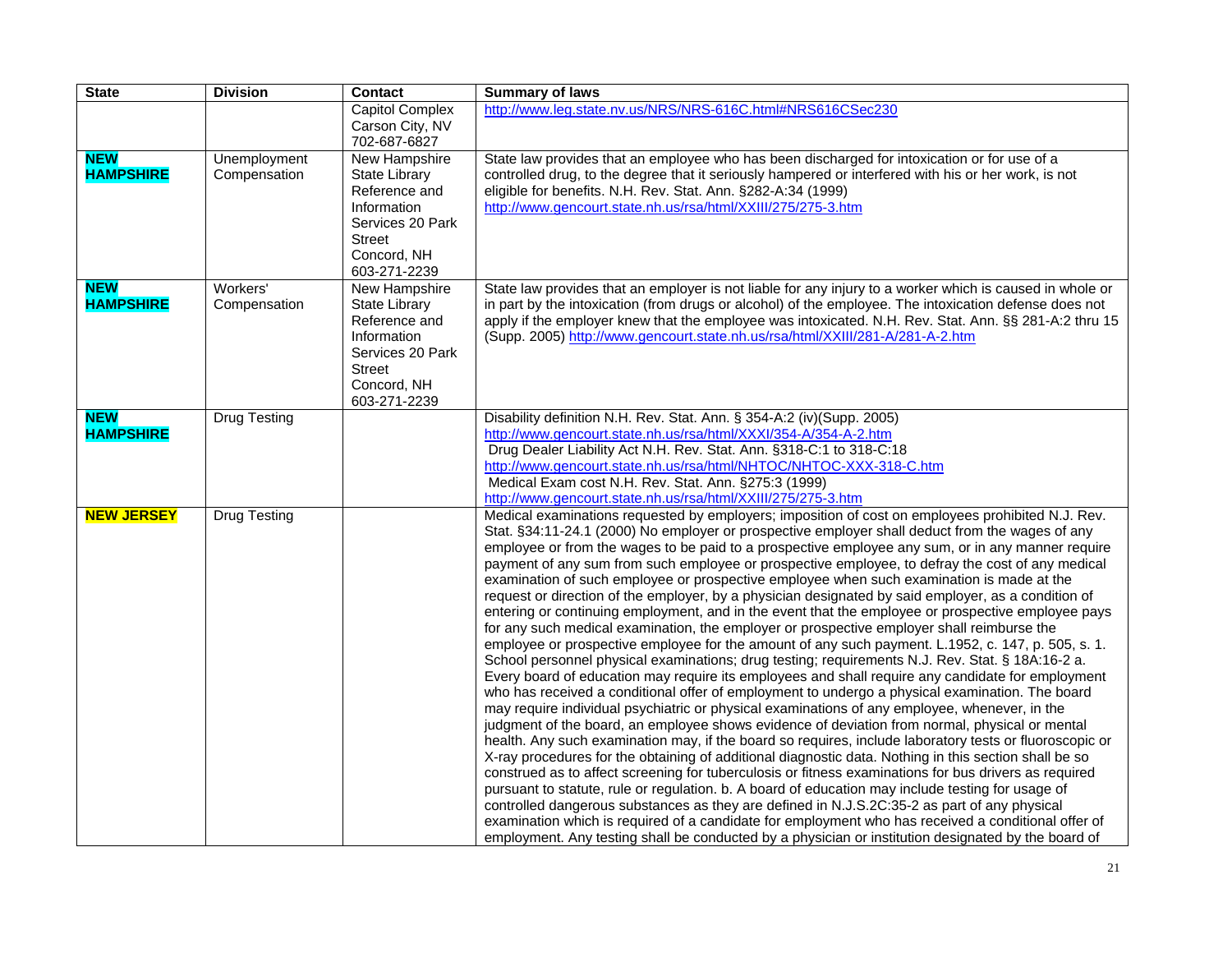| <b>State</b>      | <b>Division</b>           | <b>Contact</b> | <b>Summary of laws</b>                                                                                                                                                                                                                                                                                                                                                                                                                                                                                                                                                                                                                                                                                                                                                                                                                                                                                                                                                                                                                                                                                                                                                                                                                                                                                                                                                                                                                                                                                                                                                                                                                                                                                                                                                                                                                                                                                                                                                                                                                                                                                                                                                                                                                                                                                                                                                                                                                                                                                                                                                                                                                                                                                                                                                                                                                                                                                                                                    |
|-------------------|---------------------------|----------------|-----------------------------------------------------------------------------------------------------------------------------------------------------------------------------------------------------------------------------------------------------------------------------------------------------------------------------------------------------------------------------------------------------------------------------------------------------------------------------------------------------------------------------------------------------------------------------------------------------------------------------------------------------------------------------------------------------------------------------------------------------------------------------------------------------------------------------------------------------------------------------------------------------------------------------------------------------------------------------------------------------------------------------------------------------------------------------------------------------------------------------------------------------------------------------------------------------------------------------------------------------------------------------------------------------------------------------------------------------------------------------------------------------------------------------------------------------------------------------------------------------------------------------------------------------------------------------------------------------------------------------------------------------------------------------------------------------------------------------------------------------------------------------------------------------------------------------------------------------------------------------------------------------------------------------------------------------------------------------------------------------------------------------------------------------------------------------------------------------------------------------------------------------------------------------------------------------------------------------------------------------------------------------------------------------------------------------------------------------------------------------------------------------------------------------------------------------------------------------------------------------------------------------------------------------------------------------------------------------------------------------------------------------------------------------------------------------------------------------------------------------------------------------------------------------------------------------------------------------------------------------------------------------------------------------------------------------------|
|                   |                           |                | education and the costs shall be paid by the board. The Department of Education, in consultation with<br>the Department of Health, shall develop guidelines for school boards which elect to require the testing.<br>L.1967, c.271; amended 1996, c.35; 1996, c.100. Definition of "defraud the administration of a drug<br>test;" crime, grading N.J. Rev. Stat. § 2C:36-10 1. a. As used in this act, "defraud the administration of<br>a drug test" means to submit a substance that purports to be from a person other than its actual<br>source, or purports to have been excreted or collected at a time other than when it was actually<br>excreted or collected, or to otherwise engage in conduct intended to produce a false or misleading<br>outcome of a test for the presence of a chemical, drug or controlled dangerous substance, or a<br>metabolite of a drug or controlled dangerous substance, in the human body. It shall specifically<br>include, but shall not be limited to, the furnishing of urine with the purpose that the urine be submitted<br>for urinalysis as a true specimen of a person. b.Any person who offers for sale or rental, or who<br>manufactures, sells, transfers, or gives to any person, any instrument, tool, device or substance<br>adapted, designed or commonly used to defraud the administration of a drug test, is guilty of a crime<br>of the third degree. c. Any person who knowingly defrauds the administration of a drug test that is<br>administered as a condition of employment or continued employment as a law enforcement officer,<br>corrections officer, school bus driver, operator of a motorbus, employee of a rail passenger service,<br>firefighter, provider of emergency first-aid or medical services, or any other occupation that requires<br>the administration of a drug test as a condition of employment or continued employment by law, rule or<br>regulation of the State or a local agency, public authority, or the federal government, is guilty of a<br>crime of the third degree. d.Any person who knowingly defrauds the administration of a drug test that<br>is administered as a condition of monitoring a person on bail, in custody or on parole, probation or<br>pretrial intervention, or any other form of supervision administered in connection with a criminal<br>offense or juvenile delinquency matter, is guilty of a crime of the third degree. e. Any person who<br>knowingly possesses any instrument, product, tool, device or substance adapted, designed or<br>commonly used to defraud the administration of a drug test is guilty of a crime of the fourth degree.<br>f. Any person who knowingly defrauds the administration of a drug test which is administered as a<br>condition of any employment or continued employment not specified in subsection c. of this section is<br>guilty of a crime of the fourth degree. L.2002,c.60. |
| <b>NEW JERSEY</b> | Transportation<br>Testing |                | Medical examinations requested by employers; imposition of cost on employees prohibited N.J. Rev.<br>Stat. §34:11-24.1 (2000) No employer or prospective employer shall deduct from the wages of any<br>employee or from the wages to be paid to a prospective employee any sum, or in any manner require<br>payment of any sum from such employee or prospective employee, to defray the cost of any medical<br>examination of such employee or prospective employee when such examination is made at the<br>request or direction of the employer, by a physician designated by said employer, as a condition of<br>entering or continuing employment, and in the event that the employee or prospective employee pays<br>for any such medical examination, the employer or prospective employer shall reimburse the<br>employee or prospective employee for the amount of any such payment. L.1952, c. 147, p. 505, s. 1.<br>School personnel physical examinations; drug testing; requirements N.J. Rev. Stat. § 18A:16-2 a.<br>Every board of education may require its employees and shall require any candidate for employment<br>who has received a conditional offer of employment to undergo a physical examination. The board<br>may require individual psychiatric or physical examinations of any employee, whenever, in the<br>judgment of the board, an employee shows evidence of deviation from normal, physical or mental<br>health. Any such examination may, if the board so requires, include laboratory tests or fluoroscopic or<br>X-ray procedures for the obtaining of additional diagnostic data. Nothing in this section shall be so<br>construed as to affect screening for tuberculosis or fitness examinations for bus drivers as required<br>pursuant to statute, rule or regulation. b. A board of education may include testing for usage of<br>controlled dangerous substances as they are defined in N.J.S.2C:35-2 as part of any physical                                                                                                                                                                                                                                                                                                                                                                                                                                                                                                                                                                                                                                                                                                                                                                                                                                                                                                                                                                              |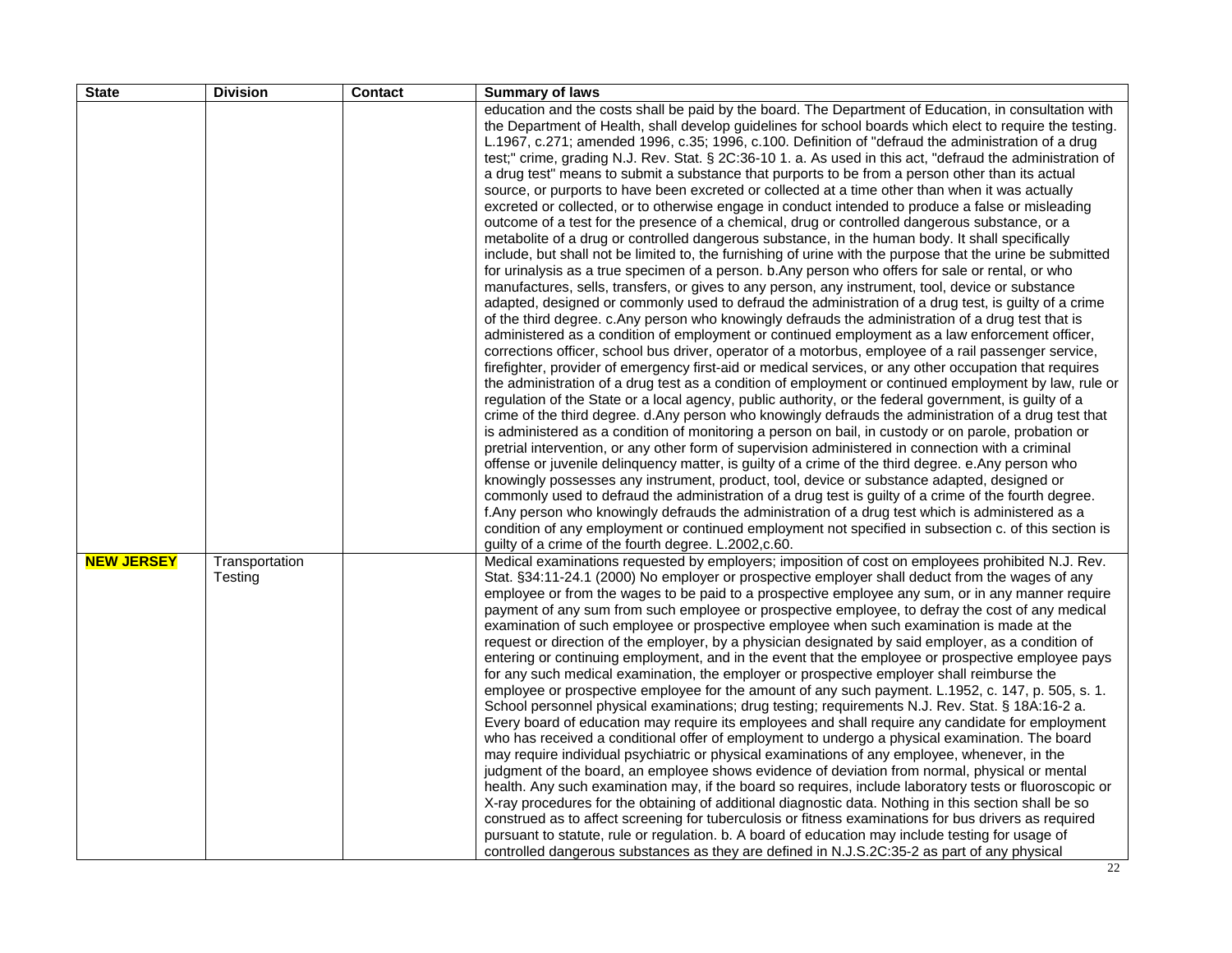| <b>State</b>      | <b>Division</b>              | <b>Contact</b>                                                                                     | <b>Summary of laws</b>                                                                                                                                                                                                                                                                                                                                                                                                                                                                                                                                                                                                                                                                                                                                                                                                                                                                                                                                                                                                                                                                                                                                                                                                                                                                                                                                                                                                                                                                                                                                                                                                                                                                                                                                                                                                                                                                                                                                                                                                                                                                                                                                                                                                                                                                                                                                                                                                                                                                                                                                                                                                                                                                                                                                                                                                                                                                                                                                                                                                                                                                                                                                                   |
|-------------------|------------------------------|----------------------------------------------------------------------------------------------------|--------------------------------------------------------------------------------------------------------------------------------------------------------------------------------------------------------------------------------------------------------------------------------------------------------------------------------------------------------------------------------------------------------------------------------------------------------------------------------------------------------------------------------------------------------------------------------------------------------------------------------------------------------------------------------------------------------------------------------------------------------------------------------------------------------------------------------------------------------------------------------------------------------------------------------------------------------------------------------------------------------------------------------------------------------------------------------------------------------------------------------------------------------------------------------------------------------------------------------------------------------------------------------------------------------------------------------------------------------------------------------------------------------------------------------------------------------------------------------------------------------------------------------------------------------------------------------------------------------------------------------------------------------------------------------------------------------------------------------------------------------------------------------------------------------------------------------------------------------------------------------------------------------------------------------------------------------------------------------------------------------------------------------------------------------------------------------------------------------------------------------------------------------------------------------------------------------------------------------------------------------------------------------------------------------------------------------------------------------------------------------------------------------------------------------------------------------------------------------------------------------------------------------------------------------------------------------------------------------------------------------------------------------------------------------------------------------------------------------------------------------------------------------------------------------------------------------------------------------------------------------------------------------------------------------------------------------------------------------------------------------------------------------------------------------------------------------------------------------------------------------------------------------------------------|
|                   |                              |                                                                                                    | examination which is required of a candidate for employment who has received a conditional offer of<br>employment. Any testing shall be conducted by a physician or institution designated by the board of<br>education and the costs shall be paid by the board. The Department of Education, in consultation with<br>the Department of Health, shall develop guidelines for school boards which elect to require the testing.<br>L.1967, c.271; amended 1996, c.35; 1996, c.100. Definition of "defraud the administration of a drug<br>test;" crime, grading N.J. Rev. Stat. § 2C:36-10 1. a. As used in this act, "defraud the administration of<br>a drug test" means to submit a substance that purports to be from a person other than its actual<br>source, or purports to have been excreted or collected at a time other than when it was actually<br>excreted or collected, or to otherwise engage in conduct intended to produce a false or misleading<br>outcome of a test for the presence of a chemical, drug or controlled dangerous substance, or a<br>metabolite of a drug or controlled dangerous substance, in the human body. It shall specifically<br>include, but shall not be limited to, the furnishing of urine with the purpose that the urine be submitted<br>for urinalysis as a true specimen of a person. b.Any person who offers for sale or rental, or who<br>manufactures, sells, transfers, or gives to any person, any instrument, tool, device or substance<br>adapted, designed or commonly used to defraud the administration of a drug test, is guilty of a crime<br>of the third degree. c.Any person who knowingly defrauds the administration of a drug test that is<br>administered as a condition of employment or continued employment as a law enforcement officer,<br>corrections officer, school bus driver, operator of a motorbus, employee of a rail passenger service,<br>firefighter, provider of emergency first-aid or medical services, or any other occupation that requires<br>the administration of a drug test as a condition of employment or continued employment by law, rule or<br>regulation of the State or a local agency, public authority, or the federal government, is guilty of a<br>crime of the third degree. d. Any person who knowingly defrauds the administration of a drug test that<br>is administered as a condition of monitoring a person on bail, in custody or on parole, probation or<br>pretrial intervention, or any other form of supervision administered in connection with a criminal<br>offense or juvenile delinquency matter, is guilty of a crime of the third degree. e. Any person who<br>knowingly possesses any instrument, product, tool, device or substance adapted, designed or<br>commonly used to defraud the administration of a drug test is guilty of a crime of the fourth degree.<br>f. Any person who knowingly defrauds the administration of a drug test which is administered as a<br>condition of any employment or continued employment not specified in subsection c. of this section is<br>guilty of a crime of the fourth degree. L.2002, c.60. |
| <b>NEW JERSEY</b> | Unemployment<br>Compensation | New Jersey State<br>Law Library<br>P.O. Box 520<br>John Fitch Plaza<br>Trenton, NJ<br>609-292-6230 | An individual shall be disqualified for benefits N.J. Rev. Stat. § 43:21-5 (2007) (a) For the week in<br>which the individual has left work voluntarily without good cause attributable to such work, and for<br>each week thereafter until the individual becomes reemployed and works four weeks in employment,<br>which may include employment for the federal government, and has earned in employment at least six<br>times the individual's weekly benefit rate, as determined in each case. This subsection shall apply to<br>any individual seeking unemployment benefits on the basis of employment in the production and<br>harvesting of agricultural crops, including any individual who was employed in the production and<br>harvesting of agricultural crops on a contract basis and who has refused an offer of continuing work<br>with that employer following the completion of the minimum period of work required to fulfill the<br>contract. (b)For the week in which the individual has been suspended or discharged for misconduct<br>connected with the work, and for the five weeks which immediately follow that week, as determined in<br>each case. In the event the discharge should be rescinded by the employer voluntarily or as a result of<br>mediation or arbitration, this subsection (b) shall not apply, provided, however, an individual who is<br>restored to employment with back pay shall return any benefits received under this chapter for any<br>week of unemployment for which the individual is subsequently compensated by the employer. If the<br>discharge was for gross misconduct connected with the work because of the commission of an act<br>punishable as a crime of the first, second, third or fourth degree under the "New Jersey Code of                                                                                                                                                                                                                                                                                                                                                                                                                                                                                                                                                                                                                                                                                                                                                                                                                                                                                                                                                                                                                                                                                                                                                                                                                                                                                                                                                                  |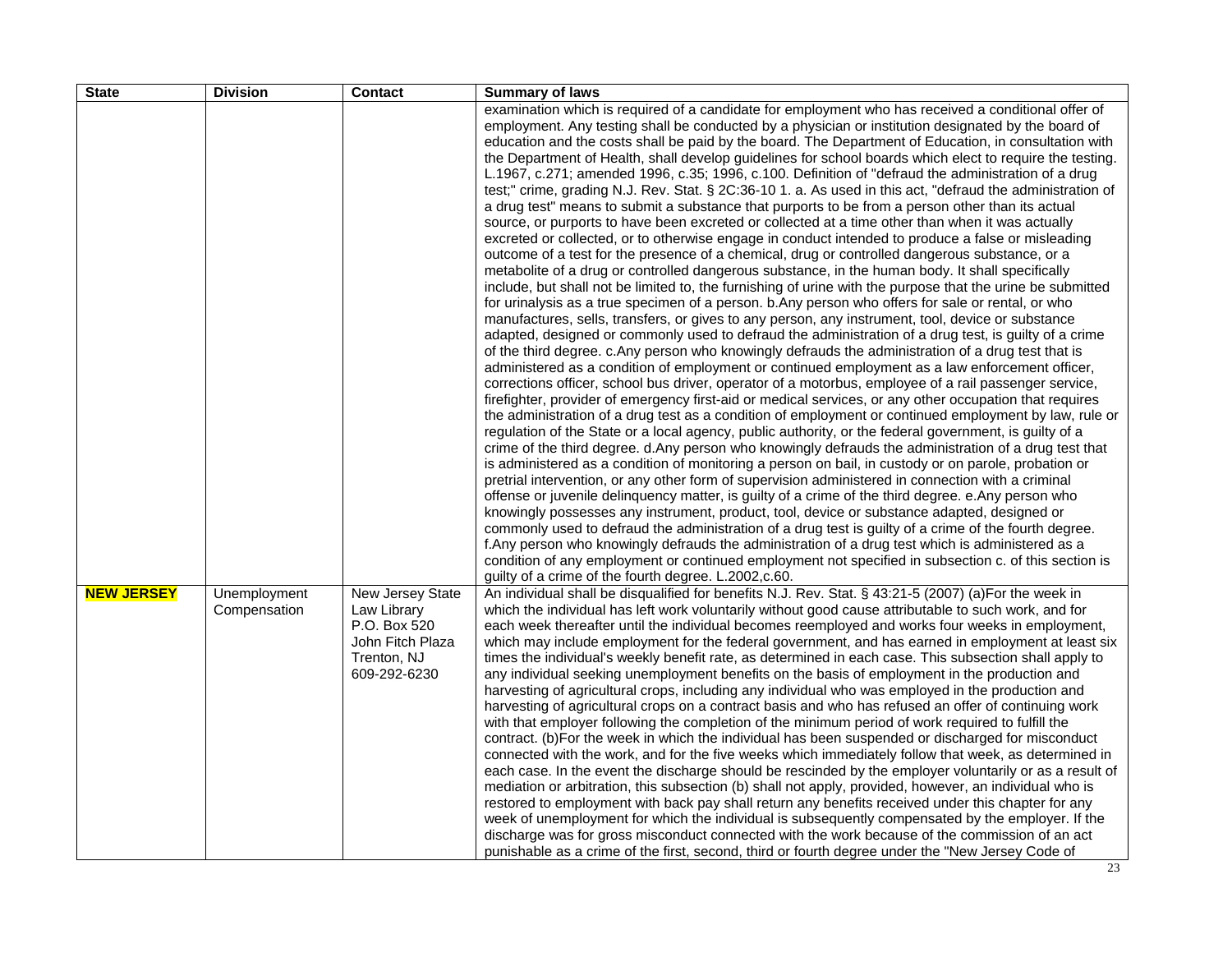| <b>State</b> | <b>Division</b> | <b>Contact</b> | <b>Summary of laws</b>                                                                                                                                                                                 |
|--------------|-----------------|----------------|--------------------------------------------------------------------------------------------------------------------------------------------------------------------------------------------------------|
|              |                 |                | Criminal Justice," N.J.S.2C:1-1 et seq., the individual shall be disqualified in accordance with the                                                                                                   |
|              |                 |                | disqualification prescribed in subsection (a) of this section and no benefit rights shall accrue to any                                                                                                |
|              |                 |                | individual based upon wages from that employer for services rendered prior to the day upon which the                                                                                                   |
|              |                 |                | individual was discharged. The director shall insure that any appeal of a determination holding the                                                                                                    |
|              |                 |                | individual disqualified for gross misconduct in connection with the work shall be expeditiously                                                                                                        |
|              |                 |                | processed by the appeal tribunal. (c)If it is found that the individual has failed, without good cause,                                                                                                |
|              |                 |                | either to apply for available, suitable work when so directed by the employment office or the director or                                                                                              |
|              |                 |                | to accept suitable work when it is offered, or to return to the individual's customary self-employment (if                                                                                             |
|              |                 |                | any) when so directed by the director. The disqualification shall continue for the week in which the                                                                                                   |
|              |                 |                | failure occurred and for the three weeks which immediately follow that week, as determined: (1)In                                                                                                      |
|              |                 |                | determining whether or not any work is suitable for an individual, consideration shall be given to the                                                                                                 |
|              |                 |                | degree of risk involved to health, safety, and morals, the individual's physical fitness and prior training,                                                                                           |
|              |                 |                | experience and prior earnings, the individual's length of unemployment and prospects for securing                                                                                                      |
|              |                 |                | local work in the individual's customary occupation, and the distance of the available work from the                                                                                                   |
|              |                 |                | individual's residence. In the case of work in the production and harvesting of agricultural crops, the                                                                                                |
|              |                 |                | work shall be deemed to be suitable without regard to the distance of the available work from the                                                                                                      |
|              |                 |                | individual's residence if all costs of transportation are provided to the individual and the terms and                                                                                                 |
|              |                 |                | conditions of hire are as favorable or more favorable to the individual as the terms and conditions of                                                                                                 |
|              |                 |                | the individual's base year employment. (2)Notwithstanding any other provisions of this chapter, no                                                                                                     |
|              |                 |                | work shall be deemed suitable and benefits shall not be denied under this chapter to any otherwise                                                                                                     |
|              |                 |                | eligible individual for refusing to accept new work under any of the following conditions: the position                                                                                                |
|              |                 |                | offered is vacant due directly to a strike, lockout, or other labor dispute; the remuneration, hours, or                                                                                               |
|              |                 |                | other conditions of the work offered are substantially less favorable to the individual than those                                                                                                     |
|              |                 |                | prevailing for similar work in the locality; or, the individual, as a condition of being employed, would be                                                                                            |
|              |                 |                | required to join a company union or to resign from or refrain from joining any bona fide labor                                                                                                         |
|              |                 |                | organization. (d)If it is found that this unemployment is due to a stoppage of work which exists                                                                                                       |
|              |                 |                | because of a labor dispute at the factory, establishment or other premises at which the individual is or                                                                                               |
|              |                 |                | was last employed. (1)No disqualification under this subsection (d) shall apply if it is shown that:                                                                                                   |
|              |                 |                | (a) The individual is not participating in or financing or directly interested in the labor dispute which                                                                                              |
|              |                 |                | caused the stoppage of work; and (b)The individual does not belong to a grade or class of workers of<br>which, immediately before the commencement of the stoppage, there were members employed at the |
|              |                 |                | premises at which the stoppage occurs, any of whom are participating in or financing or directly                                                                                                       |
|              |                 |                | interested in the dispute; provided that if in any case in which (a) or (b) above applies, separate                                                                                                    |
|              |                 |                | branches of work which are commonly conducted as separate businesses in separate premises are                                                                                                          |
|              |                 |                | conducted in separate departments of the same premises, each department shall, for the purpose of                                                                                                      |
|              |                 |                | this subsection, be deemed to be a separate factory, establishment, or other premises. (2) For any                                                                                                     |
|              |                 |                | claim for a period of unemployment commencing on or after December 1, 2004, no disqualification                                                                                                        |
|              |                 |                | under this subsection (d) shall apply if it is shown that the individual has been prevented from working                                                                                               |
|              |                 |                | by the employer, even though the individual's recognized or certified majority representative has                                                                                                      |
|              |                 |                | directed the employees in the individual's collective bargaining unit to work under the preexisting terms                                                                                              |
|              |                 |                | and conditions of employment, and the employees had not engaged in a strike immediately before                                                                                                         |
|              |                 |                | being prevented from working. (e)For any week with respect to which the individual is receiving or has                                                                                                 |
|              |                 |                | received remuneration in lieu of notice. (f)For any week with respect to which or a part of which the                                                                                                  |
|              |                 |                | individual has received or is seeking unemployment benefits under an unemployment compensation                                                                                                         |
|              |                 |                | law of any other state or of the United States; provided that if the appropriate agency of the other state                                                                                             |
|              |                 |                | or of the United States finally determines that the individual is not entitled to unemployment benefits,                                                                                               |
|              |                 |                | this disqualification shall not apply. (g) (1) For a period of one year from the date of the discovery by                                                                                              |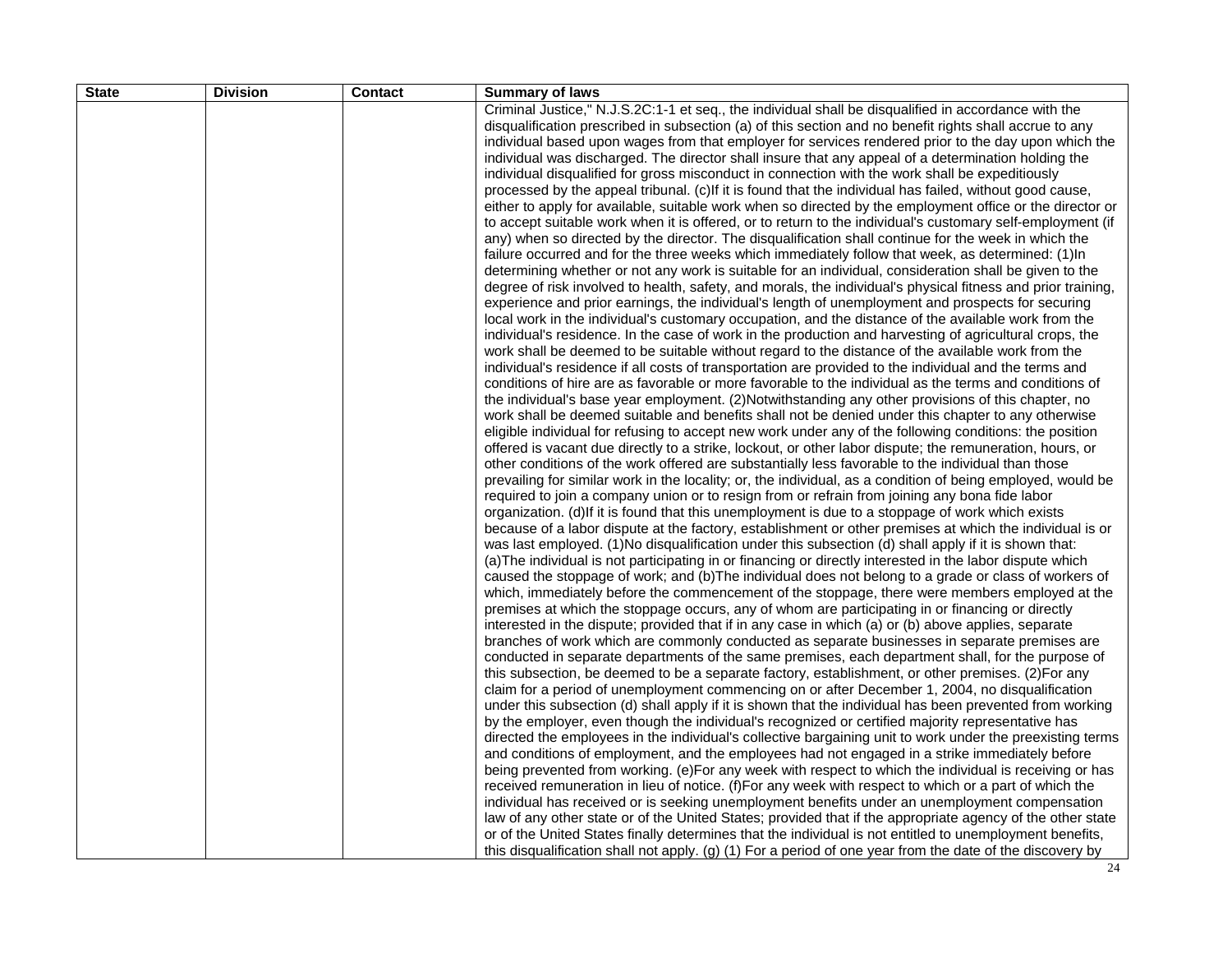| <b>State</b> | <b>Division</b> | <b>Contact</b> | Summary of laws                                                                                               |
|--------------|-----------------|----------------|---------------------------------------------------------------------------------------------------------------|
|              |                 |                | the division of the illegal receipt or attempted receipt of benefits contrary to the provisions of this       |
|              |                 |                | chapter, as the result of any false or fraudulent representation; provided that any disqualification may      |
|              |                 |                | be appealed in the same manner as any other disqualification imposed hereunder; and provided                  |
|              |                 |                | further that a conviction in the courts of this State arising out of the illegal receipt or attempted receipt |
|              |                 |                | of these benefits in any proceeding instituted against the individual under the provisions of this chapter    |
|              |                 |                | or any other law of this State shall be conclusive upon the appeals tribunal and the board of review.         |
|              |                 |                | (2)A disqualification under this subsection shall not preclude the prosecution of any civil, criminal or      |
|              |                 |                | administrative action or proceeding to enforce other provisions of this chapter for the assessment and        |
|              |                 |                | collection of penalties or the refund of any amounts collected as benefits under the provisions of            |
|              |                 |                | R.S.43:21-16, or to enforce any other law, where an individual obtains or attempts to obtain by theft or      |
|              |                 |                | robbery or false statements or representations any money from any fund created or established under           |
|              |                 |                | this chapter or any negotiable or nonnegotiable instrument for the payment of money from these                |
|              |                 |                | funds, or to recover money erroneously or illegally obtained by an individual from any fund created or        |
|              |                 |                | established under this chapter. (h) (1) Notwithstanding any other provisions of this chapter (R.S.43:21-      |
|              |                 |                | 1 et seq.), no otherwise eligible individual shall be denied benefits for any week because the individual     |
|              |                 |                | is in training approved under section 236(a)(1) of the "Trade Act of 1974," Pub.L.93-618 (19 U.S.C.           |
|              |                 |                | s.2296 (a)(1)) nor shall the individual be denied benefits by reason of leaving work to enter this            |
|              |                 |                | training, provided the work left is not suitable employment, or because of the application to any week        |
|              |                 |                | in training of provisions in this chapter (R.S.43:21-1 et seq.), or any applicable federal unemployment       |
|              |                 |                | compensation law, relating to availability for work, active search for work, or refusal to accept work.       |
|              |                 |                | (2)For purposes of this subsection (h), the term "suitable" employment means, with respect to an              |
|              |                 |                | individual, work of a substantially equal or higher skill level than the individual's past adversely affected |
|              |                 |                | employment, as defined for purposes of the "Trade Act of 1974," Pub.L.93-618 (19 U.S.C. s.2101 et             |
|              |                 |                | seq.) and wages for this work at not less than 80% of the individual's average weekly wage, as                |
|              |                 |                | determined for the purposes of the "Trade Act of 1974." (i)For benefit years commencing after June            |
|              |                 |                | 30, 1984, for any week in which the individual is a student in full attendance at, or on vacation from, an    |
|              |                 |                | educational institution, as defined in subsection (y) of R.S.43:21-19; except that this subsection shall      |
|              |                 |                | not apply to any individual attending a training program approved by the division to enhance the              |
|              |                 |                | individual's employment opportunities, as defined under subsection (c) of R.S.43:21-4; nor shall this         |
|              |                 |                | subsection apply to any individual who, during the individual's base year, earned sufficient wages, as        |
|              |                 |                | defined under subsection (e) of R.S.43:21-4, while attending an educational institution during periods        |
|              |                 |                | other than established and customary vacation periods or holiday recesses at the educational                  |
|              |                 |                | institution, to establish a claim for benefits. For purposes of this subsection, an individual shall be       |
|              |                 |                | treated as a full-time student for any period: (1) During which the individual is enrolled as a full-time     |
|              |                 |                | student at an educational institution, or (2)Which is between academic years or terms, if the individual      |
|              |                 |                | was enrolled as a full-time student at an educational institution for the immediately preceding               |
|              |                 |                | academic year or term. (j)Notwithstanding any other provisions of this chapter (R.S.43:21-1 et seq.),         |
|              |                 |                | no otherwise eligible individual shall be denied benefits because the individual left work or was             |
|              |                 |                | discharged due to circumstances resulting from the individual being a victim of domestic violence as          |
|              |                 |                | defined in section 3 of P.L.1991, c.261 (C.2C:25-19). No employer's account shall be charged for the          |
|              |                 |                | payment of benefits to an individual who left work due to circumstances resulting from the individual         |
|              |                 |                | being a victim of domestic violence. For the purposes of this subsection (j), the individual shall be         |
|              |                 |                | treated as being a victim of domestic violence if the individual provides one or more of the following:       |
|              |                 |                | (1)A restraining order or other documentation of equitable relief issued by a court of competent              |
|              |                 |                | jurisdiction; (2)A police record documenting the domestic violence; (3)Documentation that the                 |
|              |                 |                | perpetrator of the domestic violence has been convicted of one or more of the offenses enumerated in          |
|              |                 |                | section 3 of P.L.1991, c.261 (C.2C:25-19); (4)Medical documentation of the domestic violence;                 |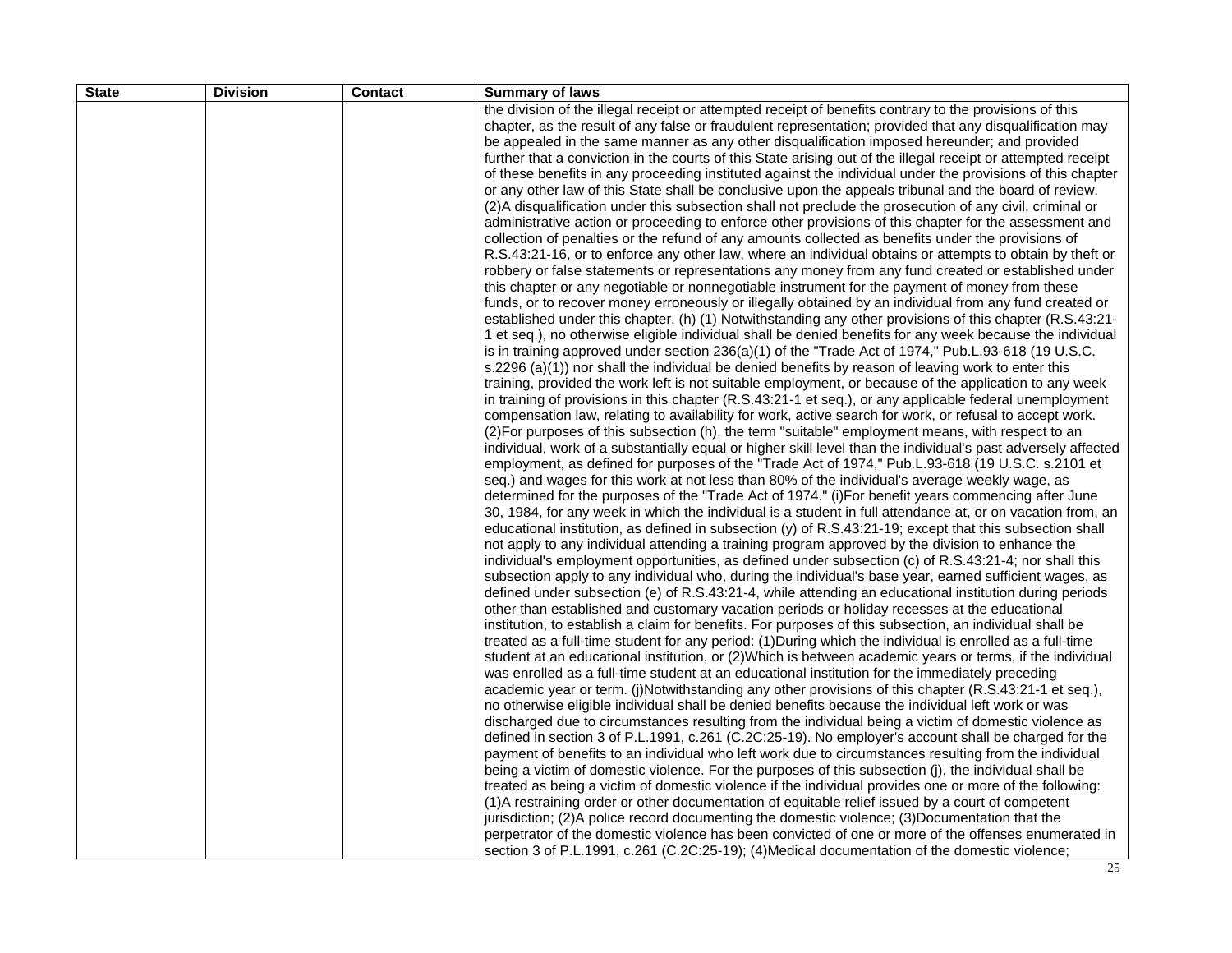| <b>State</b>      | <b>Division</b>          | Contact                                                                                            | <b>Summary of laws</b>                                                                                                                                                                                                                                                                                                                                                                                                                                                                                                                                                                                                                                                                                                                                                                                                                                                                                                                                                                                                                                                                                                                                                                                                                                                                                                                                                                                                                                                                                                                                                                                                                                                                                                                                                                                                                                                                                                                                                                                                                                                                                                                  |
|-------------------|--------------------------|----------------------------------------------------------------------------------------------------|-----------------------------------------------------------------------------------------------------------------------------------------------------------------------------------------------------------------------------------------------------------------------------------------------------------------------------------------------------------------------------------------------------------------------------------------------------------------------------------------------------------------------------------------------------------------------------------------------------------------------------------------------------------------------------------------------------------------------------------------------------------------------------------------------------------------------------------------------------------------------------------------------------------------------------------------------------------------------------------------------------------------------------------------------------------------------------------------------------------------------------------------------------------------------------------------------------------------------------------------------------------------------------------------------------------------------------------------------------------------------------------------------------------------------------------------------------------------------------------------------------------------------------------------------------------------------------------------------------------------------------------------------------------------------------------------------------------------------------------------------------------------------------------------------------------------------------------------------------------------------------------------------------------------------------------------------------------------------------------------------------------------------------------------------------------------------------------------------------------------------------------------|
|                   |                          |                                                                                                    | (5) Certification from a certified Domestic Violence Specialist or the director of a designated domestic<br>violence agency that the individual is a victim of domestic violence; or (6)Other documentation or<br>certification of the domestic violence provided by a social worker, member of the clergy, shelter worker<br>or other professional who has assisted the individual in dealing with the domestic violence. For the<br>purposes of this subsection (j): "Certified Domestic Violence Specialist" means a person who has<br>fulfilled the requirements of certification as a Domestic Violence Specialist established by the New<br>Jersey Association of Domestic Violence Professionals; and "designated domestic violence agency"<br>means a county-wide organization with a primary purpose to provide services to victims of domestic<br>violence, and which provides services that conform to the core domestic violence services profile as<br>defined by the Division of Youth and Family Services in the Department of Children and Families and<br>is under contract with the division for the express purpose of providing such services.<br>(k)Notwithstanding any other provisions of this chapter (R.S. 43:21-1 et seg.), no otherwise eligible<br>individual shall be denied benefits for any week in which the individual left work voluntarily and without<br>good cause attributable to the work, if the individual left work to accompany his or her spouse who is<br>an active member of the United States Armed Forces, as defined in N.J.S.38A:1-1(g), to a new place                                                                                                                                                                                                                                                                                                                                                                                                                                                                                                                               |
|                   |                          |                                                                                                    | of residence outside the State, due to the armed forces member's transfer to a new assignment in a<br>different geographical location outside the State, and the individual moves to the new place of<br>residence not more than nine months after the spouse is transferred, and upon arrival at the new place<br>of residence the individual was in all respects available for suitable work. No employer's account shall<br>be charged for the payment of benefits to an individual who left work under the circumstances<br>contained in this subsection (k), except that this shall not be construed as relieving the State of New<br>Jersey and any other governmental entity or instrumentality or nonprofit organization electing or<br>required to make payments in lieu of contributions from its responsibility to make all benefit payments<br>otherwise required by law and from being charged for those benefits as otherwise required by law.<br>Amended 1939, c.94, s.2; 1945, c.73, s.1; 1945, c.308, s.1; 1950, c.172, s.3; 1961, c.43, s.3; 1967,<br>c.30, s.3 1967, c.30, title amended 1967, c.286, s.12; 1968, c.1; 1974, c.86, s.3; 1980, c.90, s.12;<br>1982, c.144, s.6; 1984, c.24, s.3; 1985, c.508, s.3; 1999, c.391; 2005, c.103; 2007, c.162.                                                                                                                                                                                                                                                                                                                                                                                                                                                                                                                                                                                                                                                                                                                                                                                                                                                             |
| <b>NEW JERSEY</b> | Workers'<br>Compensation | New Jersey State<br>Law Library<br>P.O. Box 520<br>John Fitch Plaza<br>Trenton, NJ<br>609-292-6230 | Compensation by agreement; defenses; burden of proof N.J. Rev. Stat. § 34:15-7 (2000) When<br>employer and employee shall by agreement, either express or implied, as hereinafter provided, accept<br>the provisions of this article compensation for personal injuries to, or for the death of, such employee<br>by accident arising out of and in the course of employment shall be made by the employer without<br>regard to the negligence of the employer, according to the schedule contained in sections 34:15-12<br>and 34:15-13 of this Title in all cases except when the injury or death is intentionally self-inflicted, or<br>when intoxication or the unlawful use of controlled dangerous substances as defined in the "New<br>Jersey Controlled Dangerous Substances Act," P.L.1970, c. 266 (C. 24:21-1 et seq.), or willful failure<br>to make use of a reasonable and proper personal protective device or devices furnished by the<br>employer, which has or have been clearly made a requirement of the employee's employment by the<br>employer and uniformly enforced and which an employer can properly document that despite repeated<br>warnings, the employee has willfully failed to properly and effectively utilize, is the natural and<br>proximate cause of injury or death provided, however, this latter provision shall not apply where there<br>is such imminent danger or need for immediate action which does not allow for appropriate use of<br>personal protective device or devices, and the burden of the proof of such fact shall be upon the<br>employer or when recreational or social activities, unless such recreational or social activities are a<br>regular incident of employment and produce a benefit to the employer beyond improvement in<br>employee health and morale, are the natural and proximate cause of the injury or death. Amended by<br>L.1979, c. 283, s. 1, eff. Jan. 10, 1980. and Definitions N.J. Rev. Stat. § 34:15-36 "Willful negligence"<br>within the intent of this chapter shall consist of (1) deliberate act or deliberate failure to act, or (2) such |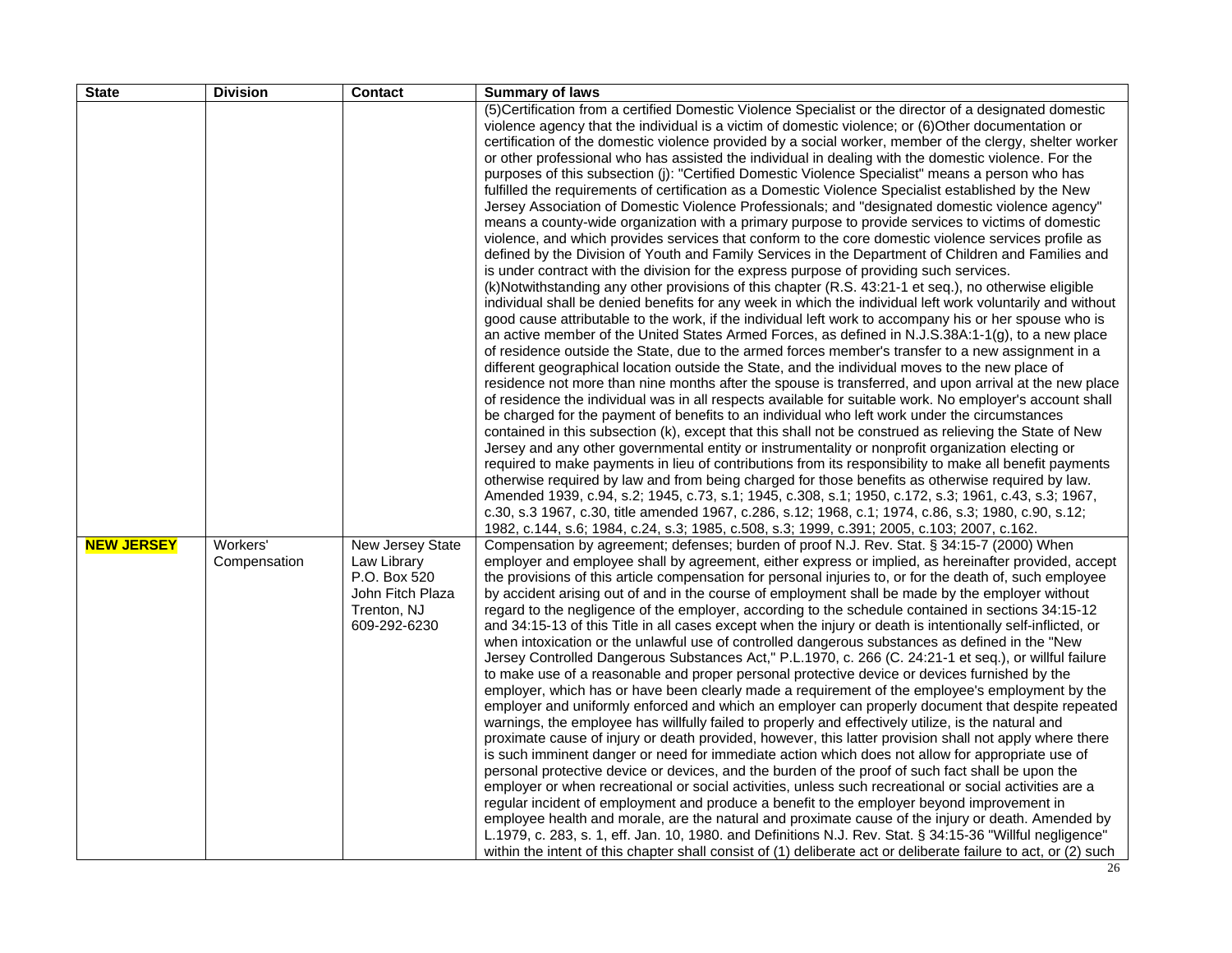| <b>State</b> | <b>Division</b> | <b>Contact</b> | <b>Summary of laws</b>                                                                                       |
|--------------|-----------------|----------------|--------------------------------------------------------------------------------------------------------------|
|              |                 |                | conduct as evidences reckless indifference to safety, or (3) intoxication, operating as the proximate        |
|              |                 |                | cause of injury, or (4) unlawful use of a controlled dangerous substance as defined in the "New Jersey       |
|              |                 |                | Controlled Dangerous Substances Act," P.L.1970, c.226 (C.24:21-1 et seq.). "Employer" is declared to         |
|              |                 |                | be synonymous with master, and includes natural persons, partnerships, and corporations;                     |
|              |                 |                | "employee" is synonymous with servant, and includes all natural persons, including officers of               |
|              |                 |                | corporations, who perform service for an employer for financial consideration, exclusive of (1)              |
|              |                 |                | employees eligible under the federal "Longshore and Harbor Workers' Compensation Act," 44 Stat.              |
|              |                 |                | 1424 (33 U.S.C.s.901 et seq.), for benefits payable with respect to accidental death or injury, or           |
|              |                 |                | occupational disease or infection; and (2) casual employments, which shall be defined, if in connection      |
|              |                 |                | with the employer's business, as employment the occasion for which arises by chance or is purely             |
|              |                 |                | accidental; or if not in connection with any business of the employer, as employment not regular,            |
|              |                 |                | periodic or recurring; provided, however, that forest fire wardens and forest firefighters employed by       |
|              |                 |                | the State of New Jersey shall, in no event, be deemed casual employees. A self-employed person,              |
|              |                 |                | partners of a limited liability partnership, members of a limited liability company or partners of a         |
|              |                 |                | partnership who actively perform services on behalf of the self-employed person's business, the              |
|              |                 |                | limited liability partnership, limited liability company or the partnership shall be deemed an "employee"    |
|              |                 |                | of the business, limited liability partnership, limited liability company or partnership for purposes of     |
|              |                 |                | receipt of benefits and payment of premiums pursuant to this chapter, if the business, limited liability     |
|              |                 |                |                                                                                                              |
|              |                 |                | partnership, limited liability company or partnership elects, when the workers' compensation policy of       |
|              |                 |                | the business, limited liability partnership, limited liability company or partnership is purchased or        |
|              |                 |                | renewed, to obtain coverage for the person, the limited liability partners, the limited liability company    |
|              |                 |                | members or the partners. If the business, limited liability partnership, limited liability company or        |
|              |                 |                | partnership elects to obtain coverage for the self-employed person, limited liability partners, limited      |
|              |                 |                | liability company members or the partners, the election may only be made at purchase or at renewal           |
|              |                 |                | and may not be withdrawn during the policy term. If the business, limited liability partnership, limited     |
|              |                 |                | liability company or partnership performs services covered under a homeowner's policy or other               |
|              |                 |                | policies providing comprehensive personal liability insurance for domestic servants, household               |
|              |                 |                | employees or the dependents thereof, the workers' compensation policy of the business, limited               |
|              |                 |                | liability partnership, limited liability company or partnership shall have primary responsibility for the    |
|              |                 |                | payment of benefits. Notwithstanding the provisions of R.S.34:15-71 and 34:15-72, the business,              |
|              |                 |                | limited liability partnership, limited liability company or partnership shall not be required to purchase a  |
|              |                 |                | policy unless the business, limited liability partnership, limited liability company or partnership is an    |
|              |                 |                | "employer" of a least one employee as defined in this section who is not a self-employed person,             |
|              |                 |                | limited liability partner, limited liability company member or partner actively performing services on       |
|              |                 |                | behalf of the business, limited liability partnership, limited liability company or partnership.             |
|              |                 |                | Notwithstanding any other provision of law to the contrary, no insurer or insurance producer as defined      |
|              |                 |                | in section 2 of P.L.1987, c.293 (C.17:22A-2) shall be liable in an action for damages on account of the      |
|              |                 |                | failure of a business, limited liability partnership, limited liability company or partnership to elect to   |
|              |                 |                | obtain workers' compensation coverage for a self-employed person, limited liability partner, limited         |
|              |                 |                | liability company member or partner, unless the insurer or insurance producer causes damage by a             |
|              |                 |                | willful, wanton or grossly negligent act of commission or omission. Every application for workers'           |
|              |                 |                | compensation made on or after the effective date of this amendatory act shall include notice, as             |
|              |                 |                | approved by the Commissioner of Banking and Insurance, concerning the availability of workers'               |
|              |                 |                | compensation coverage for self-employed persons, limited liability partners, limited liability company       |
|              |                 |                | members or partners. That application shall also contain a notice of election of coverage and shall          |
|              |                 |                | clearly state that coverage for self-employed persons, limited liability partners, limited liability company |
|              |                 |                | members and partners shall not be provided under the policy unless the application containing the            |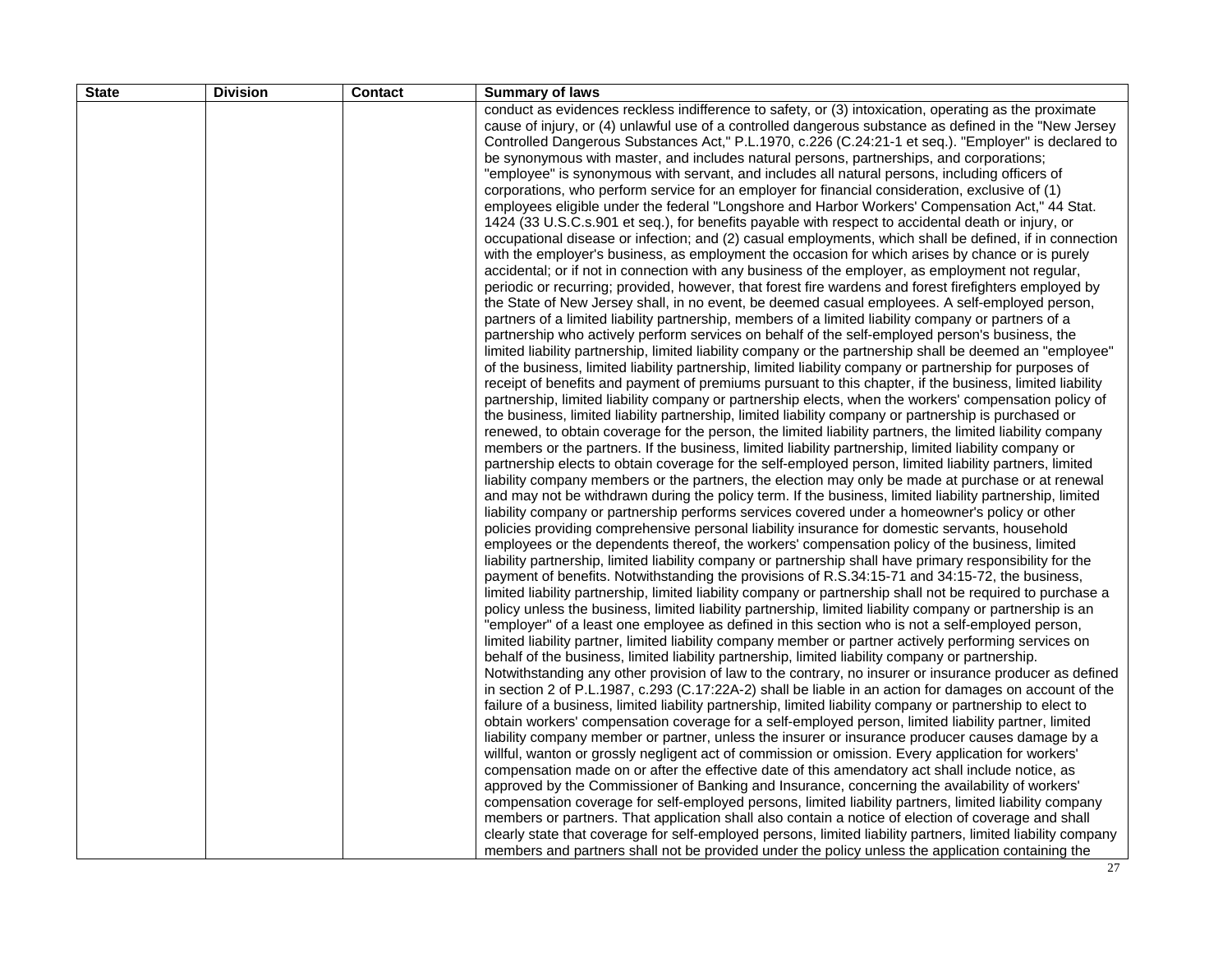| <b>State</b> | <b>Division</b> | <b>Contact</b> | <b>Summary of laws</b>                                                                                                                                                                                         |
|--------------|-----------------|----------------|----------------------------------------------------------------------------------------------------------------------------------------------------------------------------------------------------------------|
|              |                 |                | notice of election is executed and filed with the insurer or insurance producer. The application                                                                                                               |
|              |                 |                | containing the notice of election shall also contain a statement that the insurer or insurance producer                                                                                                        |
|              |                 |                | shall not be liable in an action for damages on account of the failure of a business, limited liability                                                                                                        |
|              |                 |                | partnership, limited liability company or partnership to elect to obtain workers' compensation coverage                                                                                                        |
|              |                 |                | for a self-employed person, limited liability partner, limited liability company member or partner, unless                                                                                                     |
|              |                 |                | the insurer or insurance producer causes damage by a willful, wanton or grossly negligent act of                                                                                                               |
|              |                 |                | commission or omission. The failure of a self-employed person, limited liability partnership, limited                                                                                                          |
|              |                 |                | liability company or partnership to elect to obtain workers' compensation coverage for the self-                                                                                                               |
|              |                 |                | employed person, the limited liability partners, the limited liability company members or the partners                                                                                                         |
|              |                 |                | shall not affect benefits available under any other accident or health policy. Employment shall be                                                                                                             |
|              |                 |                | deemed to commence when an employee arrives at the employer's place of employment to report for                                                                                                                |
|              |                 |                | work and shall terminate when the employee leaves the employer's place of employment, excluding                                                                                                                |
|              |                 |                | areas not under the control of the employer; provided, however, when the employee is required by the                                                                                                           |
|              |                 |                | employer to be away from the employer's place of employment, the employee shall be deemed to be                                                                                                                |
|              |                 |                | in the course of employment when the employee is engaged in the direct performance of duties                                                                                                                   |
|              |                 |                | assigned or directed by the employer; but the employment of employee paid travel time by an                                                                                                                    |
|              |                 |                | employer for time spent traveling to and from a job site or of any employee who utilizes an employer                                                                                                           |
|              |                 |                | authorized vehicle shall commence and terminate with the time spent traveling to and from a job site                                                                                                           |
|              |                 |                | or the authorized operation of a vehicle on business authorized by the employer. Travel by a                                                                                                                   |
|              |                 |                | policeman, fireman, or a member of a first aid or rescue squad, in responding to and returning from an                                                                                                         |
|              |                 |                | emergency, shall be deemed to be in the course of employment. Employment shall also be deemed to                                                                                                               |
|              |                 |                | commence when an employee is traveling in a ridesharing arrangement between his or her place of                                                                                                                |
|              |                 |                | residence or terminal near such place and his or her place of employment, if one of the following                                                                                                              |
|              |                 |                | conditions is satisfied: the vehicle used in the ridesharing arrangement is owned, leased or contracted                                                                                                        |
|              |                 |                | for by the employer, or the employee is required by the employer to travel in a ridesharing                                                                                                                    |
|              |                 |                | arrangement as a condition of employment. "Disability permanent in quality and partial in character"                                                                                                           |
|              |                 |                | means a permanent impairment caused by a compensable accident or compensable occupational                                                                                                                      |
|              |                 |                | disease, based upon demonstrable objective medical evidence, which restricts the function of the body                                                                                                          |
|              |                 |                | or of its members or organs; included in the criteria which shall be considered shall be whether there                                                                                                         |
|              |                 |                | has been a lessening to a material degree of an employee's working ability. Subject to the above                                                                                                               |
|              |                 |                | provisions, nothing in this definition shall be construed to preclude benefits to a worker who returns to<br>work following a compensable accident even if there be no reduction in earnings. Injuries such as |
|              |                 |                | minor lacerations, minor contusions, minor sprains, and scars which do not constitute significant                                                                                                              |
|              |                 |                | permanent disfigurement, and occupational disease of a minor nature such as mild dermatitis and mild                                                                                                           |
|              |                 |                | bronchitis shall not constitute permanent disability within the meaning of this definition. "Disability                                                                                                        |
|              |                 |                | permanent in quality and total in character" means a physical or neuropsychiatric total permanent                                                                                                              |
|              |                 |                | impairment caused by a compensable accident or compensable occupational disease, where no                                                                                                                      |
|              |                 |                | fundamental or marked improvement in such condition can be reasonably expected. Factors other                                                                                                                  |
|              |                 |                | than physical and neuropsychiatric impairments may be considered in the determination of permanent                                                                                                             |
|              |                 |                | total disability, where such physical and neuropsychiatric impairments constitute at least 75% or higher                                                                                                       |
|              |                 |                | of total disability. "Ridesharing" means the transportation of persons in a motor vehicle, with a                                                                                                              |
|              |                 |                | maximum carrying capacity of not more than 15 passengers, including the driver, where such                                                                                                                     |
|              |                 |                | transportation is incidental to the purpose of the driver. This term shall include such ridesharing                                                                                                            |
|              |                 |                | arrangements known as carpools and vanpools. "Medical services, medical treatment, physicians'                                                                                                                 |
|              |                 |                | services and physicians' treatment" shall include, but not be limited to, the services which a                                                                                                                 |
|              |                 |                | chiropractor is authorized by law to perform and which are authorized by an employer pursuant to the                                                                                                           |
|              |                 |                | provisions of R.S.34:15-1 et seq. Amended 1945, c.74, s.11; 1956, c.141, s.5; 1956, c.160, s.1; 1956,                                                                                                          |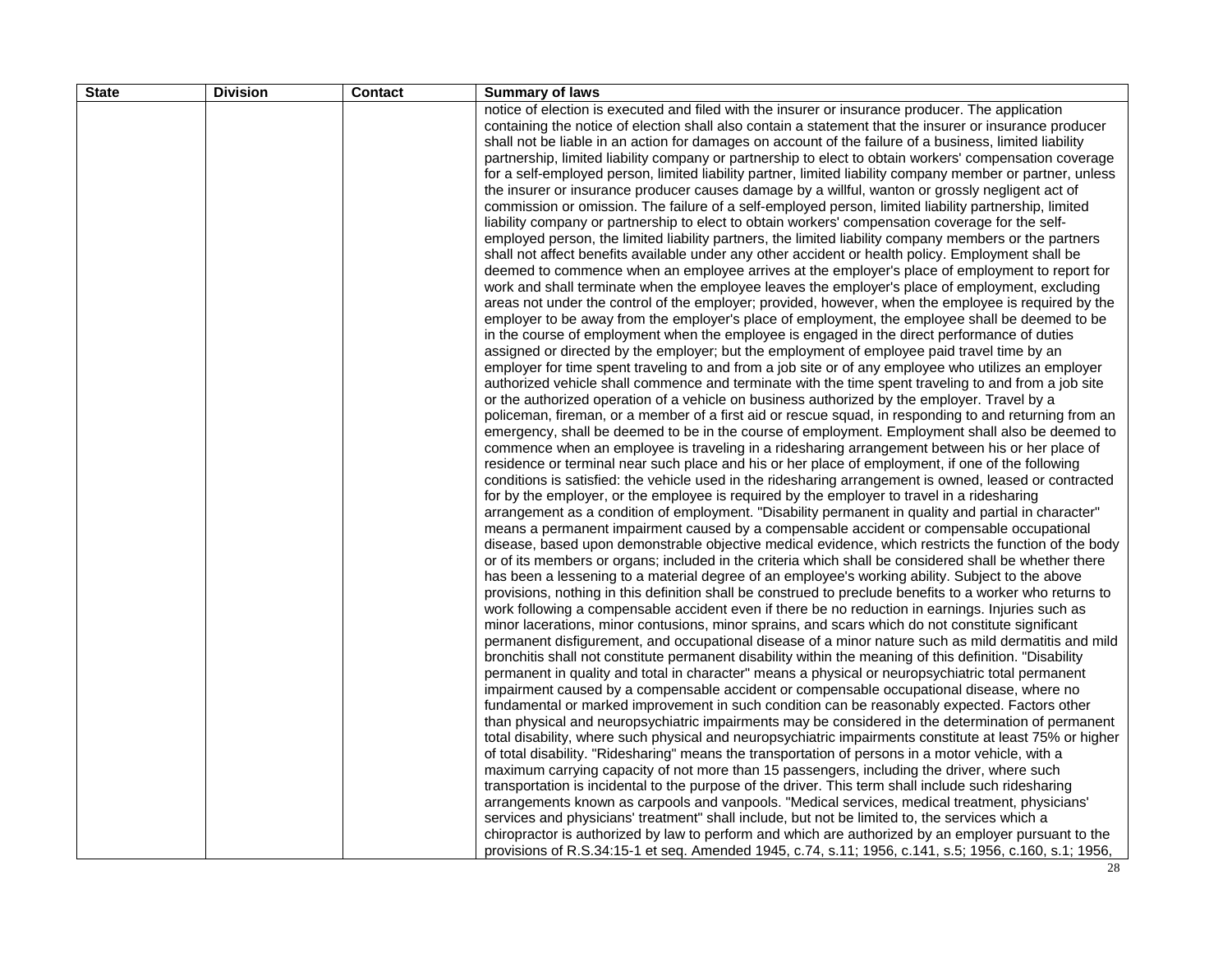| <b>State</b>                    | <b>Division</b>              | <b>Contact</b>                                                                                                                                       | <b>Summary of laws</b>                                                                                                                                                                                                                                                                                                                                                                                                                                                                                                                                                                                                                                                                                                           |
|---------------------------------|------------------------------|------------------------------------------------------------------------------------------------------------------------------------------------------|----------------------------------------------------------------------------------------------------------------------------------------------------------------------------------------------------------------------------------------------------------------------------------------------------------------------------------------------------------------------------------------------------------------------------------------------------------------------------------------------------------------------------------------------------------------------------------------------------------------------------------------------------------------------------------------------------------------------------------|
|                                 |                              |                                                                                                                                                      | c.216; 1979, c.283, s.12;1981, c.413, s.6; 1986, c.35; 1989, c.227; 1994, c.74; 1999, c.383.                                                                                                                                                                                                                                                                                                                                                                                                                                                                                                                                                                                                                                     |
| <b>NEW MEXICO</b>               | Workers'<br>Compensation     | Legislative<br><b>Counsel Service</b><br>Santa Fe, NM<br>505-986-4600                                                                                | Injuries due to intoxication, willfulness or intention of worker are noncompensable N.M. St. Ann. § 52-<br>1-11 (Supp. 2003)<br>http://www.conwaygreene.com/nmsu/lpext.dll/nmsa2007dec/99b/14a10/14a13/14a86?f=templates&fn<br>=document-frame.htm&2.0#JD_52-1-11 and Compensation prohibited when worker under influence<br>of certain drugs N.M. St. Ann. § 52-1-12 (Supp. 2003)<br>http://www.conwaygreene.com/nmsu/lpext.dll/nmsa2007dec/99b/14a10/14a13/14a88?f=templates&fn<br>=document-frame.htm&2.0#JD 52-1-12 and Reduction in compensation when alcohol or drugs<br>contribute to injury or death N.M. St. Ann. § 52-1-12.1 (Supp. 2003)                                                                              |
|                                 |                              |                                                                                                                                                      | http://www.conwaygreene.com/nmsu/lpext.dll/nmsa2007dec/99b/14a10/14a13/14a8a?f=templates&fn<br>=document-frame.htm&2.0#JD 52-1-121                                                                                                                                                                                                                                                                                                                                                                                                                                                                                                                                                                                               |
| <b>NEW MEXICO</b>               | Unemployment<br>Compensation |                                                                                                                                                      | Disqualification for benefits N.M. St. Ann. § 51-1-7<br>http://www.conwaygreene.com/nmsu/lpext.dll/nmsa2007dec/99b/1475d/14760/1479d?f=templates&fn<br>=document-frame.htm&2.0#JD 51-1-7                                                                                                                                                                                                                                                                                                                                                                                                                                                                                                                                         |
| <b>NEW MEXICO</b>               | Transportation<br>Testing    |                                                                                                                                                      | Motor carrier drug and alcohol testing program; report of positive test N.M. St. Ann. § 65-3-14<br>http://www.conwaygreene.com/nmsu/lpext.dll/nmsa2007dec/99b/1e7e6/1ea21/1ea87?f=templates&fn<br>=document-frame.htm&2.0#JD_65-3-14                                                                                                                                                                                                                                                                                                                                                                                                                                                                                             |
| <b>NEW YORK</b>                 | <b>Drug Testing</b>          |                                                                                                                                                      | Medical exam cost N.Y. Labor Law § 201-b (2003) [note: see LAB, Article 7]<br>http://public.leginfo.state.ny.us/menugetf.cgi?COMMONQUERY=LAWS<br>Drug dealer liability act N.Y. General Obligations Law § 12-101 to 12-110 [note: see GOB, Article 12]<br>http://public.leginfo.state.ny.us/menugetf.cgi?COMMONQUERY=LAWS                                                                                                                                                                                                                                                                                                                                                                                                        |
| <b>NEW YORK</b>                 | Unemployment<br>Compensation | <b>New York State</b><br>Law Library<br>Reference<br>Services, 6th<br><b>Floor Cultural</b><br><b>Education Center</b><br>Albany, NY<br>518-474-5355 | Disqualification for benefits/misconduct N.Y. Labor Law § 593<br>http://public.leginfo.state.ny.us/menugetf.cgi?COMMONQUERY=LAWS                                                                                                                                                                                                                                                                                                                                                                                                                                                                                                                                                                                                 |
| <b>NEW YORK</b>                 | Workers'<br>Compensation     | <b>New York State</b><br>Library<br>Reference<br>Services, 6th<br><b>Floor Cultural</b><br><b>Education Center</b><br>Albany, NY<br>518-474-5355     | Liability for compensation N.Y. Workers' Compensation Law § 10 (Supp. 2004) [note: see WKC,<br>Article 2] http://public.leginfo.state.ny.us/menugetf.cgi?COMMONQUERY=LAWS<br>Presumptions N.Y. Workers' Compensation Law § 21 (Supp. 2004) [note: see WKC, Article 2]<br>http://public.leginfo.state.ny.us/menugetf.cgi?COMMONQUERY=LAWS                                                                                                                                                                                                                                                                                                                                                                                         |
| <b>NORTH</b><br><b>CAROLINA</b> | <b>Drug Testing</b>          | <b>State Library</b><br>Raleigh, NC<br>919-733-3270                                                                                                  | Controlled Substance Examination Regulation N.C. Gen. Stat. § 95-230 to 95-235 (2003) [note: to see<br>sequential sections of the Code, change the number at the end of the URL in your browser address<br>field] http://www.ncga.state.nc.us/EnactedLegislation/Statutes/HTML/BySection/Chapter_95/GS_95-<br>230.html<br>Clarification of Controlled Substances Examination Regulation 13 NCAC 20.0101 to 20.0602<br>http://reports.oah.state.nc.us/ncac.asp?folderName=\Title%2013%20-%20Labor\Chapter%2020%20-<br>%20Controlled%20Substances%20Examination%20Regulation<br>"Handicap" defined N.C. Gen. Stat. § 168A-3 (2005)<br>http://www.ncga.state.nc.us/EnactedLegislation/Statutes/HTML/BySection/Chapter_168A/GS_168A- |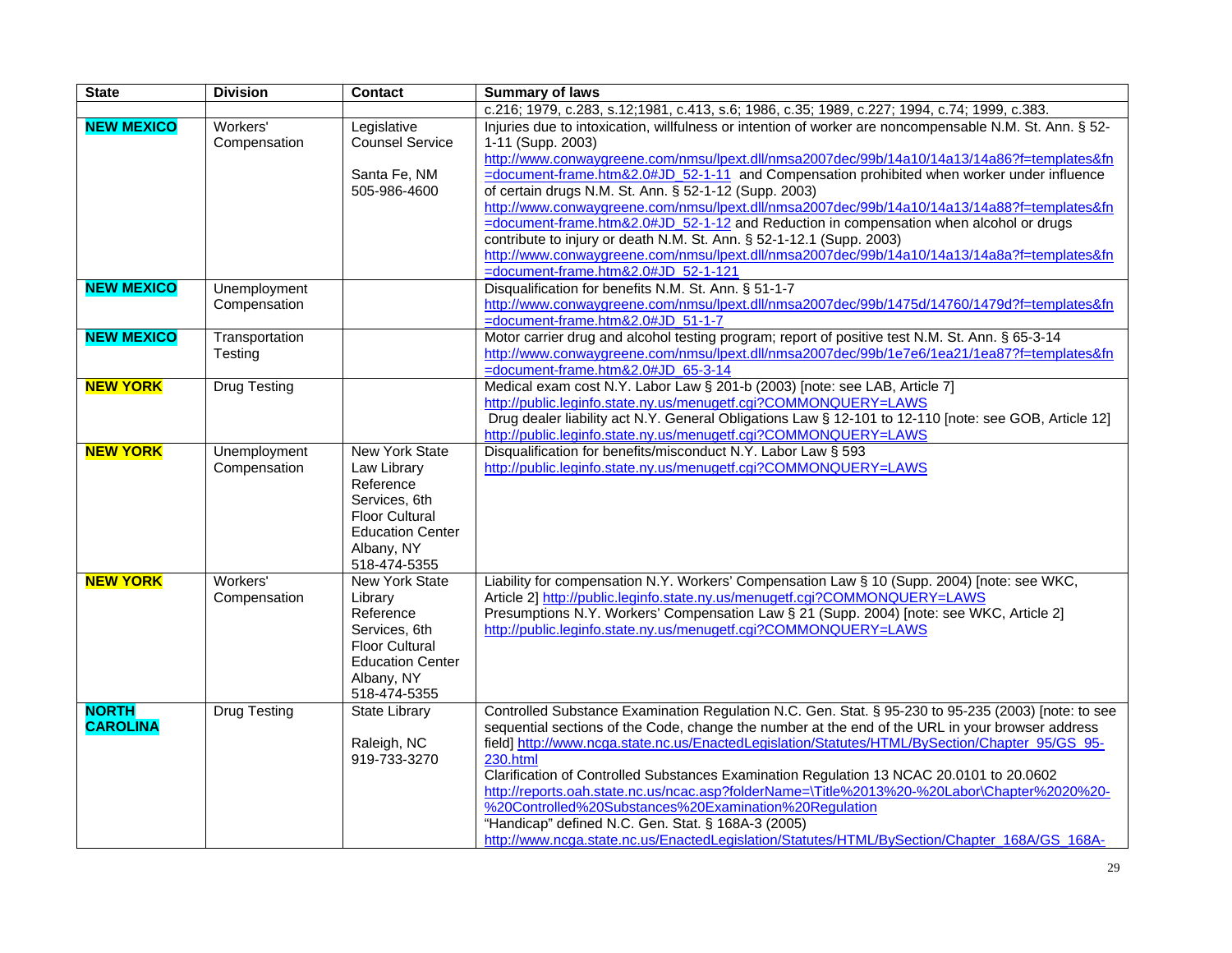| <b>State</b>                    | <b>Division</b>           | <b>Contact</b>                                                                                                                                                                     | <b>Summary of laws</b>                                                                                                                                                                                                                                                                                                                                                                                      |
|---------------------------------|---------------------------|------------------------------------------------------------------------------------------------------------------------------------------------------------------------------------|-------------------------------------------------------------------------------------------------------------------------------------------------------------------------------------------------------------------------------------------------------------------------------------------------------------------------------------------------------------------------------------------------------------|
| <b>NORTH</b>                    | Unemployment              | <b>State Library</b>                                                                                                                                                               | 3.html<br>Medical exam cost N.C. Gen. Stat. § 14-357.1 (2005)<br>http://www.ncga.state.nc.us/EnactedLegislation/Statutes/HTML/BySection/Chapter 14/GS 14-<br>357.1.html<br>Defrauding test N.C. Gen. Stat. § 14-401.20 (2003)<br>http://www.ncga.state.nc.us/EnactedLegislation/Statutes/HTML/BySection/Chapter 14/GS 14-<br>401.20.html<br>Disqualification for benefits N.C. Gen. Stat. § 96-14(2) (2005) |
| <b>CAROLINA</b>                 | Compensation              | Raleigh, NC<br>919-733-3270                                                                                                                                                        | http://www.ncqa.state.nc.us/EnactedLegislation/Statutes/HTML/BySection/Chapter 96/GS 96-14.html<br>and Benefit eligibility conditions N.C. Gen. Stat. § 96-13(a)(3)(2005)<br>http://www.ncga.state.nc.us/EnactedLegislation/Statutes/HTML/BySection/Chapter 96/GS 96-13.html                                                                                                                                |
| <b>NORTH</b><br><b>CAROLINA</b> | Workers'<br>Compensation  | <b>State Library</b><br>Raleigh, NC<br>919-733-3270                                                                                                                                | Use of intoxicant or controlled substance; willful neglect; willful disobedience of statutory duty, safety<br>regulation or rule N.C. Gen. Stat. § 97-12 (1993)<br>http://www.ncga.state.nc.us/EnactedLegislation/Statutes/HTML/BySection/Chapter_97/GS_97-12.html                                                                                                                                          |
| <b>NORTH</b><br><b>CAROLINA</b> | Transportation<br>Testing |                                                                                                                                                                                    | CDL testing N.C. Gen. Stat. §§ 20-37.19 to 20-37.21 [note: to see sequential sections of the Code,<br>change the number at the end of the URL in your browser address field]<br>http://www.ncga.state.nc.us/EnactedLegislation/Statutes/HTML/BySection/Chapter_20/GS_20-<br>37.19.html                                                                                                                      |
| <b>NORTH</b><br><b>DAKOTA</b>   | <b>Drug Testing</b>       |                                                                                                                                                                                    | Medical exam cost N.D. Cent. Code § 34-01-15 (2004) http://www.legis.nd.gov/cencode/t34c01.pdf                                                                                                                                                                                                                                                                                                              |
| <b>NORTH</b><br><b>DAKOTA</b>   | Transportation            |                                                                                                                                                                                    | School vehicle driver testing N.D. Cent. Code § 15.1-07-20<br>http://www.legis.nd.gov/cencode/t151c07.pdf<br>CDL testing N.D. Cent. Code § 39-06.2 http://www.legis.nd.gov/cencode/t39c062.pdf<br>Passenger contract carriers testing N.D. Cent. Code § 8-02-08<br>http://www.legis.nd.gov/cencode/t08c02.pdf                                                                                               |
| <b>NORTH</b><br><b>DAKOTA</b>   | Workers'<br>Compensation  | Secretary of State<br>Bismarck, ND<br>701-328--2900                                                                                                                                | "Compensable injury" defined N.D. Cent. Code § 65-01-02 (10)(b)(3)(2005)<br>http://www.legis.nd.gov/cencode/t65c01.pdf and Burden of proof in compensation matters N.D. Cent.<br>Code § 65-01-11 (2003) http://www.legis.nd.gov/cencode/t65c01.pdf                                                                                                                                                          |
| <b>OHIO</b>                     | Workers'<br>Compensation  | Ohio Legislative<br>Service<br>Commission<br>(LSC)<br>Vern Riffe Center<br>77 South High<br>Street, Ninth Floor<br>Columbus, OH<br>614-466-3615 or<br>LSC Library 614-<br>466-2241 | Benefits may be denied Ohio Rev. Code §4123.54 (Supp. 2006) http://codes.ohio.gov/orc/4123.54                                                                                                                                                                                                                                                                                                               |
| <b>OHIO</b>                     | <b>Drug Testing</b>       |                                                                                                                                                                                    | Medical exam cost Ohio Rev. Code §4113.21 (2001) http://codes.ohio.gov/orc/4113.21<br>Contracts to require drug-free workplace program Ohio Rev. Code §153.03 (2007)<br>http://codes.ohio.gov/orc/153.03                                                                                                                                                                                                    |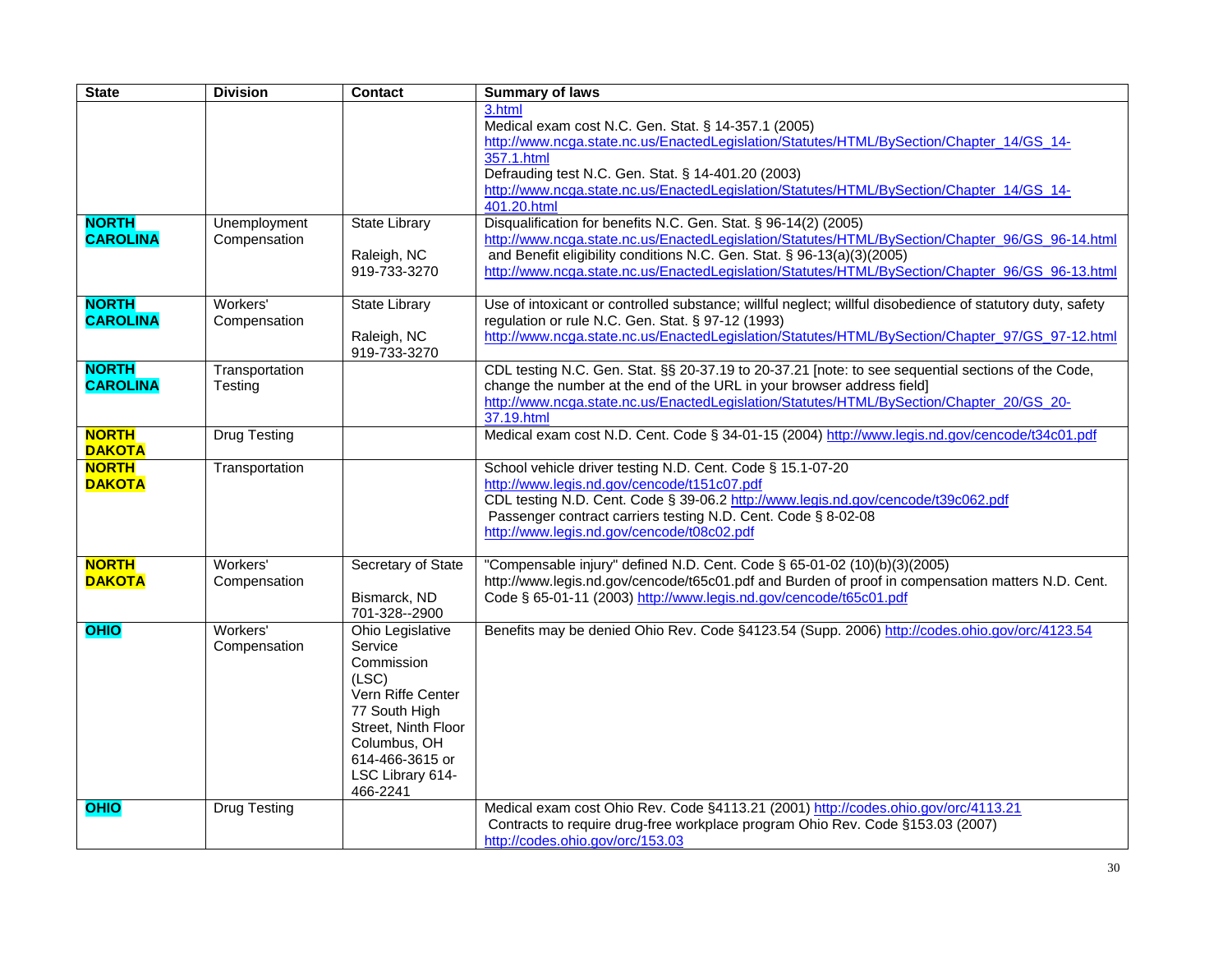| <b>State</b>    | <b>Division</b>                                              | Contact                                                                                                                                                    | <b>Summary of laws</b>                                                                                                                                                                                                                                                                                                                                                                                                                                                                                                                                                                                                                                                                                                                                                                                                                                                                                                                     |
|-----------------|--------------------------------------------------------------|------------------------------------------------------------------------------------------------------------------------------------------------------------|--------------------------------------------------------------------------------------------------------------------------------------------------------------------------------------------------------------------------------------------------------------------------------------------------------------------------------------------------------------------------------------------------------------------------------------------------------------------------------------------------------------------------------------------------------------------------------------------------------------------------------------------------------------------------------------------------------------------------------------------------------------------------------------------------------------------------------------------------------------------------------------------------------------------------------------------|
|                 |                                                              |                                                                                                                                                            | "Disability" defined Ohio Rev. Code §4112.02 (Q) (2004) http://codes.ohio.gov/orc/4112.02                                                                                                                                                                                                                                                                                                                                                                                                                                                                                                                                                                                                                                                                                                                                                                                                                                                  |
| <b>OHIO</b>     | Drug-Free<br>Workplace (DFWP)<br>Premium Discount<br>Program | Ohio Bureau of<br>Workers'<br>Compensation<br><b>Risk Special</b><br>Programs, 22nd<br>Floor 30 W.<br><b>Spring Street</b><br>Columbus, OH<br>614-728-3205 | Drug-free workplace (DFWP) discount program Ohio Administrative Code §§ 4123-17-58 to 4123-17-<br>58.1 (2003) http://codes.ohio.gov/oac/4123-17-58 and http://codes.ohio.gov/oac/4123-17-58.1                                                                                                                                                                                                                                                                                                                                                                                                                                                                                                                                                                                                                                                                                                                                              |
| <b>OKLAHOMA</b> | <b>Drug Testing</b>                                          | Oklahoma State<br>Senate<br>Oklahoma City,<br><b>OK</b><br>405-521-5642                                                                                    | Standards for Workplace Drug and Alcohol Testing Act Okla. Stat. Ann. Title 40, §§ 551-565 (1999 &<br>Supp. 2005) http://www.lsb.state.ok.us/OKStatutes/CompleteTitles/os40.rtf<br>Drug and Alcohol Testing Rules Okla. Admin. Rules 638-1-1 to 638-7-11<br>http://www.oar.state.ok.us/oar/codedoc02.nsf/All/6C88CE00D1FADB6286257318001147C4?OpenDo<br>cument<br>Medical exam cost Okla. Stat. Ann. Title 40, § 191 (1999)<br>http://www.lsb.state.ok.us/OKStatutes/CompleteTitles/os40.rtf<br>Drug dealer liability Okla. Stat. Ann. Title 63, §§ 2-421 to 2-435 (2004)<br>http://www.lsb.state.ok.us/OKStatutes/CompleteTitles/os63.rtf<br>Department of Rehabilitation Services Drug-Free Workplace Okla. Stat. Ann. §612:20-3-38.<br>http://www.oar.state.ok.us/viewhtml/612 20-3-38.htm<br>Department of Human Services (DHS) drug-free workplace Okla. Stat. Ann. §340:2-1-30<br>http://www.oar.state.ok.us/viewhtml/340_2-1-30.htm |
| <b>OKLAHOMA</b> | Unemployment<br>Compensation                                 | Oklahoma State<br>Senate<br>Oklahoma City,<br>OK.<br>405-521-5642                                                                                          | Discharge for refusal to undergo drug or alcohol testing or confirmed positive test Okla. Stat. Ann. §40-<br>2-406.1 http://www2.lsb.state.ok.us/os/os 40-2-406.1.rtf                                                                                                                                                                                                                                                                                                                                                                                                                                                                                                                                                                                                                                                                                                                                                                      |
| <b>OKLAHOMA</b> | Workers'<br>Compensation                                     | Oklahoma State<br>Senate<br>Oklahoma City,<br>OK<br>405-521-5642                                                                                           | Employer to pay compensation - Exceptions - Liability for compensation Okla. Stat. Ann. tit. 85 § 11<br>(2006) http://www2.lsb.state.ok.us/os/os_85-11.rtf                                                                                                                                                                                                                                                                                                                                                                                                                                                                                                                                                                                                                                                                                                                                                                                 |
| <b>OREGON</b>   | <b>Drug Testing</b>                                          | Oregon Bureau of<br>Labor and<br>Industries<br>Portland, OR<br>503-229-5737                                                                                | Testing for substance of abuse; rules; fees Ore. Rev. Stat. § 438.435 (2005)<br>http://www.leg.state.or.us/ors/438.html<br>and Testing for Substances of Abuse OR. Admin. Rule 333-024-0305 to 333-024-0365 (2004)<br>http://arcweb.sos.state.or.us/rules/OARs_300/OAR_333/333_024.html<br>Requiring breathalyzer, polygraph, psychological stress or brain-wave test or genetic test prohibited;<br>exceptions Or. Rev. Stat. §659A.300 (2001) http://www.leg.state.or.us/ors/659a.html<br>Every public improvement contract shall contain a condition that the contractor shall demonstrate that<br>an employee drug testing program is in place. Or. Rev. Stat. § 279C.505(2)(2005)<br>http://www.leg.state.or.us/ors/279c.html<br>Medical exam cost Or. Rev. Stat. §659A.306 http://www.leg.state.or.us/ors/659a.html                                                                                                                  |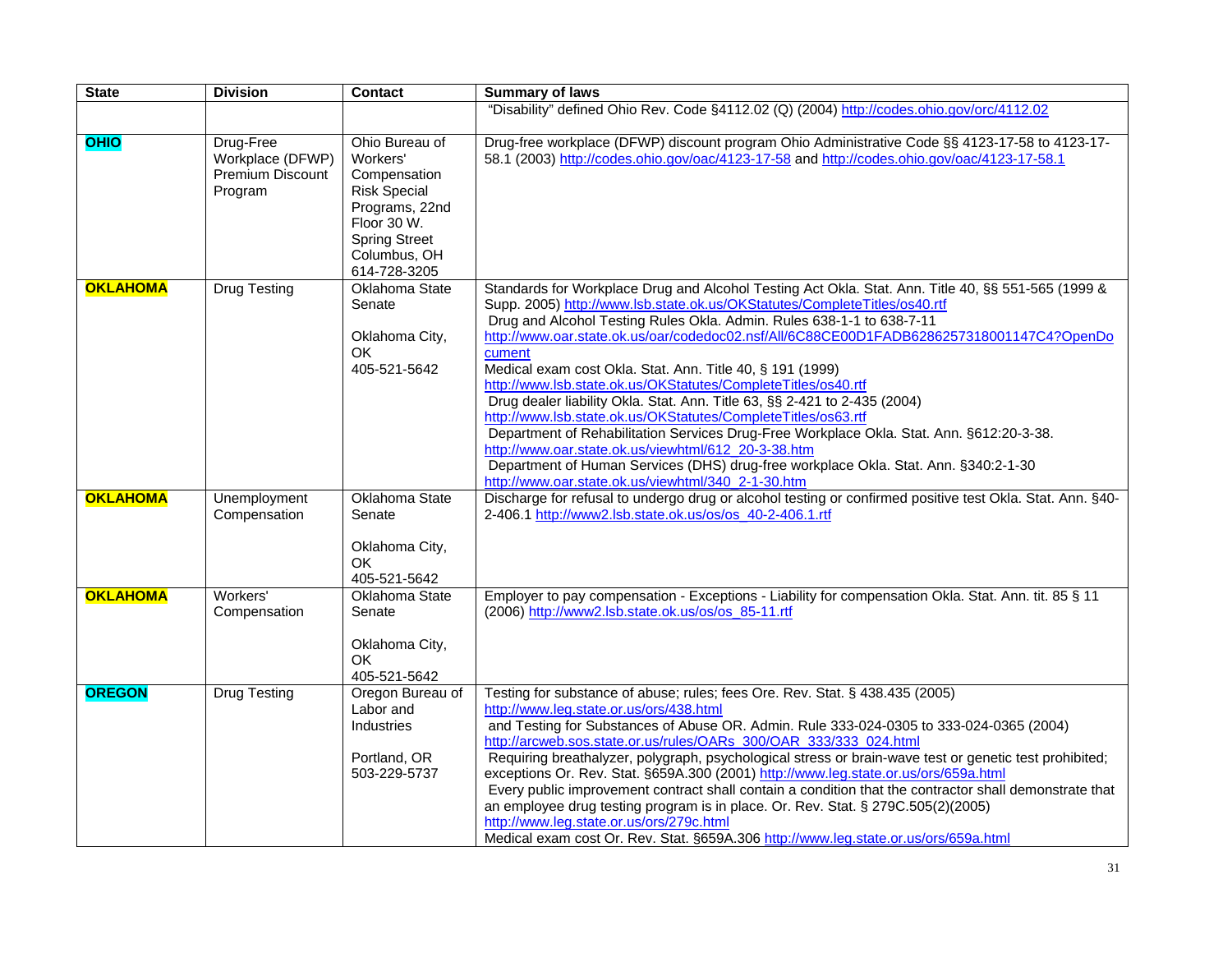| <b>State</b>        | <b>Division</b>     | Contact                      | <b>Summary of laws</b>                                                                                                                                                                                             |
|---------------------|---------------------|------------------------------|--------------------------------------------------------------------------------------------------------------------------------------------------------------------------------------------------------------------|
|                     |                     |                              | Illegal use of drugs defined Or. Rev. Stat. §659A.124 (2005) http://www.leg.state.or.us/ors/659a.html                                                                                                              |
| <b>OREGON</b>       | Workers'            | Oregon Bureau of             | "Compensable injury" defined Ore. Rev. Stat. § 656.005(7)(b)(C)(2005)                                                                                                                                              |
|                     | Compensation        | Labor and                    | http://www.leg.state.or.us/ors/656.html                                                                                                                                                                            |
|                     |                     | Industries                   |                                                                                                                                                                                                                    |
|                     |                     |                              |                                                                                                                                                                                                                    |
|                     |                     | Portland, OR                 |                                                                                                                                                                                                                    |
|                     |                     | 503-229-5737                 |                                                                                                                                                                                                                    |
| <b>OREGON</b>       | Transportation      |                              | Motor carrier testing and reporting Ore. Rev. Stat. §825.410 (2005)                                                                                                                                                |
|                     | Testing             |                              | http://www.leg.state.or.us/ors/825.html                                                                                                                                                                            |
| <b>OREGON</b>       | Unemployment        | Oregon Bureau of             | Grounds and procedure for disqualification OR. Rev. Stat. §657.176 (2005)                                                                                                                                          |
|                     | Compensation        | Labor and                    | http://www.leg.state.or.us/ors/657.html and Drug/Alcohol Adjudication Policy and Absence Due to                                                                                                                    |
|                     |                     | Industries                   | Alcohol or Drug Use Or. Admin. Rule 471-030-0125 and 471-030-0126 (2006)                                                                                                                                           |
|                     |                     |                              | http://arcweb.sos.state.or.us/rules/OARS_400/OAR_471/471_030.html                                                                                                                                                  |
|                     |                     | Portland, OR<br>503-229-5737 |                                                                                                                                                                                                                    |
| <b>PENNSYLVANIA</b> | <b>Drug Testing</b> | Pennsylvania                 | Furnishing drug-free urine 18 Pa. Code § 7509 (1997) (a) Unlawful sale or attempt.--A person commits                                                                                                               |
|                     |                     | Department of                | a misdemeanor of the third degree if he offers for sale, sells, causes to be sold or gives drug-free urine                                                                                                         |
|                     |                     | Labor and                    | for the purpose of or with the intent or knowledge that the urine will be used for evading or causing                                                                                                              |
|                     |                     | Industry                     | deceitful results in a test for the presence of drugs. (b) Use or attempt.--A person commits a                                                                                                                     |
|                     |                     |                              | misdemeanor of the third degree if he uses or attempts to use drug-free urine as provided in                                                                                                                       |
|                     |                     | Harrisburg, FL               | subsection (a) for the purpose of evading or causing deceitful results in a test for the presence of                                                                                                               |
|                     |                     | 717-787-5279                 | drugs. "Handicap or disability" defined 43 Pa. Code § 954(p.1)(3) (Supp. 2006) (p.1) The term                                                                                                                      |
|                     |                     |                              | "handicap or disability," with respect to a person, means: (1) a physical or mental impairment which                                                                                                               |
|                     |                     |                              | substantially limits one or more of such person's major life activities; (2) a record of having such an                                                                                                            |
|                     |                     |                              | impairment; or (3) being regarded as having such an impairment, but such term does not include                                                                                                                     |
|                     |                     |                              | current, illegal use of or addiction to a controlled substance, as defined in section 102 of the Controlled                                                                                                        |
|                     |                     |                              | Substances Act (Public Law 91-513, 21 U.S.C. § 802)                                                                                                                                                                |
| <b>PENNSYLVANIA</b> | Unemployment        |                              | Ineligibility for compensation 43 Pa. Code § 802 (e.1) (Supp. 2006) An employee shall be ineligible for                                                                                                            |
|                     | Compensation        |                              | compensation for any week— (e.1) In which his unemployment is due to discharge or temporary                                                                                                                        |
|                     |                     |                              | suspension from work due to failure to submit and/or pass a drug test conducted pursuant to an                                                                                                                     |
|                     |                     |                              | employer's established substance abuse policy, provided that the drug test is not requested or                                                                                                                     |
|                     |                     |                              | implemented in violation of the law or of a collective bargaining agreement.                                                                                                                                       |
| <b>PENNSYLVANIA</b> | Transportation      |                              | CDL testing 75 Pa. Code §§ 1611 to 1614 § 1611 Disqualification (a) Disqualification for first violation                                                                                                           |
|                     | Testing             |                              | of certain offenses.--Upon receipt of a report of conviction, the department shall, in addition to any                                                                                                             |
|                     |                     |                              | other penalties imposed under this title, disqualify any person from driving a commercial motor vehicle                                                                                                            |
|                     |                     |                              | or school vehicle for a period of one year for the first violation of: (1) section 3802 (relating to driving<br>under influence of alcohol or controlled substance) or former section 3731, where the person was a |
|                     |                     |                              | commercial driver at the time the violation occurred; (2) section 3742 (relating to accidents involving                                                                                                            |
|                     |                     |                              | death or personal injury), where the person was a commercial driver at the time the violation occurred;                                                                                                            |
|                     |                     |                              | (3) section 3743 (relating to accidents involving damage to attended vehicle or property), where the                                                                                                               |
|                     |                     |                              | person was a commercial driver at the time the violation occurred; (4) section 3745 (relating to                                                                                                                   |
|                     |                     |                              | accidents involving damage to unattended vehicle or property), where the person was a commercial                                                                                                                   |
|                     |                     |                              | driver at the time the violation occurred; (5) any felony in the commission of which a court determines                                                                                                            |
|                     |                     |                              | a motor vehicle was essentially involved and where the person was a commercial driver at the time the                                                                                                              |
|                     |                     |                              | violation occurred, except as described in subsection (e); (6) section 1606(c) (relating to requirement                                                                                                            |
|                     |                     |                              | for commercial driver's license), while their driving privilege is suspended, revoked, canceled or                                                                                                                 |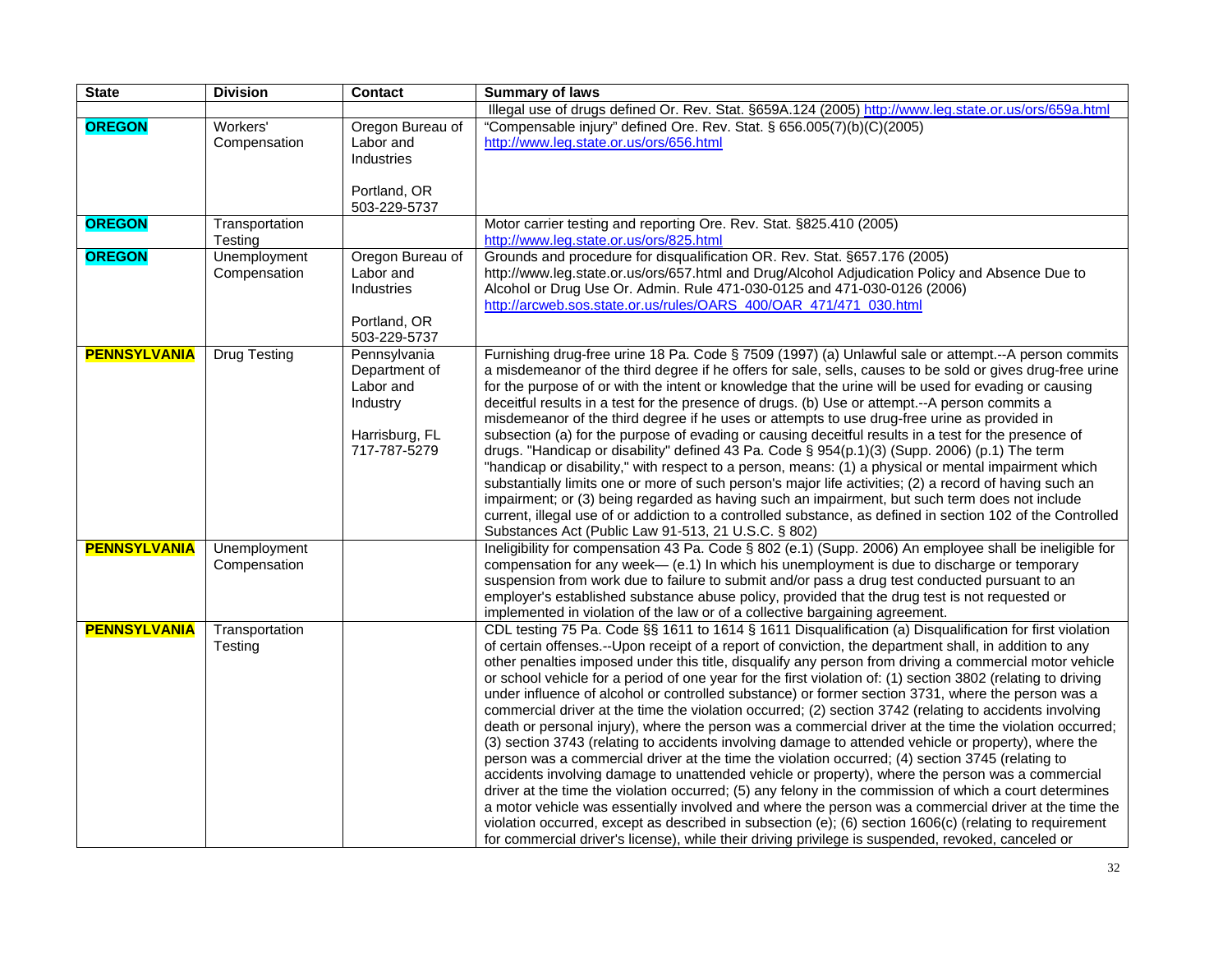| <b>State</b> | <b>Division</b> | <b>Contact</b> | <b>Summary of laws</b>                                                                                                                                                                                         |
|--------------|-----------------|----------------|----------------------------------------------------------------------------------------------------------------------------------------------------------------------------------------------------------------|
|              |                 |                | recalled or while subject to disqualification or in violation of an out-of-service order; or (7) any offense                                                                                                   |
|              |                 |                | wherein the person caused the death of a person as a result of a motor vehicle accident through the                                                                                                            |
|              |                 |                | negligent operation of a commercial motor vehicle, including, but not limited to, a violation of 18                                                                                                            |
|              |                 |                | Pa.C.S. § 2504 (relating to involuntary manslaughter) or a violation of section 3732 (relating to                                                                                                              |
|              |                 |                | homicide by vehicle). (b) Disqualification for offense while carrying hazardous materials.--The                                                                                                                |
|              |                 |                | department shall disqualify any person from driving a commercial motor vehicle for three years if any                                                                                                          |
|              |                 |                | of the first offenses in subsection (a) or first refusal in section 1613 (relating to implied consent                                                                                                          |
|              |                 |                | requirements for commercial motor vehicle drivers) occurred while transporting a hazardous material                                                                                                            |
|              |                 |                | required to be placarded. (c) Disqualification for two violations of certain offenses.--The department                                                                                                         |
|              |                 |                | shall disqualify for life any person convicted of two or more violations of any of the offenses specified                                                                                                      |
|              |                 |                | in subsection (a), or the subject of two or more reports of test refusal as specified in section 1613, or                                                                                                      |
|              |                 |                | any combination of those offenses and/or refusals, arising from two or more separate and distinct                                                                                                              |
|              |                 |                | incidents. Only offenses committed after the effective date of this chapter may be considered in                                                                                                               |
|              |                 |                | applying this subsection. (d) Mitigation of disqualification for life.--The department may issue                                                                                                               |
|              |                 |                | regulations establishing guidelines, including conditions, under which a disqualification for life under                                                                                                       |
|              |                 |                | subsection (c) may be reduced to a period of not less than ten years, if such reductions are permitted                                                                                                         |
|              |                 |                | by Federal regulations. (e) Disqualification for controlled substance offenses.--The department shall                                                                                                          |
|              |                 |                | disqualify any person from driving a commercial motor vehicle for life who is convicted of using a                                                                                                             |
|              |                 |                | motor vehicle in the commission of any felony involving the manufacture, distribution or dispensing of                                                                                                         |
|              |                 |                | a controlled substance or possession with intent to manufacture, distribute or dispense a controlled                                                                                                           |
|              |                 |                | substance where either: (1) the person was a commercial driver's license holder at the time of the                                                                                                             |
|              |                 |                | commission of the felony; or (2) the motor vehicle used in the commission of the felony was a                                                                                                                  |
|              |                 |                | commercial motor vehicle. There shall be no exceptions or reductions to this disqualification for life. (f)                                                                                                    |
|              |                 |                | Disqualification for failure to have CDL.--In addition to any other disqualification required by this                                                                                                          |
|              |                 |                | section, the department shall disqualify any person from driving a commercial motor vehicle for six                                                                                                            |
|              |                 |                | months upon receiving a report of the person's conviction of violating section 1606(a). (g)                                                                                                                    |
|              |                 |                | Disqualification for serious traffic offenses.--The department shall disqualify any person from driving a                                                                                                      |
|              |                 |                |                                                                                                                                                                                                                |
|              |                 |                | commercial motor vehicle for a period of 60 days if convicted of two serious traffic violations, or 120<br>days if convicted of three serious traffic violations, arising from separate and distinct incidents |
|              |                 |                | occurring within a three-year period. A violation will only be considered a serious traffic violation for                                                                                                      |
|              |                 |                |                                                                                                                                                                                                                |
|              |                 |                | purposes of this subsection where: (1) the person was a commercial driver's license holder at the time                                                                                                         |
|              |                 |                | of the violation, and conviction of the violation results in a revocation, cancellation or suspension of the                                                                                                   |
|              |                 |                | person's operating privileges for noncommercial motor vehicles; or (2) the person was operating a                                                                                                              |
|              |                 |                | commercial motor vehicle at the time of the violation. (h) Conviction in Federal court or another state.--                                                                                                     |
|              |                 |                | For purposes of the provisions of this section, a copy of a report of conviction or a copy of a report of                                                                                                      |
|              |                 |                | administrative adjudication from a Federal court or another state for an offense similar to those                                                                                                              |
|              |                 |                | offenses which would result in disqualification in this section shall be treated by the department as if                                                                                                       |
|              |                 |                | the conviction had occurred in this Commonwealth. A conviction for negligent homicide shall be                                                                                                                 |
|              |                 |                | treated as similar to either a conviction for violating 18 Pa.C.S. § 2504 or a conviction for violating                                                                                                        |
|              |                 |                | section 3732 for purposes of the provisions of this section. (i) Surrender of license.--Upon the<br>disqualification of the commercial driving privilege or school vehicle driving privilege of a person, the  |
|              |                 |                | license shall be surrendered as provided in section 1540 (relating to surrender of license). If the                                                                                                            |
|              |                 |                | person is not a CDL holder, then the person shall submit an acknowledgment of disqualification to the                                                                                                          |
|              |                 |                | department in lieu of the license. (j) Updating driving record.--After disqualifying, suspending, revoking,                                                                                                    |
|              |                 |                |                                                                                                                                                                                                                |
|              |                 |                | recalling or canceling a commercial driving privilege, the department shall update its records to reflect                                                                                                      |
|              |                 |                | that action. After disqualifying, suspending, revoking, recalling or canceling a commercial driving                                                                                                            |
|              |                 |                | privilege issued by another state, the department shall notify the licensing authority of the state which                                                                                                      |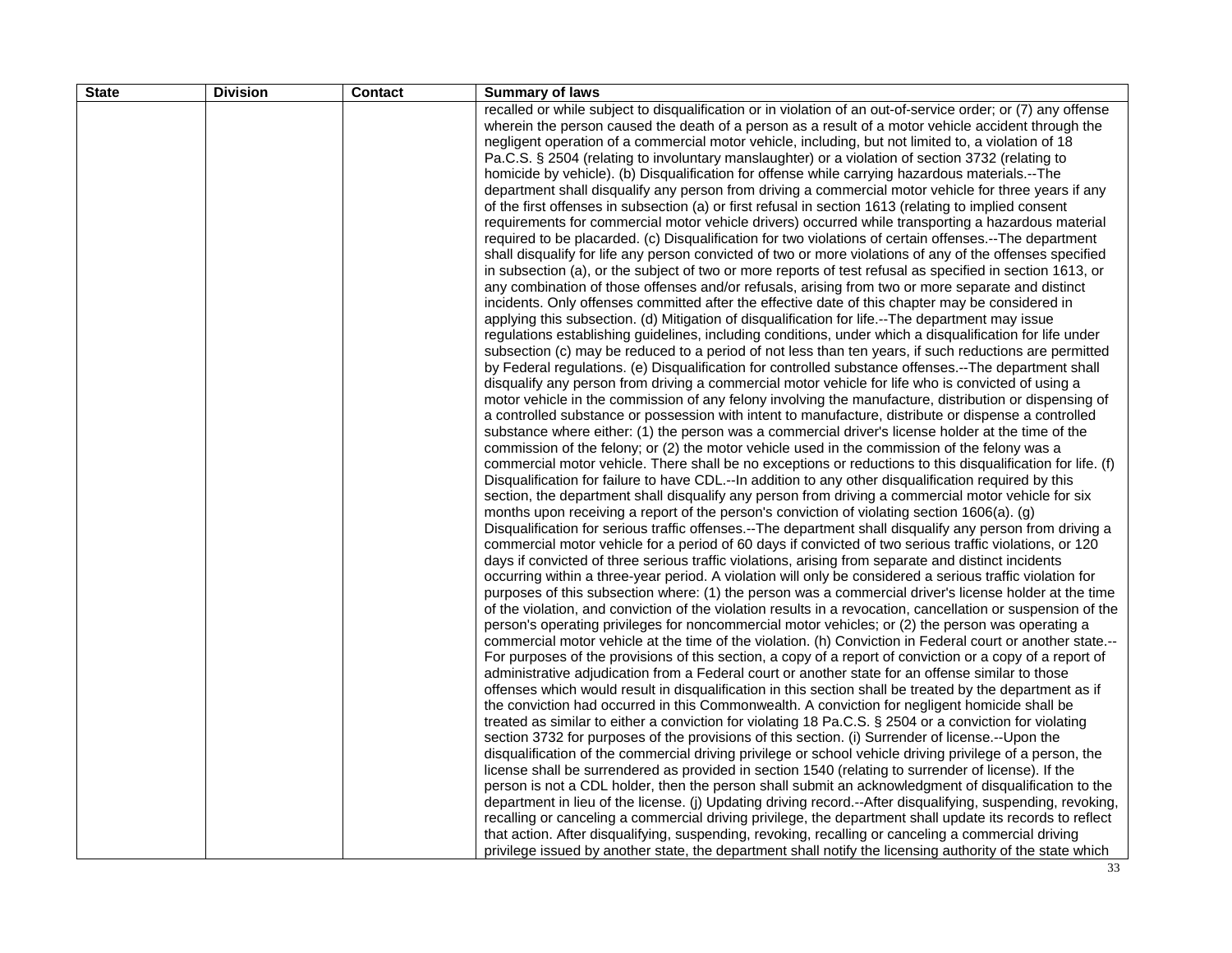| <b>State</b> | <b>Division</b> | <b>Contact</b> | Summary of laws                                                                                                |
|--------------|-----------------|----------------|----------------------------------------------------------------------------------------------------------------|
|              |                 |                | issued the commercial driver's license or nonresident commercial driver's license. In addition to any          |
|              |                 |                | other records required or authorized to be kept by the department, the department shall file or make           |
|              |                 |                | suitable notation in its records thereof all reports of the conviction of any violation, in any motor          |
|              |                 |                | vehicle, of a State or local traffic control law, except a parking violation, and also for any other report of |
|              |                 |                | conviction or report of test refusal that results in disqualification pursuant to this chapter, of a person    |
|              |                 |                | who was a commercial driver at the time of the violation that are received by the department from any          |
|              |                 |                | court or administrative body of the Commonwealth, another state or the Federal Government. Such                |
|              |                 |                | reports or suitable notations may be stored and admitted into evidence by the department as provided           |
|              |                 |                | in section 1516(b) (relating to department records). Notwithstanding any other provision of law, no            |
|              |                 |                | record maintained by the department in accordance with the provisions of this subsection may be                |
|              |                 |                | expunged by order of court. (k) Disqualification for railroad crossing offenses.--The department shall         |
|              |                 |                | disqualify any person from driving a commercial motor vehicle upon receiving a report of the person's          |
|              |                 |                | conviction for an offense under section 3341 (relating to obedience to signal indicating approach of           |
|              |                 |                | train), 3342 (relating to vehicles required to stop at railroad crossings) or 3343(a), (c) or (d) (relating to |
|              |                 |                | moving heavy equipment at railroad grade crossings) committed in a commercial vehicle as follows:              |
|              |                 |                | (1) 60 days for a first conviction. (2) 120 days for a second conviction arising from separate and             |
|              |                 |                | distinct incidents occurring within a three-year period. (3) One year for a third conviction arising from      |
|              |                 |                | separate and distinct incidents occurring within a three-year period. (I) Disqualification for incomplete      |
|              |                 |                | or fraudulent application.--The department shall disqualify any person from driving a commercial motor         |
|              |                 |                | vehicle for 60 days upon canceling the person's commercial driver's license pursuant to section                |
|              |                 |                | 1572(a)(1)(ii) (relating to cancellation of driver's license) involving an application related to the          |
|              |                 |                | requirements of this chapter. (m) Limitation on noncommercial motor vehicle-based disqualifications.--         |
|              |                 |                | A violation which occurred prior to the effective date of this subsection and which did not involve a          |
|              |                 |                | commercial motor vehicle shall not be considered by the department for purposes of applying a                  |
|              |                 |                | disqualification pursuant to this section. § 1612 Commercial and school vehicle drivers prohibited from        |
|              |                 |                | operating with any alcohol in system (a) Offense defined.--Notwithstanding any other provision of this         |
|              |                 |                | title, a person shall not drive, operate or be in physical control of a school vehicle or a commercial         |
|              |                 |                | motor vehicle while having any alcohol in his system. (b) Penalty.— (1) A person who violates                  |
|              |                 |                | subsection (a) while driving, operating or in physical control of a commercial motor vehicle commits a         |
|              |                 |                | summary offense and shall, upon conviction, be sentenced to pay a fine of \$100. A person who drives,          |
|              |                 |                | operates or is in physical control of a commercial motor vehicle while having alcohol in his system or         |
|              |                 |                | who refuses to take a test to determine his alcohol content as provided by section 1613 (relating to           |
|              |                 |                | implied consent requirements for commercial motor vehicle drivers) shall be placed out of service for          |
|              |                 |                | 24 hours. (2) A person who violates subsection (a) while driving, operating or in physical control of a        |
|              |                 |                | school bus or a school vehicle commits a summary offense and shall, upon conviction, be sentenced              |
|              |                 |                | to pay a minimum fine of \$250, and for a person convicted of a second or subsequent offense the               |
|              |                 |                | sentencing court shall order the person to pay a fine of \$500. A person who drives, operates or is in         |
|              |                 |                | physical control of a school bus or a school vehicle while having alcohol in his system or who refuses         |
|              |                 |                | to take a test to determine his alcohol content as provided by section 1613 shall be placed out of             |
|              |                 |                | service by his employer for 30 days. § 1613. Implied consent requirements for commercial motor                 |
|              |                 |                | vehicle drivers (a) Implied consent.--A person who drives a commercial motor vehicle in this                   |
|              |                 |                | Commonwealth is deemed to have given consent to take a test or tests of the person's breath, blood             |
|              |                 |                | or urine for the purpose of determining the person's alcohol concentration or the presence of other            |
|              |                 |                | controlled substances. (b) Tests ordered by police officer.--A test or tests may be administered at the        |
|              |                 |                | direction of a police officer who, after stopping or detaining the commercial motor vehicle driver, has        |
|              |                 |                | reasonable grounds to believe that the driver was driving a commercial motor vehicle while having any          |
|              |                 |                | alcohol in his system. (c) Warning against refusal.--A person requested to submit to a test as provided        |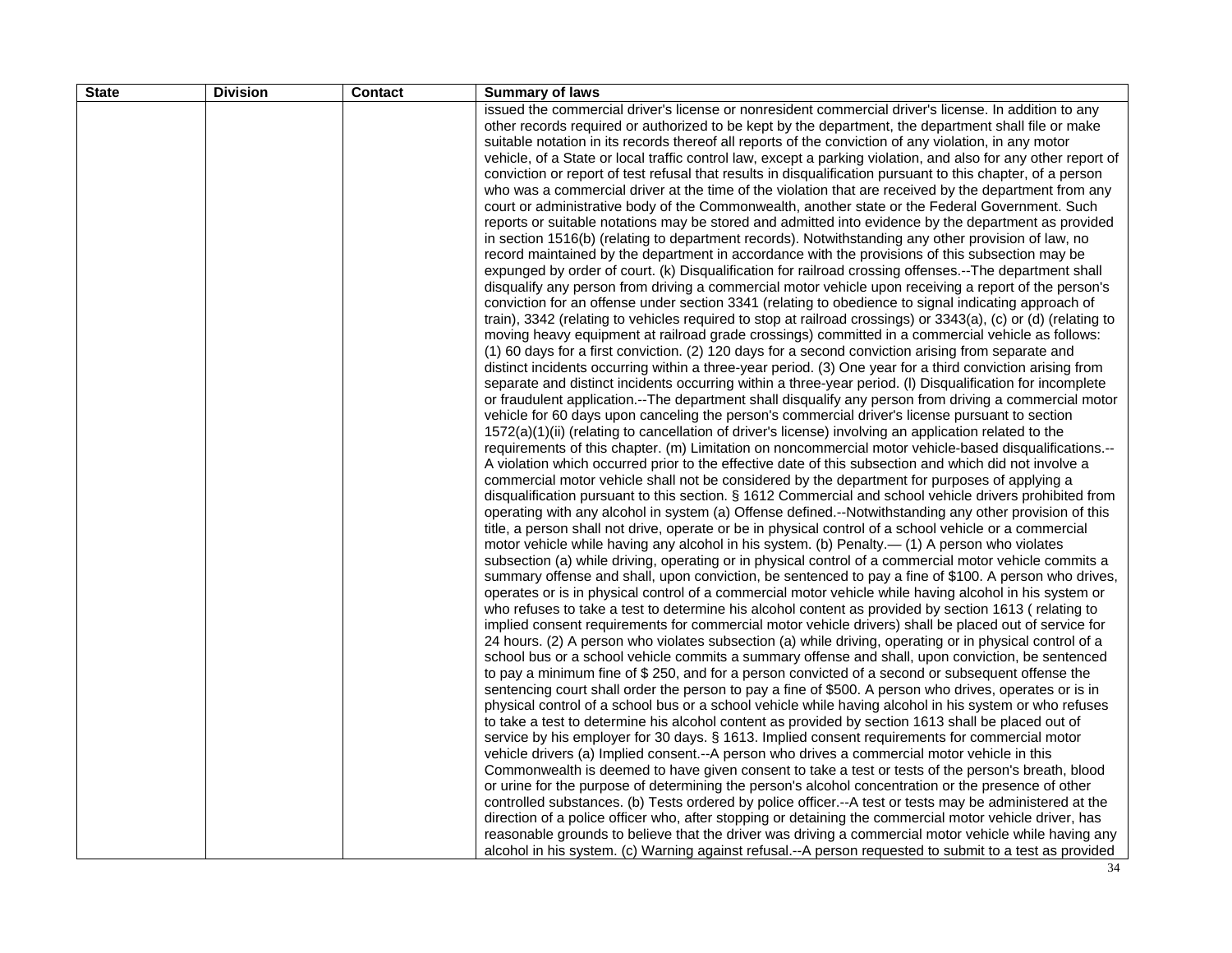| <b>State</b>        | <b>Division</b>                                  | <b>Contact</b> | <b>Summary of laws</b>                                                                                                                                                                                                                                                                                                                                                                                                                                                                                                                                                                                                                                                                                                                                                                                                                                                                                                                                                                                                                                                                                                                                                                                                                                                                                                                                                                                                                                                                                                                                                                                                                                                                                                                                                                                                                                                                                                                                                                                                                                                                                                                                                                                                                                                                                                                                                                                                                                                                                                                                                                                                                                                                                                                                                                                                                                                                                                                                                                                                                                                                                                                                                                                                                                                                                                                                                                                                                                                                                                                                                                                                                                                                                                                                                                                                                                                                                                                                                                                                                                                                                                                                                                                                                                                                                                                                                                                            |
|---------------------|--------------------------------------------------|----------------|-------------------------------------------------------------------------------------------------------------------------------------------------------------------------------------------------------------------------------------------------------------------------------------------------------------------------------------------------------------------------------------------------------------------------------------------------------------------------------------------------------------------------------------------------------------------------------------------------------------------------------------------------------------------------------------------------------------------------------------------------------------------------------------------------------------------------------------------------------------------------------------------------------------------------------------------------------------------------------------------------------------------------------------------------------------------------------------------------------------------------------------------------------------------------------------------------------------------------------------------------------------------------------------------------------------------------------------------------------------------------------------------------------------------------------------------------------------------------------------------------------------------------------------------------------------------------------------------------------------------------------------------------------------------------------------------------------------------------------------------------------------------------------------------------------------------------------------------------------------------------------------------------------------------------------------------------------------------------------------------------------------------------------------------------------------------------------------------------------------------------------------------------------------------------------------------------------------------------------------------------------------------------------------------------------------------------------------------------------------------------------------------------------------------------------------------------------------------------------------------------------------------------------------------------------------------------------------------------------------------------------------------------------------------------------------------------------------------------------------------------------------------------------------------------------------------------------------------------------------------------------------------------------------------------------------------------------------------------------------------------------------------------------------------------------------------------------------------------------------------------------------------------------------------------------------------------------------------------------------------------------------------------------------------------------------------------------------------------------------------------------------------------------------------------------------------------------------------------------------------------------------------------------------------------------------------------------------------------------------------------------------------------------------------------------------------------------------------------------------------------------------------------------------------------------------------------------------------------------------------------------------------------------------------------------------------------------------------------------------------------------------------------------------------------------------------------------------------------------------------------------------------------------------------------------------------------------------------------------------------------------------------------------------------------------------------------------------------------------------------------------------------------------------------|
|                     |                                                  |                | in subsection (a) shall be warned by the police officer requesting the test that refusal to submit to the<br>test will result in the person's being disqualified from operating a commercial motor vehicle under<br>subsection (e). (d) Report on test refusal.--If the person refuses testing, the police officer shall submit<br>a sworn report to the department certifying that the test was requested pursuant to subsection (a) and<br>that the person refused to submit to testing. (d.1) Disqualification for refusal.--Upon receipt of a report<br>of test refusal, the department shall disqualify the person who is the subject of the report for the same<br>period as if the department had received a report of the person's conviction for violating one of the<br>offenses listed in section 1611(a) (relating to disqualification). A person who is disqualified as a result<br>of a report of test refusal that originated in this Commonwealth shall have the same right of appeal as<br>provided for in cases of suspension. Where the report of test refusal originated from another state or<br>other foreign jurisdiction, the review of a court on an appeal from a disqualification under this<br>subsection shall be limited to whether the department has received a report of refusal and whether the<br>person has successfully established one of the following defenses: (1) The person being disqualified is<br>not the one identified in the report. (2) The person has successfully contested the report in the<br>jurisdiction from which it originated. (3) The department has erred in determining the length of the<br>disqualification to be imposed as a result of the report of test refusal. (d.2) Limitation on<br>noncommercial motor vehicle-based refusal.--A report of test refusal which occurred prior to the<br>effective date of this subsection and which did not involve a commercial motor vehicle shall not be<br>considered by the department for purposes of applying a disqualification pursuant to this section. (d.3)<br>Definition.--As used in this section, the term "report of test refusal" shall mean the following: (1) A<br>report of a police officer submitted to the department that a person refused to submit to testing<br>requested under this section. (2) A notice by a police officer to the department of a person's refusal to<br>take a test requested pursuant to section 1547 (relating to chemical testing to determine amount of<br>alcohol or controlled substance) where the person was a commercial driver at the time relevant to the<br>refusal. (3) Any document, including an electronic transmission, submitted to the department from a<br>court of competent jurisdiction indicating that a person was convicted of an offense that involves the<br>refusal to submit to testing for alcohol or controlled substances where the person was a commercial<br>driver at the time of the violation. (4) Any document, including an electronic transmission, submitted to<br>the department from a court, administrative tribunal, administrative agency or police officer or other<br>agent of another state or other foreign jurisdiction indicating that a person refused to take a test<br>requested to aid enforcement of a law against driving while under the influence of alcohol or a<br>controlled substance where the person was a commercial driver at the time relevant to the refusal. (e),<br>(f) Deleted by 2005, July 5, P.L. 100, No. 37, § 7, effective 90 days after publication of notice in the<br>Pennsylvania Bulletin [Oct. 14, 2005]. § 1614. Notification of traffic convictions After receiving a report<br>of the conviction of any holder of a commercial driver's license issued by another state, or any person<br>who is a holder of a driver's license issued by another state and who was operating a commercial<br>motor vehicle at the time of the violation, for violation of this chapter or Chapter 15 (relating to<br>licensing of drivers), 17 (relating to financial responsibility), 31 (relating to general provisions), 33<br>(relating to rules of the road in general) or 37 (relating to miscellaneous provisions) committed in a<br>commercial motor vehicle, the department shall notify the driver licensing authority in the licensing<br>state of the conviction. |
| <b>PENNSYLVANIA</b> | Workers'<br>Compensation<br>Premium<br>Reduction |                | Drug Free Pennsylvania and the State Workers' Insurance Fund ("SWIF") have a Program that<br>provides a discount to SWIF's insured companies having a total premium and assessment of \$20,000<br>and over that enroll in Drug Free Pennsylvania's "Drugs Don't Work Here" Program. The Program is<br>completely voluntary, and your company could realize up to a 5% one time schedule premium credit,<br>after policy expiration. State Workers Insurance Fund<br>http://www.dli.state.pa.us/landi/cwp/view.asp?a=151&q=209800                                                                                                                                                                                                                                                                                                                                                                                                                                                                                                                                                                                                                                                                                                                                                                                                                                                                                                                                                                                                                                                                                                                                                                                                                                                                                                                                                                                                                                                                                                                                                                                                                                                                                                                                                                                                                                                                                                                                                                                                                                                                                                                                                                                                                                                                                                                                                                                                                                                                                                                                                                                                                                                                                                                                                                                                                                                                                                                                                                                                                                                                                                                                                                                                                                                                                                                                                                                                                                                                                                                                                                                                                                                                                                                                                                                                                                                                                  |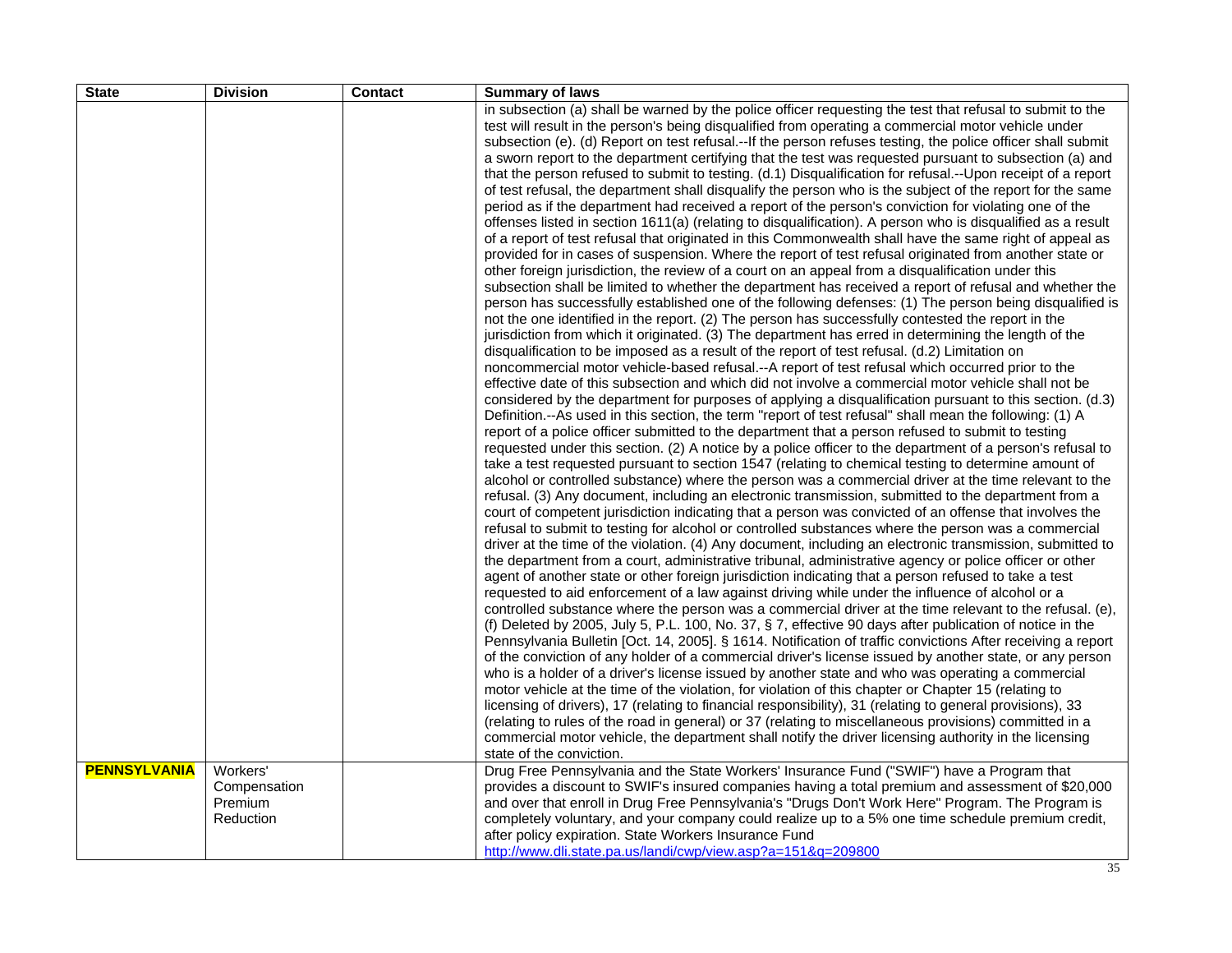| <b>State</b>                    | <b>Division</b>                        | <b>Contact</b>                                                                                                                              | <b>Summary of laws</b>                                                                                                                                                                                                                                                                                                                                                                                                                                                                                                                                                                                                                                                                                                                                                                                                                                                                                                                                                                                                                                                                                                                                                                                                                                                                                                                               |
|---------------------------------|----------------------------------------|---------------------------------------------------------------------------------------------------------------------------------------------|------------------------------------------------------------------------------------------------------------------------------------------------------------------------------------------------------------------------------------------------------------------------------------------------------------------------------------------------------------------------------------------------------------------------------------------------------------------------------------------------------------------------------------------------------------------------------------------------------------------------------------------------------------------------------------------------------------------------------------------------------------------------------------------------------------------------------------------------------------------------------------------------------------------------------------------------------------------------------------------------------------------------------------------------------------------------------------------------------------------------------------------------------------------------------------------------------------------------------------------------------------------------------------------------------------------------------------------------------|
| <b>PENNSYLVANIA</b>             | Workers'<br>Compensation               | Senate Bill Room<br>Room 34 Main<br>Capitol Building<br>Harrisburg, PA<br>717-787-6732                                                      | Compensation according to schedule; injury or death self-inflicted or caused by violation of law 77 Pa.<br>Code § 431 (2002) Every employer shall be liable for compensation for personal injury to, or for the<br>death of each employe, by an injury in the course of his employment, and such compensation shall be<br>paid in all cases by the employer, without regard to negligence, according to the schedule contained in<br>sections three hundred and six and three hundred and seven [FN1] of this article: Provided, That no<br>compensation shall be paid when the injury or death is intentionally self inflicted, or is caused by the<br>employee's violation of law, including, but not limited to, the illegal use of drugs, but the burden of<br>proof of such fact shall be upon the employer, and no compensation shall be paid if, during hostile<br>attacks on the United States, injury or death of employees results solely from military activities of the<br>armed forces of the United States or from military activities or enemy sabotage of a foreign power. In<br>cases where the injury or death is caused by intoxication, no compensation shall be paid if the injury or<br>death would not have occurred but for the employee's intoxication, but the burden of proof of such fact<br>shall be upon the employer. |
| <b>RHODE ISLAND</b>             | <b>Drug Testing</b>                    | Rhode Island<br>Department of<br>Labor<br>Providence, RI<br>401-457-1870                                                                    | Urine and Blood Tests as a Condition of Employment--Testing permitted R.I. Gen. Laws §28-6.5-1<br>(2003) http://www.rilin.state.ri.us/Statutes/TITLE28/28-6.5/28-6.5-1.HTM<br>and Testing of prospective employees R.I. Gen. Laws §28-6.5-2 (2003)<br>http://www.rilin.state.ri.us/Statutes/TITLE28/28-6.5/28-6.5-2.HTM<br>Cost of physical examination R.I. Gen. Laws §28-6.2-1(2003)<br>http://www.rilin.state.ri.us/Statutes/TITLE28/28-6.2/28-6.2-1.HTM                                                                                                                                                                                                                                                                                                                                                                                                                                                                                                                                                                                                                                                                                                                                                                                                                                                                                          |
| <b>RHODE ISLAND</b>             | Workers'<br>Compensation               | Rhode Island<br>Department of<br>Labor<br>Providence, RI<br>401-457-1870                                                                    | Benefits denied for injury or death resulted from employee intoxication or unlawful use of controlled<br>substances. R.I. Gen. Laws §28-33-2 (2003) http://www.rilin.state.ri.us/Statutes/TITLE28/28-33/28-33-<br>2.HTM                                                                                                                                                                                                                                                                                                                                                                                                                                                                                                                                                                                                                                                                                                                                                                                                                                                                                                                                                                                                                                                                                                                              |
| <b>SOUTH</b><br><b>CAROLINA</b> | Drug-Free<br>Workplace<br>Requirements | Legislative<br>Information<br><b>Systems</b><br>Room 112, Blatt<br>Building 1105<br><b>Pendelton Street</b><br>Columbia, SC<br>803-734-2060 | The Drug-free Workplace Act Certification that drug-free conditions exist required for eligibility for state<br>grants and contracts of fifty thousand dollars or more. South Carolina Code of Laws §§44-107-10 to<br>44-107-90 (1991) http://www.scstatehouse.net/code/t44c107.htm                                                                                                                                                                                                                                                                                                                                                                                                                                                                                                                                                                                                                                                                                                                                                                                                                                                                                                                                                                                                                                                                  |
| <b>SOUTH</b><br><b>CAROLINA</b> | Workers'<br>Compensation               | Legislative<br>Information<br>Systems<br>Room 112, Blatt<br>Building 1105<br><b>Pendelton Street</b><br>Columbia, SC<br>803-734-2060        | Injury or death occasioned by intoxication, and burden of proof South Carolina Code of Laws §42-9-60<br>(1985) http://www.scstatehouse.net/code/t42c009.htm<br>and Exceptions to compensation South Carolina Code of Laws §42-11-100 (2)(1993)<br>http://www.scstatehouse.net/code/t42c011.htm                                                                                                                                                                                                                                                                                                                                                                                                                                                                                                                                                                                                                                                                                                                                                                                                                                                                                                                                                                                                                                                       |
| <b>SOUTH</b><br><b>CAROLINA</b> | <b>Drug Testing</b>                    | South Carolina<br>Department of<br>Labor<br>Columbia, SC                                                                                    | Defrauding drug and alcohol screening tests South Carolina Code of Laws §16-13-470 (2003)<br>http://www.scstatehouse.net/code/t16c013.htm<br>"Illegal use of drugs" and "drug" defined South Carolina Code of Laws §1-13-30 (Q)(R)(Supp. 2003)<br>http://www.scstatehouse.net/code/t01c013.htm Security officer testing South Carolina Code of Laws<br>§40-18-80 http://www.scstatehouse.net/code/t40c018.htm                                                                                                                                                                                                                                                                                                                                                                                                                                                                                                                                                                                                                                                                                                                                                                                                                                                                                                                                        |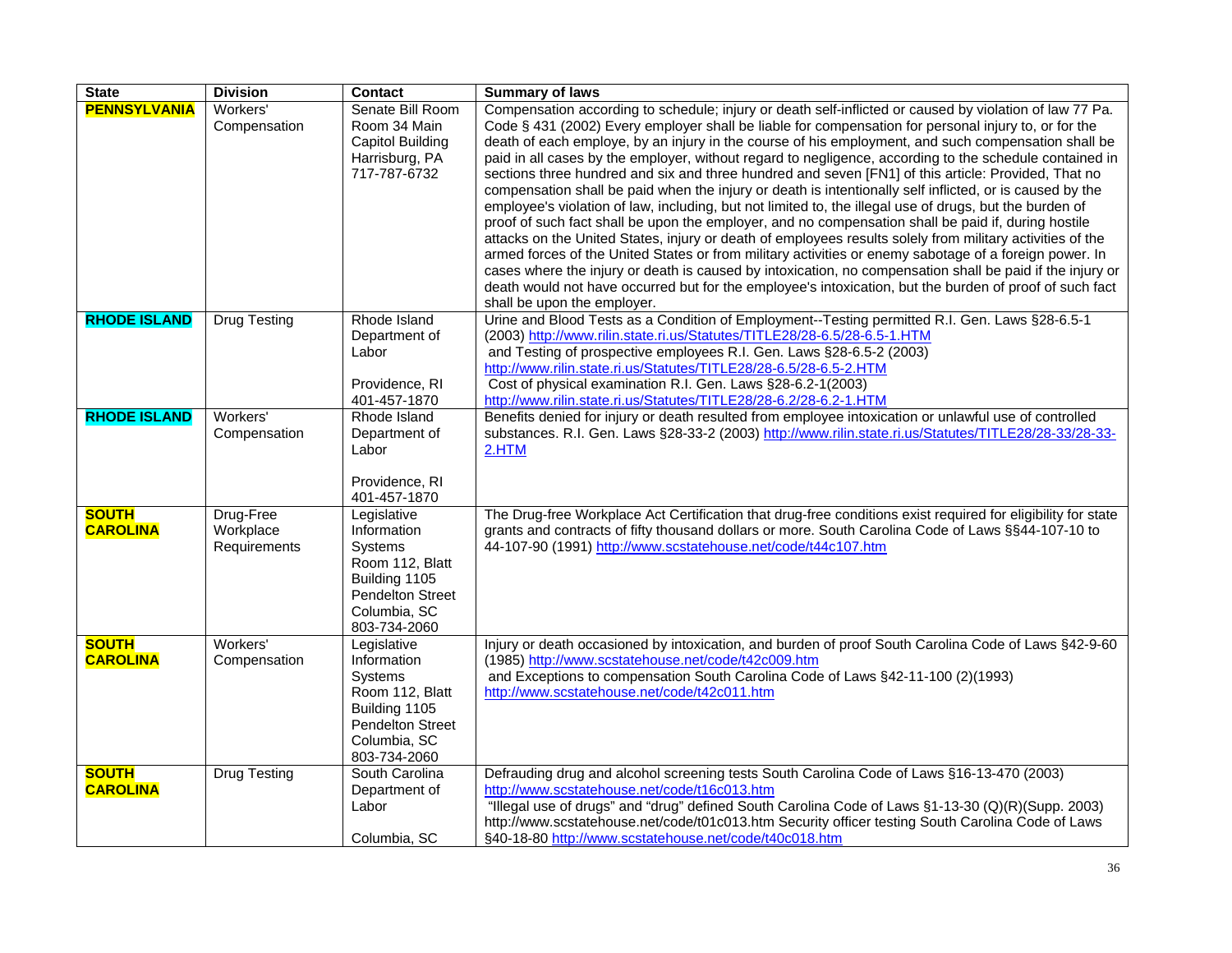| 8037349600<br>Drug dealer liability act South Carolina Code of Laws §44-54-40<br>http://www.scstatehouse.net/code/t44c054.htm<br><b>SOUTH</b><br>Establishment of drug prevention program in workplace; confidentiality of information concerning test<br>Workers'<br><b>CAROLINA</b><br>Compensation<br>results South Carolina Code of Laws §41-1-15 (Supp. 2005) |  |
|--------------------------------------------------------------------------------------------------------------------------------------------------------------------------------------------------------------------------------------------------------------------------------------------------------------------------------------------------------------------|--|
|                                                                                                                                                                                                                                                                                                                                                                    |  |
|                                                                                                                                                                                                                                                                                                                                                                    |  |
|                                                                                                                                                                                                                                                                                                                                                                    |  |
|                                                                                                                                                                                                                                                                                                                                                                    |  |
| Premium<br>http://www.scstatehouse.net/code/t41c001.htm                                                                                                                                                                                                                                                                                                            |  |
| Premium reduction of at least five percent for an insured who participates in a program designed to<br><b>Reduction Act</b>                                                                                                                                                                                                                                        |  |
| prevent the use of drugs or alcoholic beverages on the job by employees of the insured South                                                                                                                                                                                                                                                                       |  |
| Carolina Code of Laws §§38-73-490 to 38-490-500 http://www.scstatehouse.net/code/t38c073.htm                                                                                                                                                                                                                                                                       |  |
| <b>SOUTH</b><br>Unemployment<br>Disqualification for benefits, and payments which shall not be charged to former employer South                                                                                                                                                                                                                                    |  |
| <b>CAROLINA</b><br>Compensation<br>Carolina Code of Laws §§41-35-120 to 41-35-130 (2005)                                                                                                                                                                                                                                                                           |  |
| http://www.scstatehouse.net/code/t41c035.htm                                                                                                                                                                                                                                                                                                                       |  |
| <b>SOUTH</b><br>Transportation<br>Disqualification from driving commercial motor vehicle South Carolina Code of Laws §56-1-2110                                                                                                                                                                                                                                    |  |
| <b>CAROLINA</b><br>Testing<br>http://www.scstatehouse.net/code/t56c001.htm                                                                                                                                                                                                                                                                                         |  |
| <b>SOUTH</b><br>Drug Testing<br>"Disability" defined. S.D. Codified Laws Ann. § 20-13-1 (4)(1995)                                                                                                                                                                                                                                                                  |  |
| <b>DAKOTA</b><br>http://legis.state.sd.us/statutes/DisplayStatute.aspx?Statute=20-13-1%20&Type=Statute                                                                                                                                                                                                                                                             |  |
| Medical exam cost. S.D. Codified Laws Ann. § 60-11-2 (1993)                                                                                                                                                                                                                                                                                                        |  |
| http://legis.state.sd.us/statutes/DisplayStatute.aspx?Statute=60-11-2%20&Type=Statute                                                                                                                                                                                                                                                                              |  |
| Drug screening program for specified facilities providing patient or resident care or supervision. S.D.                                                                                                                                                                                                                                                            |  |
| Codified Laws Ann. §§ 1-36A-20 to 1-36A-24 (2005)                                                                                                                                                                                                                                                                                                                  |  |
| http://legis.state.sd.us/statutes/DisplayStatute.aspx?Statute=1-36A&Type=Statute                                                                                                                                                                                                                                                                                   |  |
| Drug screening policy for adjustment training centers. S.D. Codified Laws Ann. § 27B-1-19                                                                                                                                                                                                                                                                          |  |
| http://legis.state.sd.us/statutes/DisplayStatute.aspx?Type=Statute&Statute=27B-1-19                                                                                                                                                                                                                                                                                |  |
| Civil liability for drug dealers. S.D. Codified Laws Ann. §§ 34-20C-1 to 34-20C-19 (Supp. 2003)                                                                                                                                                                                                                                                                    |  |
| http://legis.state.sd.us/statutes/DisplayStatute.aspx?Type=Statute&Statute=34-20C                                                                                                                                                                                                                                                                                  |  |
| <b>SOUTH</b><br>Transportation<br>CDL testing S.D. Codified Laws Ann. §§ 32-12A-36 to 32-12A-50                                                                                                                                                                                                                                                                    |  |
| <b>DAKOTA</b><br>Testing<br>http://legis.state.sd.us/statutes/DisplayStatute.aspx?Type=Statute&Statute=32-12A                                                                                                                                                                                                                                                      |  |
| <b>SOUTH</b><br>Legislative<br>Benefits may be denied if injury or death due to the employee's willful misconduct, including intentional<br>Workers'                                                                                                                                                                                                               |  |
| <b>DAKOTA</b><br><b>Research Counsel</b><br>Compensation<br>intoxication, or illegal use of any schedule I or schedule II drug. The burden of shall be on the                                                                                                                                                                                                      |  |
| 500 East Capitol<br>defendant employer. S.D. Codified Laws Ann. § 62-4-37 (1993)                                                                                                                                                                                                                                                                                   |  |
| http://legis.state.sd.us/statutes/DisplayStatute.aspx?Statute=62-4-37%20&Type=Statute<br>Avenue 3rd Floor                                                                                                                                                                                                                                                          |  |
| Pierre, SD                                                                                                                                                                                                                                                                                                                                                         |  |
| 605-773-3821                                                                                                                                                                                                                                                                                                                                                       |  |
| Workers'<br>Injuries not covered - Drug and alcohol testing. Tennessee Code § 50-6-110<br><b>TENNESSEE</b><br>Tennessee                                                                                                                                                                                                                                            |  |
| http://www.michie.com/tennessee/lpext.dll?f=FifLink&t=document-<br>Department of<br>Compensation                                                                                                                                                                                                                                                                   |  |
| frame.htm&l=jump&iid=4c5e6af1.10ceab2.0.0&nid=b55d#JD_50-6-110<br>Labor and                                                                                                                                                                                                                                                                                        |  |
| Workforce<br>Drug Free Workplace Programs, Rules of Department of Labor Division of Workers' Compensation                                                                                                                                                                                                                                                          |  |
| Tennessee Code §§ 0800-2-12.01 to 0800-2-12.15 http://www.tennessee.gov/sos/rules/0800/0800-<br>Development                                                                                                                                                                                                                                                        |  |
| Workers'<br>02/0800-02-12.pdf                                                                                                                                                                                                                                                                                                                                      |  |
| Compensation                                                                                                                                                                                                                                                                                                                                                       |  |
| Division 710                                                                                                                                                                                                                                                                                                                                                       |  |
| James Robertson                                                                                                                                                                                                                                                                                                                                                    |  |
| Parkway, 2nd                                                                                                                                                                                                                                                                                                                                                       |  |
| Floor                                                                                                                                                                                                                                                                                                                                                              |  |
| Nashville, TN                                                                                                                                                                                                                                                                                                                                                      |  |
| 615-741-2395                                                                                                                                                                                                                                                                                                                                                       |  |
| 615-532-1468                                                                                                                                                                                                                                                                                                                                                       |  |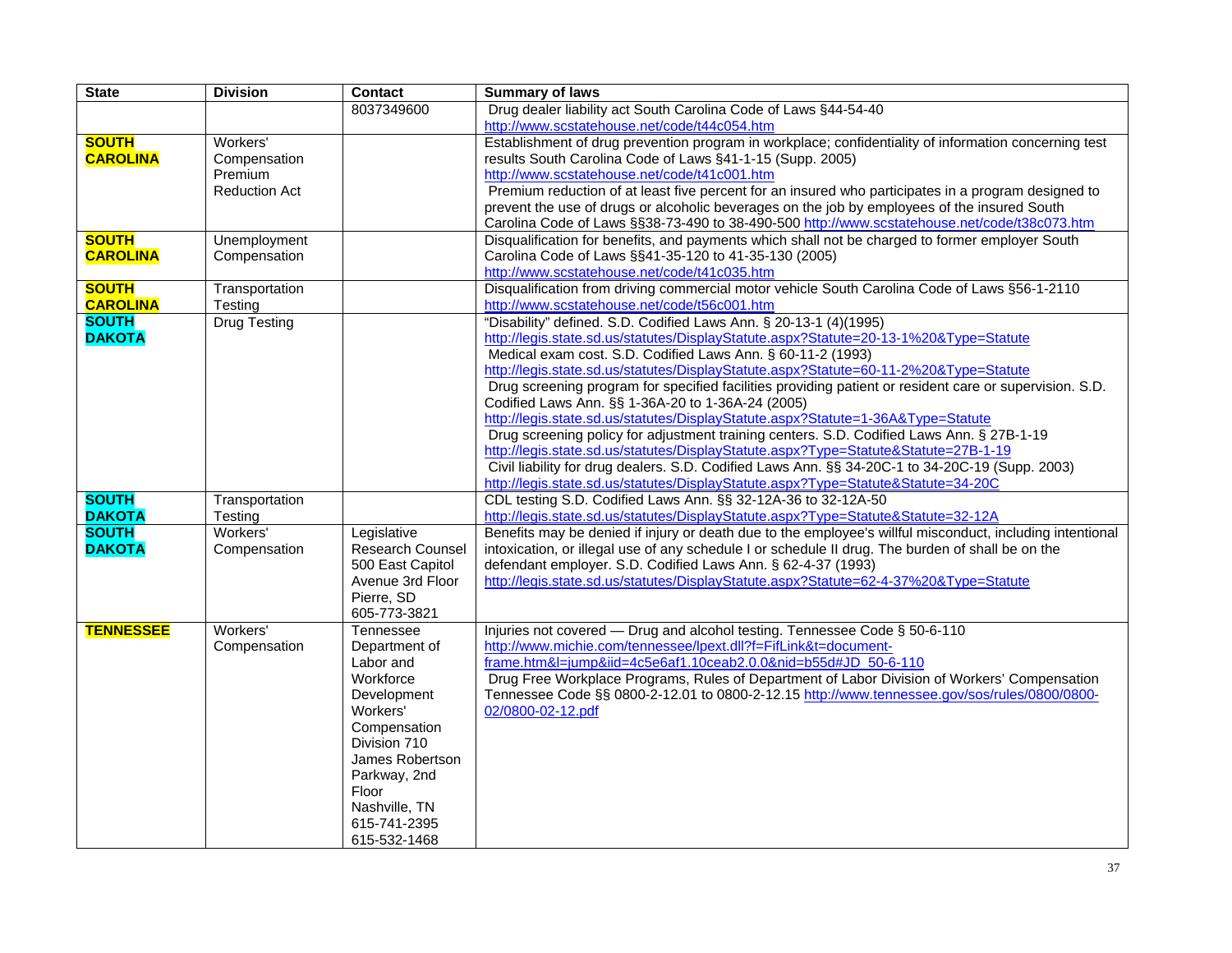| <b>State</b>     | <b>Division</b>          | <b>Contact</b>                | <b>Summary of laws</b>                                                                                                                                       |
|------------------|--------------------------|-------------------------------|--------------------------------------------------------------------------------------------------------------------------------------------------------------|
| <b>TENNESSEE</b> | Unemployment             | Tennessee                     | Disqualification for benefits. Tennessee Code §50-7-303 (a) (2)                                                                                              |
|                  | Compensation             | Department of                 | http://www.michie.com/tennessee/lpext.dll?f=FifLink&t=document-                                                                                              |
|                  |                          | Labor and                     | frame.htm&l=jump&iid=4c5e6af1.10ceab2.0.0&nid=b6a3#JD_50-7-303                                                                                               |
|                  |                          | Workforce                     |                                                                                                                                                              |
|                  |                          | Development                   |                                                                                                                                                              |
|                  |                          | 710 James                     |                                                                                                                                                              |
|                  |                          | Robertson                     |                                                                                                                                                              |
|                  |                          | Parkway                       |                                                                                                                                                              |
|                  |                          | Nashville, TN                 |                                                                                                                                                              |
|                  |                          | 615-741-2257                  |                                                                                                                                                              |
| <b>TENNESSEE</b> | Workers'                 | Tennessee                     | Rating plans based on drug-free workplace program participation. Tennessee Code §50-6-418<br>http://www.michie.com/tennessee/lpext.dll?f=FifLink&t=document- |
|                  | Compensation<br>Premium  | Legislative<br>Administration | frame.htm&l=jump&iid=4c5e6af1.10ceab2.0.0&nid=b611#JD_50-6-418                                                                                               |
|                  | <b>Reduction Program</b> | G-11 War                      |                                                                                                                                                              |
|                  |                          | <b>Memorial Building</b>      |                                                                                                                                                              |
|                  |                          | Nashville, TN                 |                                                                                                                                                              |
|                  |                          | 615-741-3569                  |                                                                                                                                                              |
| <b>TENNESSEE</b> | Drug Free                | Tennessee                     | Drug-free Workplace Programs Tennessee Code Title 50, Chapter 9                                                                                              |
|                  | Workplace                | Department of                 | http://www.michie.com/tennessee/lpext.dll/tncode/17afa/18286?fn=document-                                                                                    |
|                  |                          | Labor and                     | frame.htm&f=templates&2.0#                                                                                                                                   |
|                  |                          | Workforce                     |                                                                                                                                                              |
|                  |                          | Development                   |                                                                                                                                                              |
|                  |                          | Drug-Free                     |                                                                                                                                                              |
|                  |                          | Workplace                     |                                                                                                                                                              |
|                  |                          | Program Andrew                |                                                                                                                                                              |
|                  |                          | Johnson Tower,                |                                                                                                                                                              |
|                  |                          | Second Floor 710              |                                                                                                                                                              |
|                  |                          | James Robertson               |                                                                                                                                                              |
|                  |                          | Parkway                       |                                                                                                                                                              |
|                  |                          | Nashville, TN                 |                                                                                                                                                              |
|                  |                          | 800-332-2667 or               |                                                                                                                                                              |
| <b>TENNESSEE</b> |                          | 615-741-2257                  | Passenger transportation services. Tennessee Code §65-15-128 (a) (2)                                                                                         |
|                  | Transportation           |                               | http://www.michie.com/tennessee/lpext.dll?f=FifLink&t=document-                                                                                              |
|                  |                          |                               | frame.htm&l=jump&iid=4c5e6af1.10ceab2.0.0&nid=f05f#JD_65-15-128                                                                                              |
|                  |                          |                               | Child care agency, basis for licensing. Tennessee Code §71-3-502 (d) (7) (c) (iv)                                                                            |
|                  |                          |                               | http://www.michie.com/tennessee/lpext.dll/tncode/25f99/26191/2622f/26236?fn=document-                                                                        |
|                  |                          |                               | frame.htm&f=templates&2.0#                                                                                                                                   |
| <b>TENNESSEE</b> | <b>Drug Testing</b>      |                               | Drug or alcohol use not "handicap" or "disability" — Drug or alcohol use "cause" for firing or failure to                                                    |
|                  |                          |                               | hire. Tennessee Code §50-9-108                                                                                                                               |
|                  |                          |                               | http://www.michie.com/tennessee/lpext.dll/tncode/17afa/18286/182ab?f=hitlist&q=50-9-                                                                         |
|                  |                          |                               | 108&x=Advanced&opt=&skc=80000002000182AC&c=curr&gh=1&2.0#LPHit1                                                                                              |
|                  |                          |                               | State and local government construction contracts. Tennessee Code §50-9-113                                                                                  |
|                  |                          |                               | http://www.michie.com/tennessee/lpext.dll/tncode/17afa/18286/182c4?f=hitlist&q=50-9-                                                                         |
|                  |                          |                               | 113&x=Advanced&opt=&skc=80000002000182C5&c=curr&gh=1&2.0#LPHit1                                                                                              |
|                  |                          |                               | Information to be included within bid or procurement specifications for construction services -                                                              |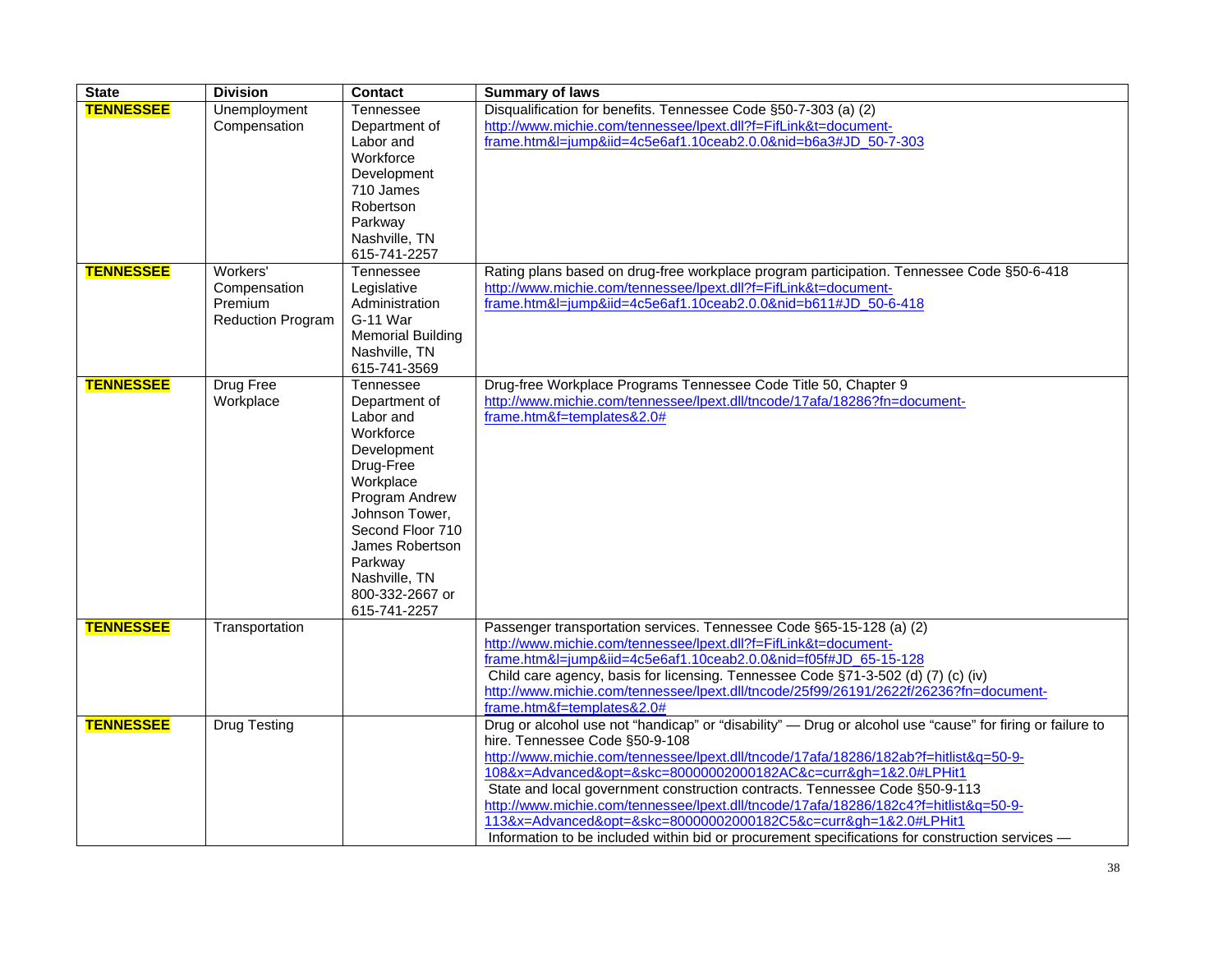| http://www.michie.com/tennessee/lpext.dll?f=FifLink&t=document-<br>frame.htm&l=jump&iid=4c5e6af1.10ceab2.0.0&nid=b71b#JD_50-9-114<br>Temporary employment agencies exempt from drug-free workplace requirements. Tennessee Code<br>§50-9-112 http://www.michie.com/tennessee/lpext.dll?f=FifLink&t=document-<br>frame.htm&l=jump&iid=4c5e6af1.10ceab2.0.0&nid=b717#JD_50-9-112<br><b>TEXAS</b><br>Motor carrier testing Texas Transportation Code § 643.052(6) (2003)<br>Transportation<br>http://tlo2.tlc.state.tx.us/statutes/docs/TN/content/htm/tn.007.00.000643.00.htm#643.052.00<br>Testing<br>CDL testing Texas Transportation Code § 522.081 to 522.106<br>http://tlo2.tlc.state.tx.us/statutes/docs/TN/content/htm/tn.007.00.000522.00.htm#522.081.00<br>Policy against use or possession of controlled substances Texas Labor Code § 21.120 (2006)<br><b>TEXAS</b><br><b>Drug Testing</b><br>Legislative<br>Reference Bureau<br>http://tlo2.tlc.state.tx.us/statutes/docs/LA/content/htm/la.002.00.000021.00.htm#21.120.00<br>Falsification of drug test Texas Health and Safety Code § 481.133 (2003)<br>P.O. Box 12488.<br>http://tlo2.tlc.state.tx.us/statutes/docs/HS/content/htm/hs.006.00.000481.00.htm#481.133.00<br><b>Captiol Building</b><br>"Disability" defined Texas Labor Code § 21.002(6) (2006)<br>Austin, TX<br>http://tlo2.tlc.state.tx.us/statutes/docs/LA/content/htm/la.002.00.000021.00.htm#21.002.00<br>512-463-1252<br><b>TEXAS</b><br>Workers'<br>Legislative<br>Benefits may be denied if employee was in a state of intoxication Texas Labor Code § 406.032 (1997)<br>http://tlo2.tlc.state.tx.us/statutes/docs/LA/content/htm/la.005.00.000406.00.htm#406.032.00<br>Reference Bureau<br>Compensation<br>"Intoxication" defined Texas Labor Code § 401.013 (2006)<br>P.O. Box 12488.<br>http://tlo2.tlc.state.tx.us/statutes/docs/LA/content/htm/la.005.00.000401.00.htm#401.013.00<br><b>Captiol Building</b><br>Austin, TX<br>512-463-1252<br><b>Drug Testing</b><br>Legislative<br>Drug and alcohol testing Utah Code §§ 34-38-1 to 34-38-15 (2001)<br><b>UTAH</b><br>Research and<br>http://le.utah.gov/~code/TITLE34/34_10.htm<br><b>General Counsel</b><br>Medical exam fee Utah Code § 34-33-1 (2001) http://le.utah.gov/~code/TITLE34/htm/34_0D002.htm<br>Drug dealer's liability act Utah Code §§ 58-37e-1 to 58-37e-14 (2002)<br>http://le.utah.gov/~code/TITLE58/58_17.htm<br>Salt Lake City, UT<br>Drug testing of state employees Utah Code § 67-19-36<br>801-538-1032<br>http://le.utah.gov/~code/TITLE67/htm/67_0F043.htm<br><b>UTAH</b><br>Workers'<br>Employee's willful misconduct Utah Code § 34A-2-302 (2001)<br>Legislative<br>http://le.utah.gov/~code/TITLE34A/htm/34A02030.htm<br>Research and<br>Compensation<br><b>General Counsel</b><br>Salt Lake City, UT | <b>State</b> | <b>Division</b> | <b>Contact</b> | <b>Summary of laws</b>                          |
|-----------------------------------------------------------------------------------------------------------------------------------------------------------------------------------------------------------------------------------------------------------------------------------------------------------------------------------------------------------------------------------------------------------------------------------------------------------------------------------------------------------------------------------------------------------------------------------------------------------------------------------------------------------------------------------------------------------------------------------------------------------------------------------------------------------------------------------------------------------------------------------------------------------------------------------------------------------------------------------------------------------------------------------------------------------------------------------------------------------------------------------------------------------------------------------------------------------------------------------------------------------------------------------------------------------------------------------------------------------------------------------------------------------------------------------------------------------------------------------------------------------------------------------------------------------------------------------------------------------------------------------------------------------------------------------------------------------------------------------------------------------------------------------------------------------------------------------------------------------------------------------------------------------------------------------------------------------------------------------------------------------------------------------------------------------------------------------------------------------------------------------------------------------------------------------------------------------------------------------------------------------------------------------------------------------------------------------------------------------------------------------------------------------------------------------------------------------------------------------------------------------------------------------------------------------------------------------------------------------------------------------------------------------------------------------------------------------------------------------------------------------------------------------------------------------------------------|--------------|-----------------|----------------|-------------------------------------------------|
|                                                                                                                                                                                                                                                                                                                                                                                                                                                                                                                                                                                                                                                                                                                                                                                                                                                                                                                                                                                                                                                                                                                                                                                                                                                                                                                                                                                                                                                                                                                                                                                                                                                                                                                                                                                                                                                                                                                                                                                                                                                                                                                                                                                                                                                                                                                                                                                                                                                                                                                                                                                                                                                                                                                                                                                                                             |              |                 |                | Contesting a contract. Tennessee Code §50-9-114 |
|                                                                                                                                                                                                                                                                                                                                                                                                                                                                                                                                                                                                                                                                                                                                                                                                                                                                                                                                                                                                                                                                                                                                                                                                                                                                                                                                                                                                                                                                                                                                                                                                                                                                                                                                                                                                                                                                                                                                                                                                                                                                                                                                                                                                                                                                                                                                                                                                                                                                                                                                                                                                                                                                                                                                                                                                                             |              |                 |                |                                                 |
|                                                                                                                                                                                                                                                                                                                                                                                                                                                                                                                                                                                                                                                                                                                                                                                                                                                                                                                                                                                                                                                                                                                                                                                                                                                                                                                                                                                                                                                                                                                                                                                                                                                                                                                                                                                                                                                                                                                                                                                                                                                                                                                                                                                                                                                                                                                                                                                                                                                                                                                                                                                                                                                                                                                                                                                                                             |              |                 |                |                                                 |
|                                                                                                                                                                                                                                                                                                                                                                                                                                                                                                                                                                                                                                                                                                                                                                                                                                                                                                                                                                                                                                                                                                                                                                                                                                                                                                                                                                                                                                                                                                                                                                                                                                                                                                                                                                                                                                                                                                                                                                                                                                                                                                                                                                                                                                                                                                                                                                                                                                                                                                                                                                                                                                                                                                                                                                                                                             |              |                 |                |                                                 |
|                                                                                                                                                                                                                                                                                                                                                                                                                                                                                                                                                                                                                                                                                                                                                                                                                                                                                                                                                                                                                                                                                                                                                                                                                                                                                                                                                                                                                                                                                                                                                                                                                                                                                                                                                                                                                                                                                                                                                                                                                                                                                                                                                                                                                                                                                                                                                                                                                                                                                                                                                                                                                                                                                                                                                                                                                             |              |                 |                |                                                 |
|                                                                                                                                                                                                                                                                                                                                                                                                                                                                                                                                                                                                                                                                                                                                                                                                                                                                                                                                                                                                                                                                                                                                                                                                                                                                                                                                                                                                                                                                                                                                                                                                                                                                                                                                                                                                                                                                                                                                                                                                                                                                                                                                                                                                                                                                                                                                                                                                                                                                                                                                                                                                                                                                                                                                                                                                                             |              |                 |                |                                                 |
|                                                                                                                                                                                                                                                                                                                                                                                                                                                                                                                                                                                                                                                                                                                                                                                                                                                                                                                                                                                                                                                                                                                                                                                                                                                                                                                                                                                                                                                                                                                                                                                                                                                                                                                                                                                                                                                                                                                                                                                                                                                                                                                                                                                                                                                                                                                                                                                                                                                                                                                                                                                                                                                                                                                                                                                                                             |              |                 |                |                                                 |
|                                                                                                                                                                                                                                                                                                                                                                                                                                                                                                                                                                                                                                                                                                                                                                                                                                                                                                                                                                                                                                                                                                                                                                                                                                                                                                                                                                                                                                                                                                                                                                                                                                                                                                                                                                                                                                                                                                                                                                                                                                                                                                                                                                                                                                                                                                                                                                                                                                                                                                                                                                                                                                                                                                                                                                                                                             |              |                 |                |                                                 |
|                                                                                                                                                                                                                                                                                                                                                                                                                                                                                                                                                                                                                                                                                                                                                                                                                                                                                                                                                                                                                                                                                                                                                                                                                                                                                                                                                                                                                                                                                                                                                                                                                                                                                                                                                                                                                                                                                                                                                                                                                                                                                                                                                                                                                                                                                                                                                                                                                                                                                                                                                                                                                                                                                                                                                                                                                             |              |                 |                |                                                 |
|                                                                                                                                                                                                                                                                                                                                                                                                                                                                                                                                                                                                                                                                                                                                                                                                                                                                                                                                                                                                                                                                                                                                                                                                                                                                                                                                                                                                                                                                                                                                                                                                                                                                                                                                                                                                                                                                                                                                                                                                                                                                                                                                                                                                                                                                                                                                                                                                                                                                                                                                                                                                                                                                                                                                                                                                                             |              |                 |                |                                                 |
|                                                                                                                                                                                                                                                                                                                                                                                                                                                                                                                                                                                                                                                                                                                                                                                                                                                                                                                                                                                                                                                                                                                                                                                                                                                                                                                                                                                                                                                                                                                                                                                                                                                                                                                                                                                                                                                                                                                                                                                                                                                                                                                                                                                                                                                                                                                                                                                                                                                                                                                                                                                                                                                                                                                                                                                                                             |              |                 |                |                                                 |
|                                                                                                                                                                                                                                                                                                                                                                                                                                                                                                                                                                                                                                                                                                                                                                                                                                                                                                                                                                                                                                                                                                                                                                                                                                                                                                                                                                                                                                                                                                                                                                                                                                                                                                                                                                                                                                                                                                                                                                                                                                                                                                                                                                                                                                                                                                                                                                                                                                                                                                                                                                                                                                                                                                                                                                                                                             |              |                 |                |                                                 |
|                                                                                                                                                                                                                                                                                                                                                                                                                                                                                                                                                                                                                                                                                                                                                                                                                                                                                                                                                                                                                                                                                                                                                                                                                                                                                                                                                                                                                                                                                                                                                                                                                                                                                                                                                                                                                                                                                                                                                                                                                                                                                                                                                                                                                                                                                                                                                                                                                                                                                                                                                                                                                                                                                                                                                                                                                             |              |                 |                |                                                 |
|                                                                                                                                                                                                                                                                                                                                                                                                                                                                                                                                                                                                                                                                                                                                                                                                                                                                                                                                                                                                                                                                                                                                                                                                                                                                                                                                                                                                                                                                                                                                                                                                                                                                                                                                                                                                                                                                                                                                                                                                                                                                                                                                                                                                                                                                                                                                                                                                                                                                                                                                                                                                                                                                                                                                                                                                                             |              |                 |                |                                                 |
|                                                                                                                                                                                                                                                                                                                                                                                                                                                                                                                                                                                                                                                                                                                                                                                                                                                                                                                                                                                                                                                                                                                                                                                                                                                                                                                                                                                                                                                                                                                                                                                                                                                                                                                                                                                                                                                                                                                                                                                                                                                                                                                                                                                                                                                                                                                                                                                                                                                                                                                                                                                                                                                                                                                                                                                                                             |              |                 |                |                                                 |
|                                                                                                                                                                                                                                                                                                                                                                                                                                                                                                                                                                                                                                                                                                                                                                                                                                                                                                                                                                                                                                                                                                                                                                                                                                                                                                                                                                                                                                                                                                                                                                                                                                                                                                                                                                                                                                                                                                                                                                                                                                                                                                                                                                                                                                                                                                                                                                                                                                                                                                                                                                                                                                                                                                                                                                                                                             |              |                 |                |                                                 |
|                                                                                                                                                                                                                                                                                                                                                                                                                                                                                                                                                                                                                                                                                                                                                                                                                                                                                                                                                                                                                                                                                                                                                                                                                                                                                                                                                                                                                                                                                                                                                                                                                                                                                                                                                                                                                                                                                                                                                                                                                                                                                                                                                                                                                                                                                                                                                                                                                                                                                                                                                                                                                                                                                                                                                                                                                             |              |                 |                |                                                 |
|                                                                                                                                                                                                                                                                                                                                                                                                                                                                                                                                                                                                                                                                                                                                                                                                                                                                                                                                                                                                                                                                                                                                                                                                                                                                                                                                                                                                                                                                                                                                                                                                                                                                                                                                                                                                                                                                                                                                                                                                                                                                                                                                                                                                                                                                                                                                                                                                                                                                                                                                                                                                                                                                                                                                                                                                                             |              |                 |                |                                                 |
|                                                                                                                                                                                                                                                                                                                                                                                                                                                                                                                                                                                                                                                                                                                                                                                                                                                                                                                                                                                                                                                                                                                                                                                                                                                                                                                                                                                                                                                                                                                                                                                                                                                                                                                                                                                                                                                                                                                                                                                                                                                                                                                                                                                                                                                                                                                                                                                                                                                                                                                                                                                                                                                                                                                                                                                                                             |              |                 |                |                                                 |
|                                                                                                                                                                                                                                                                                                                                                                                                                                                                                                                                                                                                                                                                                                                                                                                                                                                                                                                                                                                                                                                                                                                                                                                                                                                                                                                                                                                                                                                                                                                                                                                                                                                                                                                                                                                                                                                                                                                                                                                                                                                                                                                                                                                                                                                                                                                                                                                                                                                                                                                                                                                                                                                                                                                                                                                                                             |              |                 |                |                                                 |
|                                                                                                                                                                                                                                                                                                                                                                                                                                                                                                                                                                                                                                                                                                                                                                                                                                                                                                                                                                                                                                                                                                                                                                                                                                                                                                                                                                                                                                                                                                                                                                                                                                                                                                                                                                                                                                                                                                                                                                                                                                                                                                                                                                                                                                                                                                                                                                                                                                                                                                                                                                                                                                                                                                                                                                                                                             |              |                 |                |                                                 |
|                                                                                                                                                                                                                                                                                                                                                                                                                                                                                                                                                                                                                                                                                                                                                                                                                                                                                                                                                                                                                                                                                                                                                                                                                                                                                                                                                                                                                                                                                                                                                                                                                                                                                                                                                                                                                                                                                                                                                                                                                                                                                                                                                                                                                                                                                                                                                                                                                                                                                                                                                                                                                                                                                                                                                                                                                             |              |                 |                |                                                 |
|                                                                                                                                                                                                                                                                                                                                                                                                                                                                                                                                                                                                                                                                                                                                                                                                                                                                                                                                                                                                                                                                                                                                                                                                                                                                                                                                                                                                                                                                                                                                                                                                                                                                                                                                                                                                                                                                                                                                                                                                                                                                                                                                                                                                                                                                                                                                                                                                                                                                                                                                                                                                                                                                                                                                                                                                                             |              |                 |                |                                                 |
|                                                                                                                                                                                                                                                                                                                                                                                                                                                                                                                                                                                                                                                                                                                                                                                                                                                                                                                                                                                                                                                                                                                                                                                                                                                                                                                                                                                                                                                                                                                                                                                                                                                                                                                                                                                                                                                                                                                                                                                                                                                                                                                                                                                                                                                                                                                                                                                                                                                                                                                                                                                                                                                                                                                                                                                                                             |              |                 |                |                                                 |
|                                                                                                                                                                                                                                                                                                                                                                                                                                                                                                                                                                                                                                                                                                                                                                                                                                                                                                                                                                                                                                                                                                                                                                                                                                                                                                                                                                                                                                                                                                                                                                                                                                                                                                                                                                                                                                                                                                                                                                                                                                                                                                                                                                                                                                                                                                                                                                                                                                                                                                                                                                                                                                                                                                                                                                                                                             |              |                 |                |                                                 |
|                                                                                                                                                                                                                                                                                                                                                                                                                                                                                                                                                                                                                                                                                                                                                                                                                                                                                                                                                                                                                                                                                                                                                                                                                                                                                                                                                                                                                                                                                                                                                                                                                                                                                                                                                                                                                                                                                                                                                                                                                                                                                                                                                                                                                                                                                                                                                                                                                                                                                                                                                                                                                                                                                                                                                                                                                             |              |                 |                |                                                 |
|                                                                                                                                                                                                                                                                                                                                                                                                                                                                                                                                                                                                                                                                                                                                                                                                                                                                                                                                                                                                                                                                                                                                                                                                                                                                                                                                                                                                                                                                                                                                                                                                                                                                                                                                                                                                                                                                                                                                                                                                                                                                                                                                                                                                                                                                                                                                                                                                                                                                                                                                                                                                                                                                                                                                                                                                                             |              |                 |                |                                                 |
|                                                                                                                                                                                                                                                                                                                                                                                                                                                                                                                                                                                                                                                                                                                                                                                                                                                                                                                                                                                                                                                                                                                                                                                                                                                                                                                                                                                                                                                                                                                                                                                                                                                                                                                                                                                                                                                                                                                                                                                                                                                                                                                                                                                                                                                                                                                                                                                                                                                                                                                                                                                                                                                                                                                                                                                                                             |              |                 |                |                                                 |
|                                                                                                                                                                                                                                                                                                                                                                                                                                                                                                                                                                                                                                                                                                                                                                                                                                                                                                                                                                                                                                                                                                                                                                                                                                                                                                                                                                                                                                                                                                                                                                                                                                                                                                                                                                                                                                                                                                                                                                                                                                                                                                                                                                                                                                                                                                                                                                                                                                                                                                                                                                                                                                                                                                                                                                                                                             |              |                 |                |                                                 |
|                                                                                                                                                                                                                                                                                                                                                                                                                                                                                                                                                                                                                                                                                                                                                                                                                                                                                                                                                                                                                                                                                                                                                                                                                                                                                                                                                                                                                                                                                                                                                                                                                                                                                                                                                                                                                                                                                                                                                                                                                                                                                                                                                                                                                                                                                                                                                                                                                                                                                                                                                                                                                                                                                                                                                                                                                             |              |                 |                |                                                 |
|                                                                                                                                                                                                                                                                                                                                                                                                                                                                                                                                                                                                                                                                                                                                                                                                                                                                                                                                                                                                                                                                                                                                                                                                                                                                                                                                                                                                                                                                                                                                                                                                                                                                                                                                                                                                                                                                                                                                                                                                                                                                                                                                                                                                                                                                                                                                                                                                                                                                                                                                                                                                                                                                                                                                                                                                                             |              |                 |                |                                                 |
|                                                                                                                                                                                                                                                                                                                                                                                                                                                                                                                                                                                                                                                                                                                                                                                                                                                                                                                                                                                                                                                                                                                                                                                                                                                                                                                                                                                                                                                                                                                                                                                                                                                                                                                                                                                                                                                                                                                                                                                                                                                                                                                                                                                                                                                                                                                                                                                                                                                                                                                                                                                                                                                                                                                                                                                                                             |              |                 |                |                                                 |
|                                                                                                                                                                                                                                                                                                                                                                                                                                                                                                                                                                                                                                                                                                                                                                                                                                                                                                                                                                                                                                                                                                                                                                                                                                                                                                                                                                                                                                                                                                                                                                                                                                                                                                                                                                                                                                                                                                                                                                                                                                                                                                                                                                                                                                                                                                                                                                                                                                                                                                                                                                                                                                                                                                                                                                                                                             |              |                 |                |                                                 |
|                                                                                                                                                                                                                                                                                                                                                                                                                                                                                                                                                                                                                                                                                                                                                                                                                                                                                                                                                                                                                                                                                                                                                                                                                                                                                                                                                                                                                                                                                                                                                                                                                                                                                                                                                                                                                                                                                                                                                                                                                                                                                                                                                                                                                                                                                                                                                                                                                                                                                                                                                                                                                                                                                                                                                                                                                             |              |                 |                |                                                 |
|                                                                                                                                                                                                                                                                                                                                                                                                                                                                                                                                                                                                                                                                                                                                                                                                                                                                                                                                                                                                                                                                                                                                                                                                                                                                                                                                                                                                                                                                                                                                                                                                                                                                                                                                                                                                                                                                                                                                                                                                                                                                                                                                                                                                                                                                                                                                                                                                                                                                                                                                                                                                                                                                                                                                                                                                                             |              |                 |                |                                                 |
|                                                                                                                                                                                                                                                                                                                                                                                                                                                                                                                                                                                                                                                                                                                                                                                                                                                                                                                                                                                                                                                                                                                                                                                                                                                                                                                                                                                                                                                                                                                                                                                                                                                                                                                                                                                                                                                                                                                                                                                                                                                                                                                                                                                                                                                                                                                                                                                                                                                                                                                                                                                                                                                                                                                                                                                                                             |              |                 | 801-538-1032   |                                                 |
| <b>UTAH</b><br>Unemployment<br>Abuse of drugs and alcohol Utah Administrative Code R994-405-208 (7) (2001)                                                                                                                                                                                                                                                                                                                                                                                                                                                                                                                                                                                                                                                                                                                                                                                                                                                                                                                                                                                                                                                                                                                                                                                                                                                                                                                                                                                                                                                                                                                                                                                                                                                                                                                                                                                                                                                                                                                                                                                                                                                                                                                                                                                                                                                                                                                                                                                                                                                                                                                                                                                                                                                                                                                  |              |                 |                |                                                 |
| http://www.rules.utah.gov/publicat/code/r994/r994-405.htm#T20<br>Compensation                                                                                                                                                                                                                                                                                                                                                                                                                                                                                                                                                                                                                                                                                                                                                                                                                                                                                                                                                                                                                                                                                                                                                                                                                                                                                                                                                                                                                                                                                                                                                                                                                                                                                                                                                                                                                                                                                                                                                                                                                                                                                                                                                                                                                                                                                                                                                                                                                                                                                                                                                                                                                                                                                                                                               |              |                 |                |                                                 |
| <b>UTAH</b><br>Transportation<br>CDL disqualification or suspension Utah Code §§ 53-3-414 to 53-3-418                                                                                                                                                                                                                                                                                                                                                                                                                                                                                                                                                                                                                                                                                                                                                                                                                                                                                                                                                                                                                                                                                                                                                                                                                                                                                                                                                                                                                                                                                                                                                                                                                                                                                                                                                                                                                                                                                                                                                                                                                                                                                                                                                                                                                                                                                                                                                                                                                                                                                                                                                                                                                                                                                                                       |              |                 |                |                                                 |
| Testing<br>http://le.utah.gov/~code/TITLE53/htm/53_03063.htm                                                                                                                                                                                                                                                                                                                                                                                                                                                                                                                                                                                                                                                                                                                                                                                                                                                                                                                                                                                                                                                                                                                                                                                                                                                                                                                                                                                                                                                                                                                                                                                                                                                                                                                                                                                                                                                                                                                                                                                                                                                                                                                                                                                                                                                                                                                                                                                                                                                                                                                                                                                                                                                                                                                                                                |              |                 |                |                                                 |
| Injuries not covered; burden of proof Vermont Stat. Tit. 21, § 649 (2003)<br><b>VERMONT</b><br>Workers'                                                                                                                                                                                                                                                                                                                                                                                                                                                                                                                                                                                                                                                                                                                                                                                                                                                                                                                                                                                                                                                                                                                                                                                                                                                                                                                                                                                                                                                                                                                                                                                                                                                                                                                                                                                                                                                                                                                                                                                                                                                                                                                                                                                                                                                                                                                                                                                                                                                                                                                                                                                                                                                                                                                     |              |                 |                |                                                 |
| http://www.leg.state.vt.us/statutes/fullsection.cfm?Title=21&Chapter=009&Section=00649<br>Compensation                                                                                                                                                                                                                                                                                                                                                                                                                                                                                                                                                                                                                                                                                                                                                                                                                                                                                                                                                                                                                                                                                                                                                                                                                                                                                                                                                                                                                                                                                                                                                                                                                                                                                                                                                                                                                                                                                                                                                                                                                                                                                                                                                                                                                                                                                                                                                                                                                                                                                                                                                                                                                                                                                                                      |              |                 |                |                                                 |
| <b>VERMONT</b><br>CDL testing Vermont Stat. Tit. 23, § 4116<br>Transportation                                                                                                                                                                                                                                                                                                                                                                                                                                                                                                                                                                                                                                                                                                                                                                                                                                                                                                                                                                                                                                                                                                                                                                                                                                                                                                                                                                                                                                                                                                                                                                                                                                                                                                                                                                                                                                                                                                                                                                                                                                                                                                                                                                                                                                                                                                                                                                                                                                                                                                                                                                                                                                                                                                                                               |              |                 |                |                                                 |
| http://www.leg.state.vt.us/statutes/fullsection.cfm?Title=23&Chapter=039&Section=04116                                                                                                                                                                                                                                                                                                                                                                                                                                                                                                                                                                                                                                                                                                                                                                                                                                                                                                                                                                                                                                                                                                                                                                                                                                                                                                                                                                                                                                                                                                                                                                                                                                                                                                                                                                                                                                                                                                                                                                                                                                                                                                                                                                                                                                                                                                                                                                                                                                                                                                                                                                                                                                                                                                                                      |              |                 |                |                                                 |
| <b>VERMONT</b><br>Drug testing of applicants and employees Vermont Stat. Tit. 21, §§ 511-520 (2003)<br><b>Drug Testing</b><br>Legislative                                                                                                                                                                                                                                                                                                                                                                                                                                                                                                                                                                                                                                                                                                                                                                                                                                                                                                                                                                                                                                                                                                                                                                                                                                                                                                                                                                                                                                                                                                                                                                                                                                                                                                                                                                                                                                                                                                                                                                                                                                                                                                                                                                                                                                                                                                                                                                                                                                                                                                                                                                                                                                                                                   |              |                 |                |                                                 |
| http://www.leg.state.vt.us/statutes/sections.cfm?Title=21&Chapter=005<br>Counsel                                                                                                                                                                                                                                                                                                                                                                                                                                                                                                                                                                                                                                                                                                                                                                                                                                                                                                                                                                                                                                                                                                                                                                                                                                                                                                                                                                                                                                                                                                                                                                                                                                                                                                                                                                                                                                                                                                                                                                                                                                                                                                                                                                                                                                                                                                                                                                                                                                                                                                                                                                                                                                                                                                                                            |              |                 |                |                                                 |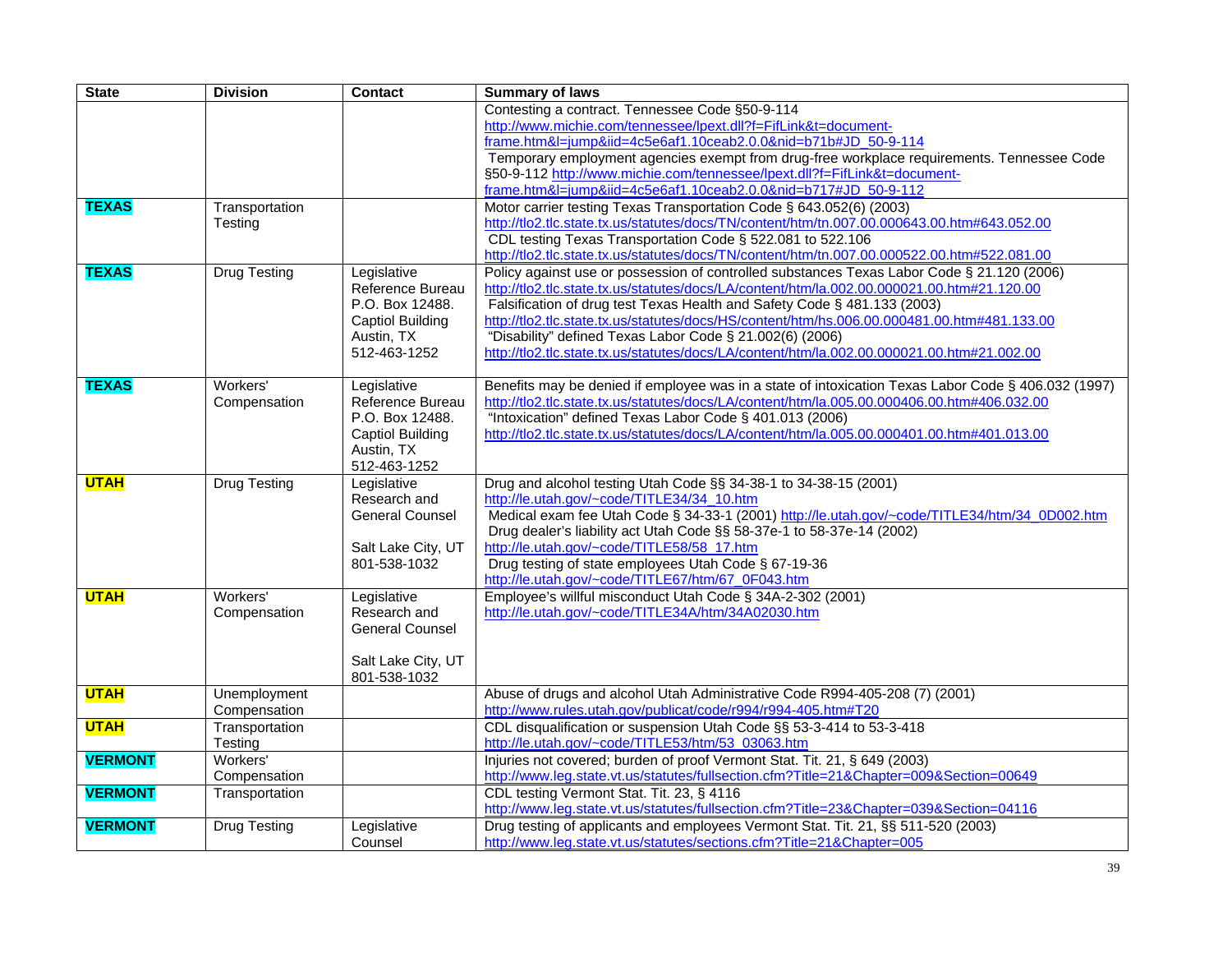| <b>State</b>    | <b>Division</b>          | Contact                  | <b>Summary of laws</b>                                                                               |
|-----------------|--------------------------|--------------------------|------------------------------------------------------------------------------------------------------|
|                 |                          | <b>Drawer 33 115</b>     | "Disability" defined Vermont Stat. Tit. 21, § 495d (6)(B) (2003)                                     |
|                 |                          | <b>State Street</b>      | http://www.leg.state.vt.us/statutes/fullsection.cfm?Title=21&Chapter=005&Section=00495d              |
|                 |                          | Montpelier, VT           | Medical exam cost Vermont Stat. Tit. 21, § 301 (2003)                                                |
|                 |                          | 802-828-2231             | http://www.leg.state.vt.us/statutes/fullsection.cfm?Title=21&Chapter=005&Section=00301               |
|                 |                          |                          | Therapeutic Use Of Cannabis Vermont Stat. Tit. 18, §§ 4472-4474 (Supp. 2005)                         |
|                 |                          |                          | http://www.leg.state.vt.us/statutes/sections.cfm?Title=18&Chapter=086                                |
| <b>VIRGINIA</b> | Unemployment             | Legislative              | Disqualification for benefits. Code of Virginia § 60.2-618 (2)(b)(Supp. 2004) and (3)(d)(Supp. 2005) |
|                 | Compensation             | Reference Center         | http://leg1.state.va.us/cgi-bin/legp504.exe?000+cod+60.2-618                                         |
|                 |                          | 910 Capitol Street       |                                                                                                      |
|                 |                          | General Assembly         |                                                                                                      |
|                 |                          | Building, 2nd            |                                                                                                      |
|                 |                          | Floor                    |                                                                                                      |
|                 |                          | Richmond, VA             |                                                                                                      |
|                 |                          | 804-786-3591             |                                                                                                      |
|                 |                          | (phone)                  |                                                                                                      |
|                 |                          | 804-371-0169 or          |                                                                                                      |
|                 |                          | 804-692-0625             |                                                                                                      |
|                 |                          | (fax)                    |                                                                                                      |
| <b>VIRGINIA</b> | Workers'                 | Legislative              | When compensation not allowed for injury or death; burden of proof. Code of Virginia § 65.2-306      |
|                 | Compensation             | Reference Center         | (2002) http://leg1.state.va.us/cgi-bin/legp504.exe?000+cod+65.2-306                                  |
|                 |                          | 910 Capitol Street       |                                                                                                      |
|                 |                          | <b>General Assembly</b>  |                                                                                                      |
|                 |                          | Building, 2nd            |                                                                                                      |
|                 |                          | Floor                    |                                                                                                      |
|                 |                          | Richmond, VA             |                                                                                                      |
|                 |                          | 804-786-3591             |                                                                                                      |
|                 |                          | (phone)                  |                                                                                                      |
|                 |                          | 804-371-0169 or          |                                                                                                      |
|                 |                          | 804-692-0625             |                                                                                                      |
| <b>VIRGINIA</b> | Workers'                 | (fax)<br>Commonwealth of | Premium discounts; drug-free workplace programs. Code of Virginia § 65.2-813.2 (2002)                |
|                 | Compensation             | Virginia                 | http://leg1.state.va.us/cgi-bin/legp504.exe?000+cod+65.2-813.2                                       |
|                 | Premium                  | <b>State Corporation</b> | and The Bureau of Insurance has a listing of all companies licensed in the Commonwealth of Virginia. |
|                 | <b>Reduction Program</b> | Commission               | http://www.scc.virginia.gov/division/boi/webpages/boicompanyinfo.htm                                 |
|                 |                          | Bureau of                |                                                                                                      |
|                 |                          | Insurance P.O.           |                                                                                                      |
|                 |                          | Box 1157                 |                                                                                                      |
|                 |                          | Richmond, VA             |                                                                                                      |
|                 |                          | 804-371-9185 or          |                                                                                                      |
|                 |                          | 877-310-6560             |                                                                                                      |
| <b>VIRGINIA</b> | Drug Testing             | Legislative              | Definition of "Mental impairment." Code of Virginia § 51.5-3 (2005) http://leg1.state.va.us/cgi-     |
|                 |                          | Reference Center         | bin/legp504.exe?000+cod+51.5-3                                                                       |
|                 |                          | 910 Capitol Street       | Defeating drug and alcohol screening tests; penalty. Code of Virginia § 18.2-251.4 (Supp. 2003)      |
|                 |                          | <b>General Assembly</b>  | http://leg1.state.va.us/cgi-bin/legp504.exe?000+cod+18.2-251.4                                       |
|                 |                          | Building, 2nd            | Unlawful to require payment for medical examination as condition of employment. Code of Virginia §   |
|                 |                          | Floor                    | 40.1-28 (2002) http://leg1.state.va.us/cgi-bin/legp504.exe?000+cod+40.1-28                           |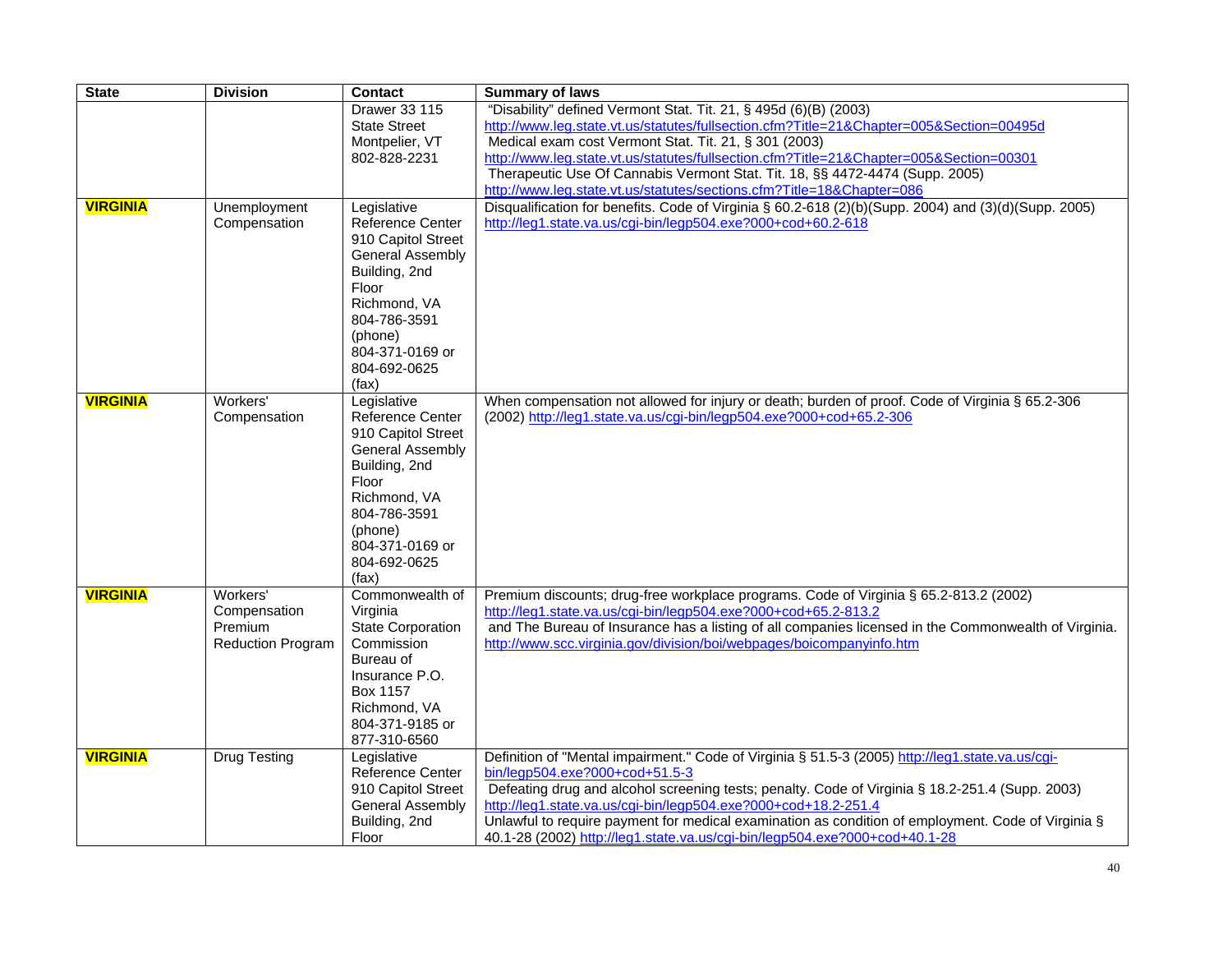| <b>State</b>         | <b>Division</b>                        | <b>Contact</b>                                                                                                                                                                                    | <b>Summary of laws</b>                                                                                                                                                                                                                                                    |
|----------------------|----------------------------------------|---------------------------------------------------------------------------------------------------------------------------------------------------------------------------------------------------|---------------------------------------------------------------------------------------------------------------------------------------------------------------------------------------------------------------------------------------------------------------------------|
|                      |                                        | Richmond, VA<br>804-786-3591<br>(phone)<br>804-371-0169 or<br>804-692-0625<br>(fax)                                                                                                               |                                                                                                                                                                                                                                                                           |
| <b>VIRGINIA</b>      | Drug-Free<br>Workplace<br>Requirements | Legislative<br>Reference Center<br>910 Capitol Street<br><b>General Assembly</b><br>Building, 2nd<br>Floor<br>Richmond, VA<br>804-786-3591<br>(phone)<br>804-371-0169 or<br>804-692-0625<br>(fax) | Drug-free workplace to be maintained by contractor; required contract provisions. Code of Virginia §<br>2.2-4312 (2005) http://leg1.state.va.us/cgi-bin/legp504.exe?000+cod+2.2-4312                                                                                      |
| <b>WASHINGTON</b>    | Unemployment<br>Compensation           | Washington<br>Department of<br>Labor and<br>Industries<br>General<br>Administration<br>Bldg. MS HC-101<br>Olympia, WA<br>206-753-6307                                                             | Disqualification from benefits due to misconduct.Revised Code of Washington 50.20.060<br>http://apps.leg.wa.gov/RCW/default.aspx?cite=50.20.060                                                                                                                           |
| <b>WASHINGTON</b>    | Drug-Free<br>Workplace                 |                                                                                                                                                                                                   | Drug-free workplace programs have expired Revised Code of Washington Chapter 49.82 Dispositions<br>http://apps.leg.wa.gov/rcw/dispo.aspx?cite=49.82                                                                                                                       |
| <b>WASHINGTON</b>    | Transportation                         |                                                                                                                                                                                                   | CDL Testing and Disqualification Revised Code of Washington 46.25.090 - .125<br>http://apps.leg.wa.gov/RCW/default.aspx?cite=46.25                                                                                                                                        |
| <b>WEST VIRGINIA</b> | Unemployment<br>Compensation           | Legislative<br>Reference and<br><b>Information Center</b><br>1900 Kanawha<br>Blvd. East<br>Charleston, WV<br>304-347-4836                                                                         | Disqualification for benefits. West Virginia Code §21A-6-3 (2) (2003)<br>http://www.legis.state.wv.us/WVCODE/code.cfm?chap=21a&art=6&section=WVC%2021%20A-<br>%20%206%20%20-%20%20%203%20%20.htm#WVC21A-6-3.htm                                                           |
| <b>WEST VIRGINIA</b> | Workers'<br>Compensation               | Legislative<br>Reference and<br><b>Information Center</b><br>1900 Kanawha<br>Blvd. East<br>Charleston, WV                                                                                         | Disbursement where injury is self-inflicted or intentionally caused by employer, etc. West Virginia Code<br>§23-4-2 (a) (2003)<br>http://www.legis.state.wv.us/WVCODE/code.cfm?chap=23&art=4&section=WVC%2023%20%20-<br>%20%204%20%20-%20%20%202%20%20.htm#WVC23-4-2.html |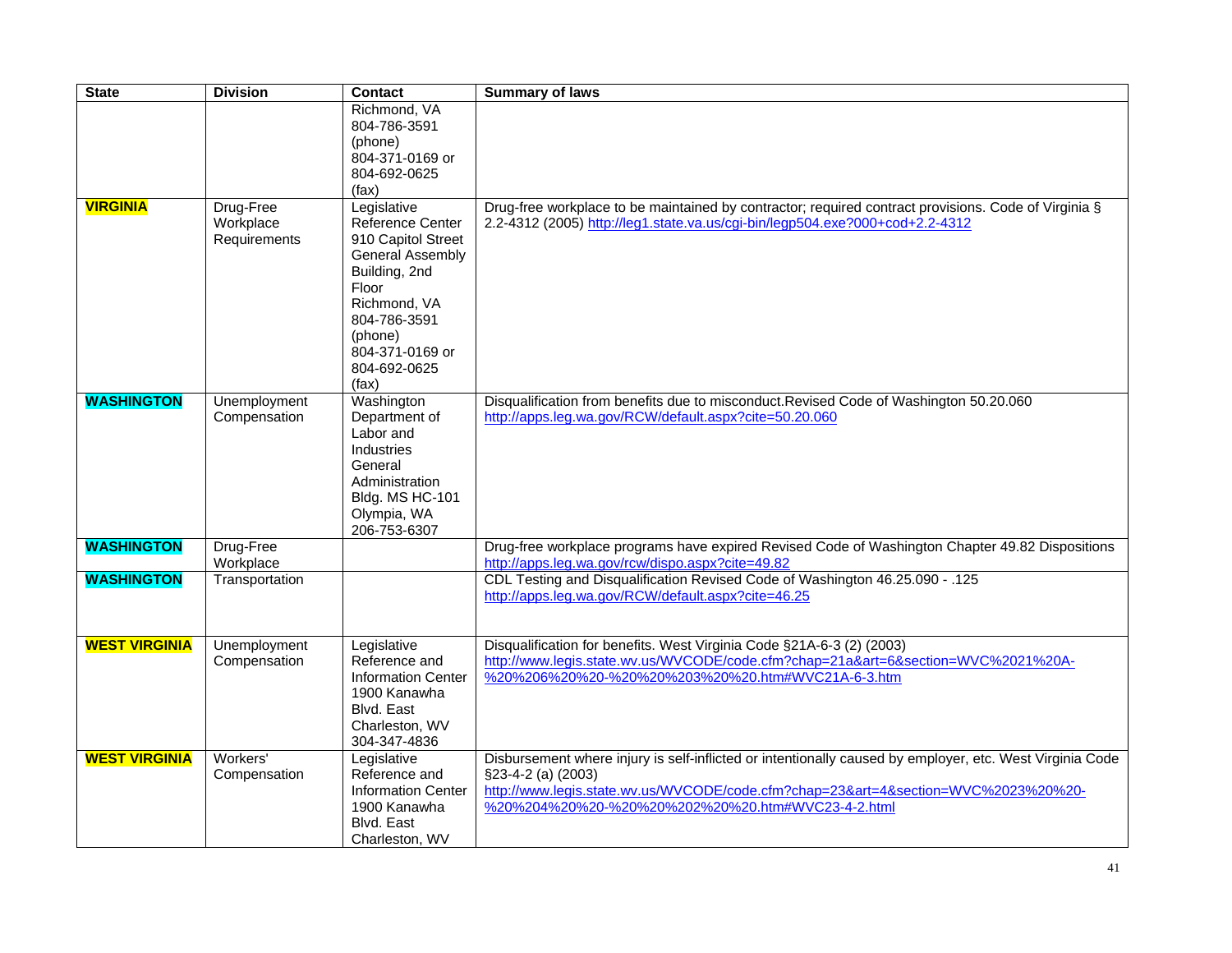| <b>State</b>         | <b>Division</b>                       | <b>Contact</b>                                                                                                                 | <b>Summary of laws</b>                                                                                                                                                                                                                                                                                                                                                                                                                                                                                 |
|----------------------|---------------------------------------|--------------------------------------------------------------------------------------------------------------------------------|--------------------------------------------------------------------------------------------------------------------------------------------------------------------------------------------------------------------------------------------------------------------------------------------------------------------------------------------------------------------------------------------------------------------------------------------------------------------------------------------------------|
|                      |                                       | 304-347-4836                                                                                                                   |                                                                                                                                                                                                                                                                                                                                                                                                                                                                                                        |
| <b>WEST VIRGINIA</b> | <b>Underground Mine</b><br>Inspectors | Legislative<br>Reference and<br><b>Information Center</b><br>1900 Kanawha<br>Blvd. East<br>Charleston, WV<br>304-347-4836      | Employment of underground mine inspectors, etc. West Virginia Code §22A-1-12 (e) (1)<br>http://www.legis.state.wv.us/WVCODE/code.cfm?chap=22a&art=1&section=WVC%2022%20A-<br>%20%201%20%20-%20%2012%20%20.htm#WVC22A-1-12.htm                                                                                                                                                                                                                                                                          |
| <b>WEST VIRGINIA</b> | <b>Drug Testing</b>                   | Legislative<br>Reference and<br><b>Information Center</b><br>1900 Kanawha<br>Blvd. East<br>Charleston, WV<br>304-347-4836      | Employers not to require payment of fees for medical examination as condition of employment;<br>enforcement. West Virginia Code §21-3-17 (c) (2003)<br>http://www.legis.state.wv.us/WVCODE/code.cfm?chap=21&art=3&section=WVC%2021%20%20-<br>%20%203%20%20-%20%2017%20%20.htm#WVC21-3-17.htm<br>Pre-employment testing of employees of corrections institutions. West Virginia Code §25-1-11<br>http://www.legis.state.wv.us/WVCODE/code.cfm?chap=25&art=1&section=WVC25-1-11.htm#WVC25-<br>$1-11.htm$ |
| <b>WISCONSIN</b>     | <b>Drug Testing</b>                   |                                                                                                                                | Substance abuse prevention on public works projects. Wisconsin Statute §103.503<br>http://nxt.legis.state.wi.us/nxt/gateway.dll?f=templates&fn=default.htm&vid=WI:Default&d=stats&jd=10<br>3.503<br>Cost of a medical examination. Wisconsin Statute §103.37(2m) (2002)<br>http://nxt.legis.state.wi.us/nxt/gateway.dll?f=templates&fn=default.htm&vid=WI:Default&d=stats&jd=10<br>3.37                                                                                                                |
| <b>WISCONSIN</b>     | Workers'<br>Compensation              | Senate Chief<br>Clerk's Office<br>Madison, WI<br>608-266-2517                                                                  | Decreased compensation. Wisconsin Statute §102.58 (2004)<br>http://nxt.legis.state.wi.us/nxt/gateway.dll?f=templates&fn=default.htm&vid=WI:Default&d=stats&jd=10<br>2.58                                                                                                                                                                                                                                                                                                                               |
| <b>WYOMING</b>       | Workers'<br>Compensation              | Legislative<br>Service Office<br>213 Capitol<br><b>Building</b><br>Cheyenne, WY<br>307-777-7881 (tel)<br>307-777-5466<br>(fax) | Definition of "Injury" Wyoming Statute §27-14-102 (a)(xi)(B) (2005)<br>http://legisweb.state.wy.us/statutes/statutes.aspx?file=titles/Title27/T27CH14.htm                                                                                                                                                                                                                                                                                                                                              |
| <b>WYOMING</b>       | Unemployment<br>Compensation          | Legislative<br>Service Office<br>213 Capitol<br><b>Building</b><br>Cheyenne, WY<br>307-777-7881 (tel)<br>307-777-5466<br>(fax) | Disqualifications from entitlement; grounds; forfeiture. Wyoming Statute §27-3-311 (f) (2004)<br>http://legisweb.state.wy.us/statutes/statutes.aspx?file=titles/Title27/T27CH3AR3.htm                                                                                                                                                                                                                                                                                                                  |
| <b>WYOMING</b>       | Substance Abuse<br>Control Plan       | Legislative<br>Service Office<br>213 Capitol                                                                                   | Substance abuse control plan. Wyoming Statute §9-2-2701 (a) (b) (c) (2004)<br>http://legisweb.state.wy.us/statutes/statutes.aspx?file=titles/Title9/T9CH2AR27.htm                                                                                                                                                                                                                                                                                                                                      |